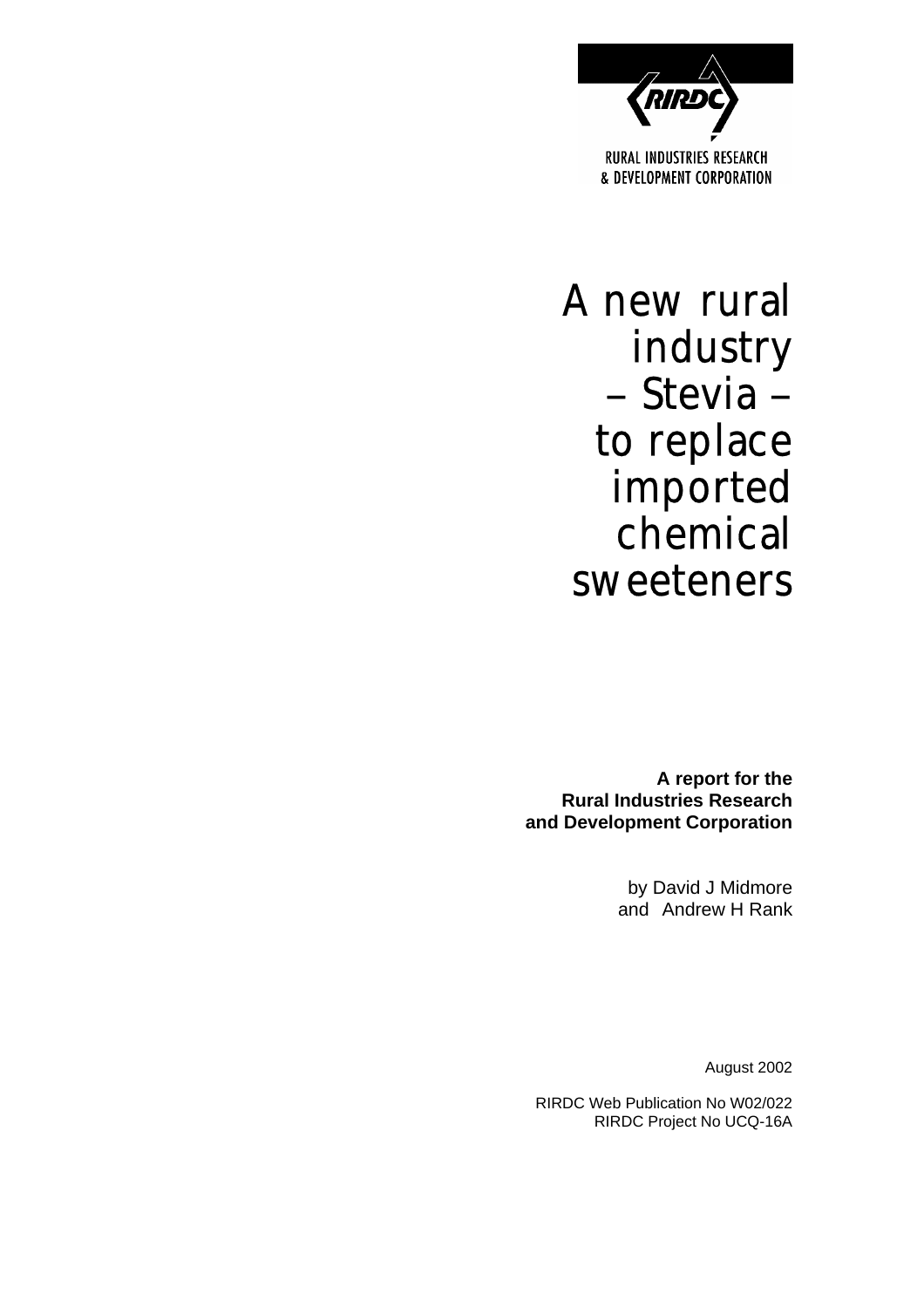© 2002 Rural Industries Research and Development Corporation. All rights reserved.

#### *A new rural industry – Stevia – to replace imported chemical sweeteners*

*Publication No. W02/022 Project No. UCQ-16A* 

The views expressed and the conclusions reached in this publication are those of the author and not necessarily those of persons consulted. RIRDC shall not be responsible in any way whatsoever to any person who relies in whole or in part on the contents of this report.

This publication is copyright. However, RIRDC encourages wide dissemination of its research, providing the Corporation is clearly acknowledged. For any other enquiries concerning reproduction, contact the Publications Manager on phone 02 6272 3186.

#### **Researcher Contact Details**

Professor David J Midmore Plant Sciences Group, School of Biological and Environmental Sciences Phone (07) 49 30 9770<br>Fax (07) 49 30 9255 Fax  $(07)$  49 30 9255<br>
Fmail d.midmore@cou Email d.midmore@cqu.edu.au<br>Website http://www.ahs.cqu.edu.au http://www.ahs.cqu.edu.au/info/science/psg/

In submitting this report, the researcher has agreed to RIRDC publishing this material in its edited form.

#### **RIRDC Contact Details**

Rural Industries Research and Development Corporation Level 1, AMA House 42 Macquarie Street BARTON ACT 2600 PO Box 4776 KINGSTON ACT 2604

| Phone:   | 02 6272 4539            |
|----------|-------------------------|
| Fax:     | 02 6272 5877            |
| Email:   | rirdc@rirdc.gov.au.     |
| Website: | http://www.rirdc.gov.au |

Published on the web in August 2002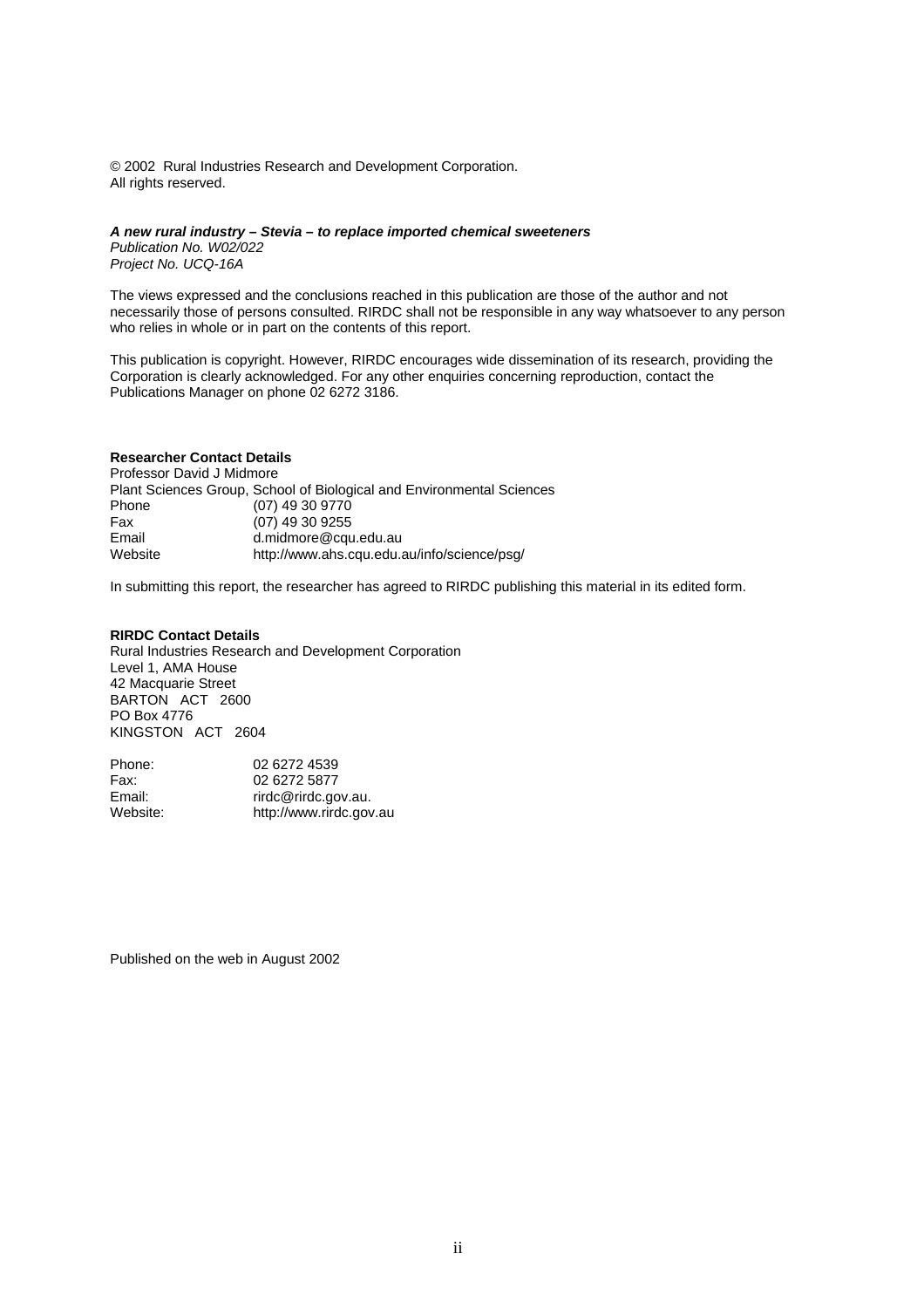# <span id="page-2-0"></span>**Foreword**

This report presents background information supporting the decision to further invest in R & D to establish an industry around stevia. It brings together published literature and viewpoints of likely players in the new industry, and summarises the outcomes of visits to major producing and consuming countries in Asia. While further research and investigation is necessary there are potential economic, environmental and health benefits from the future development of this crop in Australia.

This project was jointly funded from RIRDC Core Funds provided by the Federal Government, and by Central Queensland University.

This report, a new addition to RIRDC's diverse range of over 800 research publications, forms part of our New Plant Products R & D programme which aims to facilitate the development of new industries based upon plants that have a commercial potential for Australia.

Most of our publications are available for viewing, downloading or purchasing online through our website:

- downloads at www.rirdc.gov.au/reports/Index.htm
- purchases at www.rirdc.gov.au/eshop

**Simon Hearn**  Managing Director Rural Industries Research and Development Corporation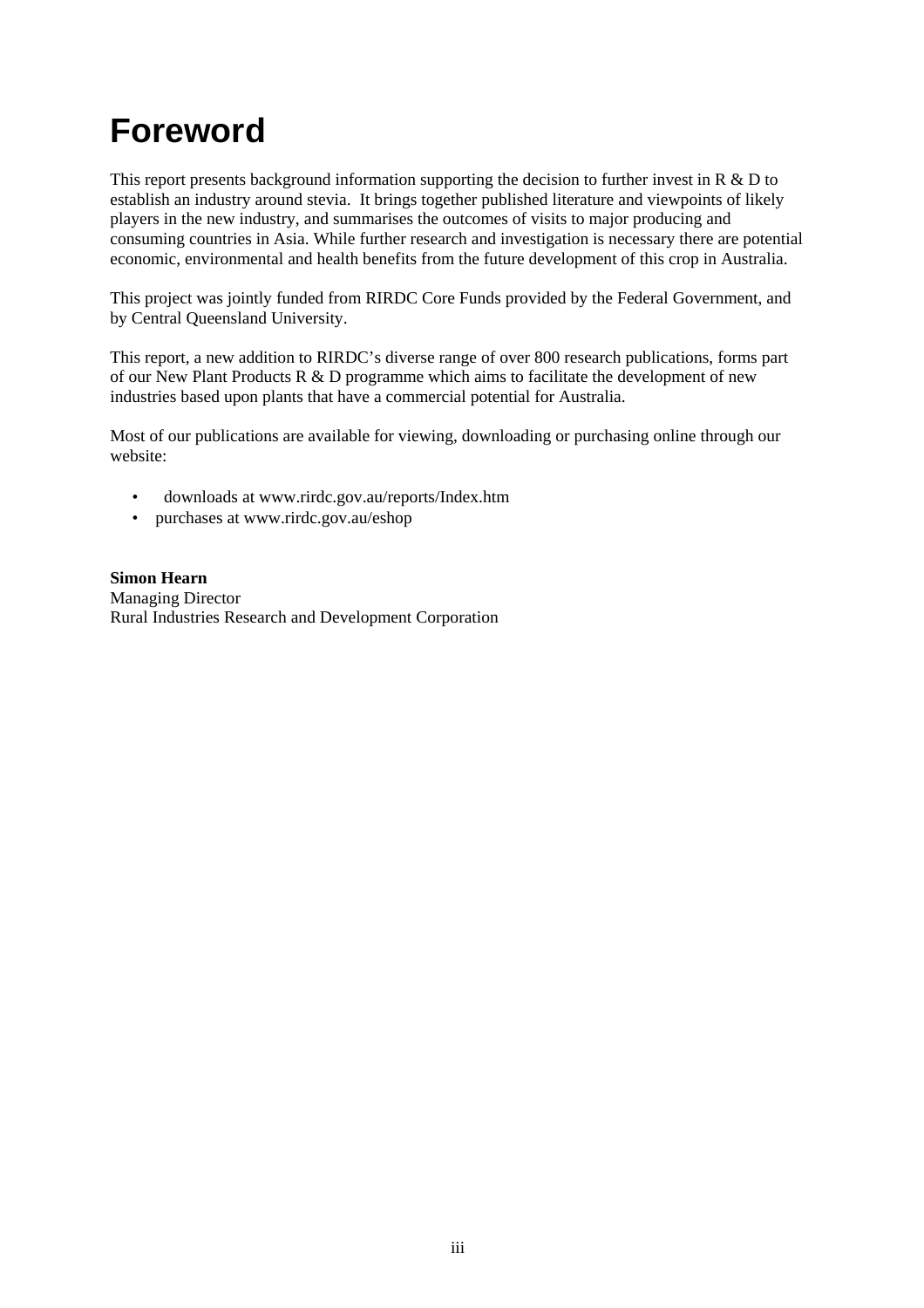# **Contents**

| 1. |      |                                                                    |  |
|----|------|--------------------------------------------------------------------|--|
| 2. |      |                                                                    |  |
|    | 2.1  |                                                                    |  |
|    | 2.2  |                                                                    |  |
|    | 2.3  |                                                                    |  |
|    |      |                                                                    |  |
|    |      |                                                                    |  |
|    | 2.4  |                                                                    |  |
|    | 2.5  |                                                                    |  |
|    | 2.6  |                                                                    |  |
|    |      |                                                                    |  |
|    |      |                                                                    |  |
|    |      |                                                                    |  |
|    |      |                                                                    |  |
|    |      |                                                                    |  |
|    | 2.7  |                                                                    |  |
|    |      |                                                                    |  |
|    |      |                                                                    |  |
|    | 2.8  |                                                                    |  |
|    | 2.9  |                                                                    |  |
|    | 2.10 |                                                                    |  |
|    | 2.11 |                                                                    |  |
|    |      |                                                                    |  |
|    |      |                                                                    |  |
|    | 2.12 |                                                                    |  |
|    |      |                                                                    |  |
| 3. |      | Minutes of the Rockhampton Meeting and Powerpoint Presentations 24 |  |
|    | 3.1  |                                                                    |  |
|    | 3.2  |                                                                    |  |
|    | 3.3  |                                                                    |  |
| 4. |      |                                                                    |  |
|    | 4.2  |                                                                    |  |
|    | 4.2  |                                                                    |  |
|    | 4.3  |                                                                    |  |
|    | 4.4  |                                                                    |  |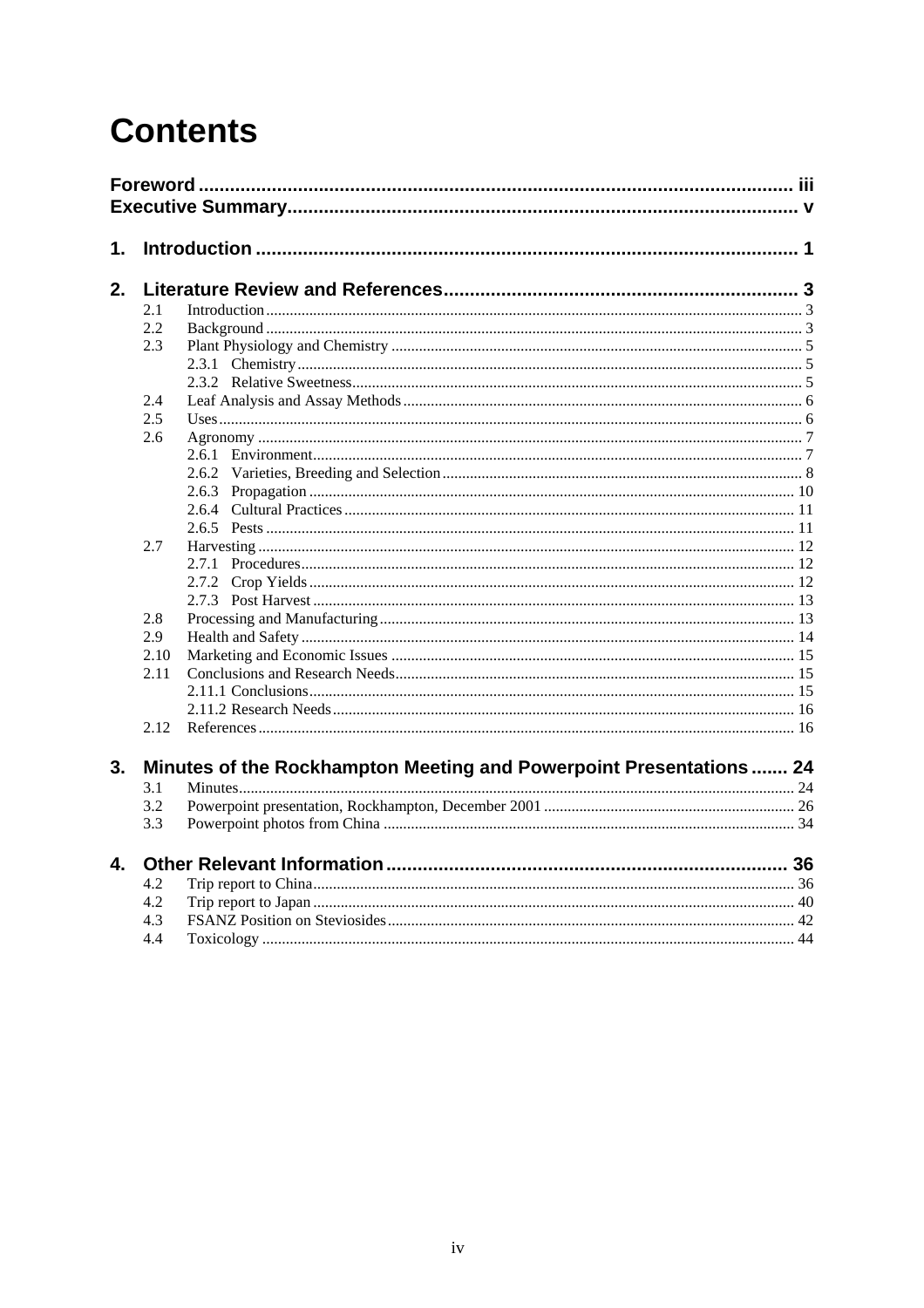# <span id="page-4-0"></span>**Executive Summary**

Stevia is a plant with carbohydrate-based compounds that are 200-300 sweeter than sugar. These compound, steviosides, can be extracted and used as alternative sweeteners to sugars, of particular benefit to diabetics and those wishing to reduce sugar intake for health reasons.

A review of current literature, and visits to Japan and China were undertaken to determine the likely benefits or otherwise of establishing a stevia industry in Australia. While steviosides are not currently permitted as food additives in Australia, they are in China, Japan, Taiwan and Korea. During discussions with potential stakeholders in a stevia industry, it was determined to address the requirements by Food Standards Australia New Zealand (FSANZ – formerly ANZFA) for registration of stevia for use in the food industry, and to determine the economic feasibility of growing and processing stevia within Australia. These two sets of activity, which will be supported by industry, university and RIRDC funding, will draw heavily upon the literature review prepared, the contacts made during the overseas trips and on the reports that support use of steviosides in the aforementioned countries.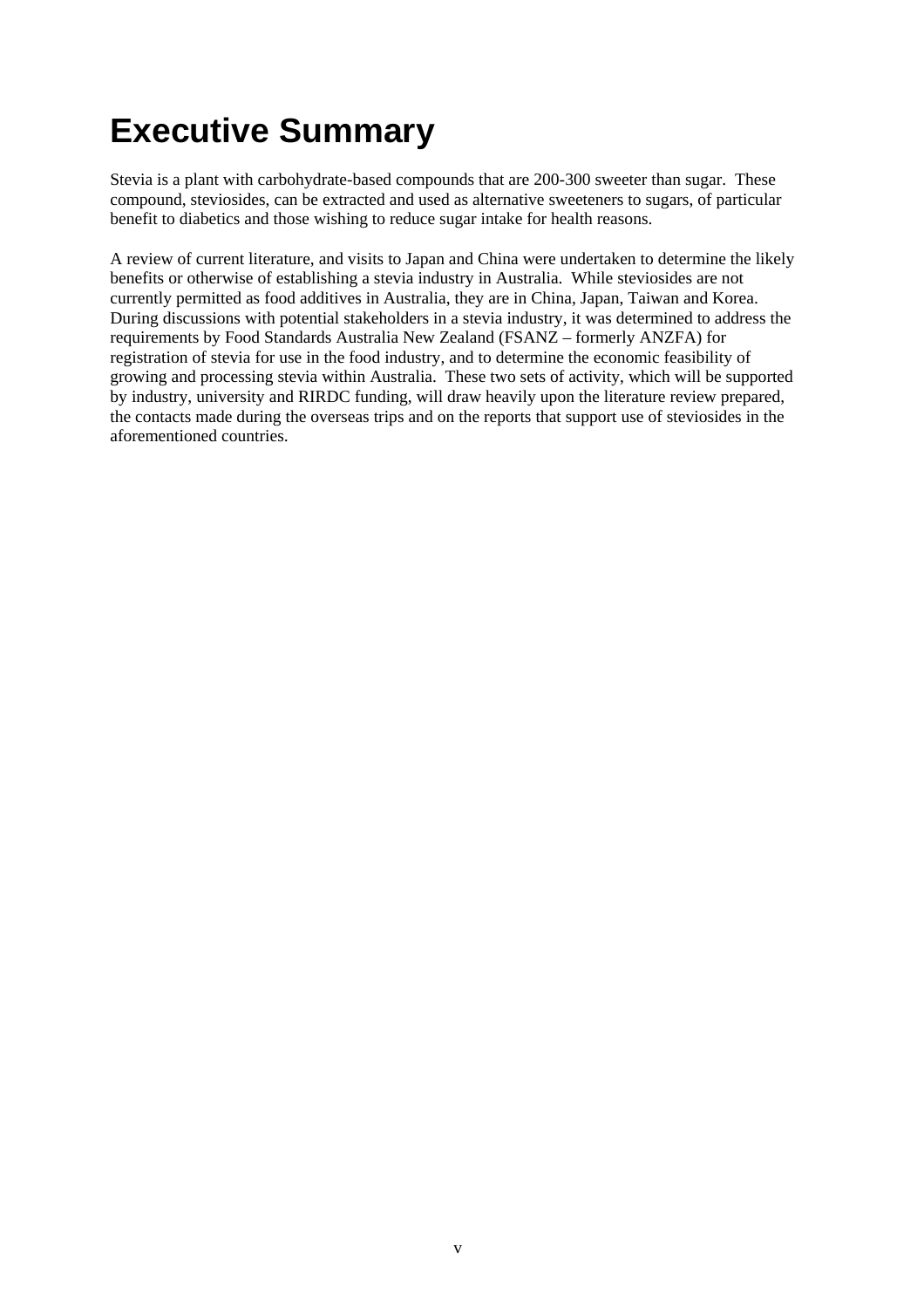# <span id="page-5-0"></span>**1. Introduction**

*Stevia rebaudiana* is a small bush native to Paraguay. Its leaves contain approximately 10% of steviosides which are intensely sweet compounds (150 to 300 times sweeter than sugar). The leaves have been traditionally used for hundreds of years in Paraguay and Brazil to sweeten local teas, medicines and as a 'sweet treat'. Japan is now the largest consumer of steviosides extracted from stevia leaves; in Japan stevia replaces the chemical sweeteners, aspartame etc, which were banned there in the 1970's. Other countries use lesser quantities of steviosides.

Steviosides have zero calories and can be used wherever sugar is used, including in baking etc. They are ideal for diabetic and low calorie diets; in Japan 'diet Coke' uses steviosides.

The plant has been successfully grown under a wide range of conditions from its native sub-tropics to Thailand and Indonesia and the cold northern latitudes of Leningrad and north China and Canada. In cold climates it is grown over the summer period as a transplanted annual (like tobacco), with a single harvest. In tropical areas it is a perennial (2 to 5 years) and multiple harvests per year are possible. As an annual crop in Canada, it is suggested that 50 hectares of stevia could produce sweetener equivalent to \$1 million of sugar which in Australia would require 240 hectares of cane to grow, i.e. productivity in terms of sweetness equivalent per hectare is high.

For a better understanding of the crop and its potential, a review study was undertaken by CQU and is included herein (Chapter 2).

In Japan, *c.* 2000 t of stevia extracts are consumed, in the past 95% coming from raw material produced in China. Nowadays, four major producers in China supply the Japanese market. The market in the US is currently in strong competition with artificial sweeteners, but these are loosing ground in the health war stakes. As this extends to include Australia, the consumer demand for natural sweeteners will escalate, and the soft drink industry is aware of this. It is the intent of this project to determine whether under Australian conditions the crop and product will have any comparative advantage. Given the availability of assured irrigation, year-round growing conditions, and access to the sugar industry's research facilities for pilot-scale extraction, it would appear pertinent to research the crop.

A number of groups have recently expressed interest to CQU in growing the crop but cannot readily find information or planting material in Australia. Groups that have expressed interest include the Dawson-Callide Herb Growers Association (CQ), the Northern Rivers Agricultural Development Association (NORADA - NSW), the Rural Innovators Group (Bowen-Burdekin Region, NQ), Queensland Cotton, and Zinnack Nominees of Kangaroo Island (SA), and from the user side, The Right Food Group NSW, Mackay Sugar, Bundaberg Ginger Beer, and the Australasian Soft Drinks Association.

With the increased incidence of diabetes in Australia and abroad and growing concern over the safety of some chemical sweeteners, there is a need for a natural non-calorie sweetener with acceptable taste and health properties.

Advances in plant selection/breeding, especially in China, Korea and Japan, have enabled the sometimes noticed 'liquorice after-taste' sometimes noticed to be eliminated. Research has also made possible simpler, water-only extraction processes (similar to sugar processing) in place of the older solvent extraction technology.

Overseas, steviosides have been successfully marketed in conjunction with sugar as "double strength" sugars. Marketing with sucrose could enable the sugar industry to provide a complete range of sweeteners including low-calorie and no-calorie products. In soft drinks alone artificial sweeteners (imported) currently replace the equivalent of 40,000 tonnes of sugar a year, valued at over \$12 million. Other diet products including cordials, juices, some jams and some sweets also contain chemical sweeteners in place of sugar and are potential markets for stevia. The ability to be used in baking opens the potential for new, low or no-sucrose but sweet tasting cakes, biscuits, pastries etc.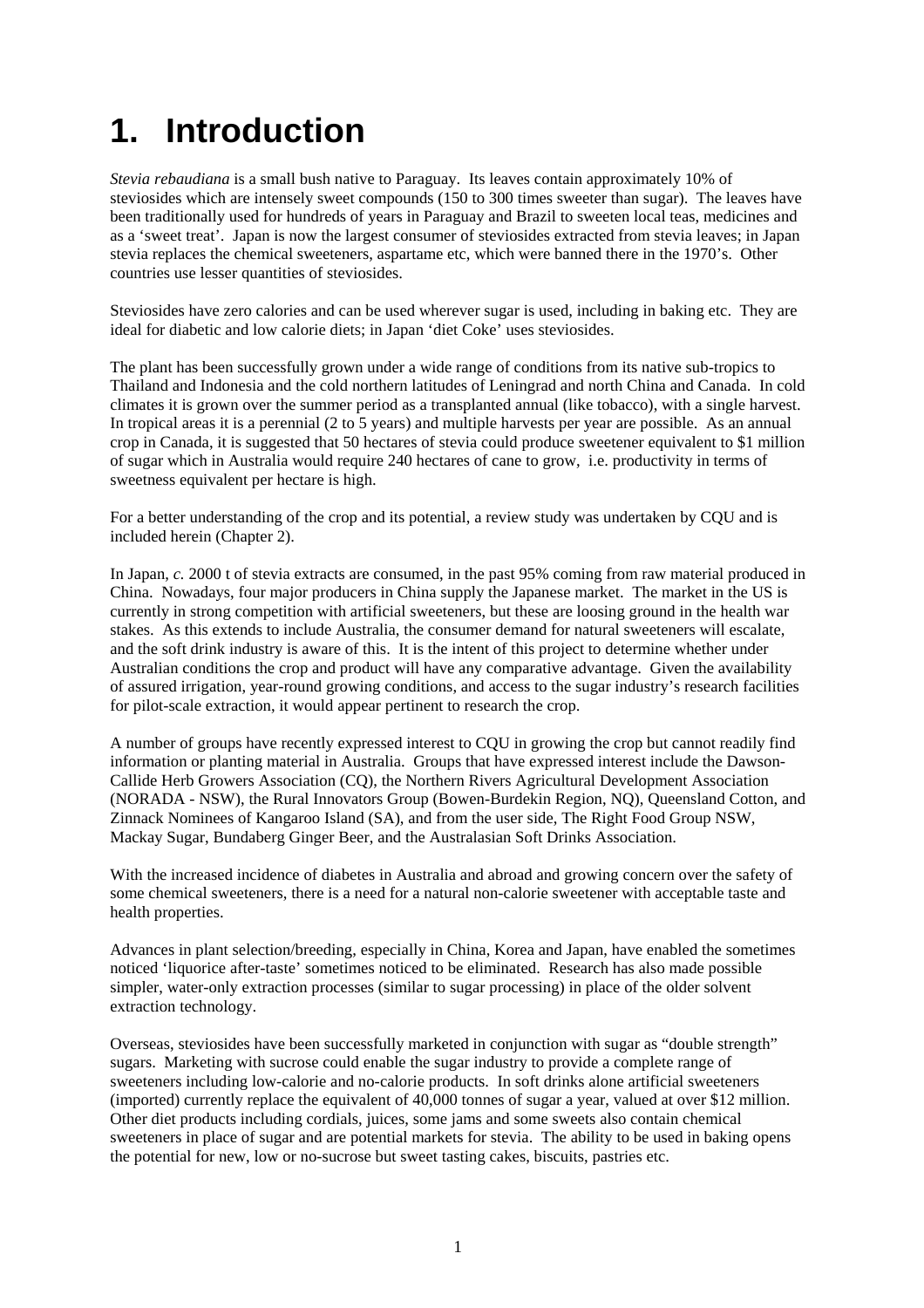A successful stevia industry in Australia could, therefore, provide benefits as follows:

To primary producers, enabling greater diversification opportunity and returns per megalitre of irrigation water

To the rural sector in the form of additional employment if a commercial extraction plant is established

To the commercial users of artificial sweeteners through reduction of liability should links be established between artificial sweeteners and disease incidence, and to the consumer through potentially reduced health risk than if consuming artificial sweeteners

To the economy through import substitution (reduction of current imports of artificial sweeteners).

It is proposed that a business plan be developed once it is shown that there is realisable potential for stevia in Australia. It will involve all those with a commercial interest in the product. Most likely a levy charged at the point of extraction will provide income to the suppliers of germplasm, and to the funders of the research with profits accruing to growers, the extract or (most likely the sugar industry) and financial benefits to the purchasers of the purified steviosides.

From an ecological perspective the outcome of this project will in the medium term increase opportunity for farming systems diversity, and should lead to greater stability in the medium/longer term.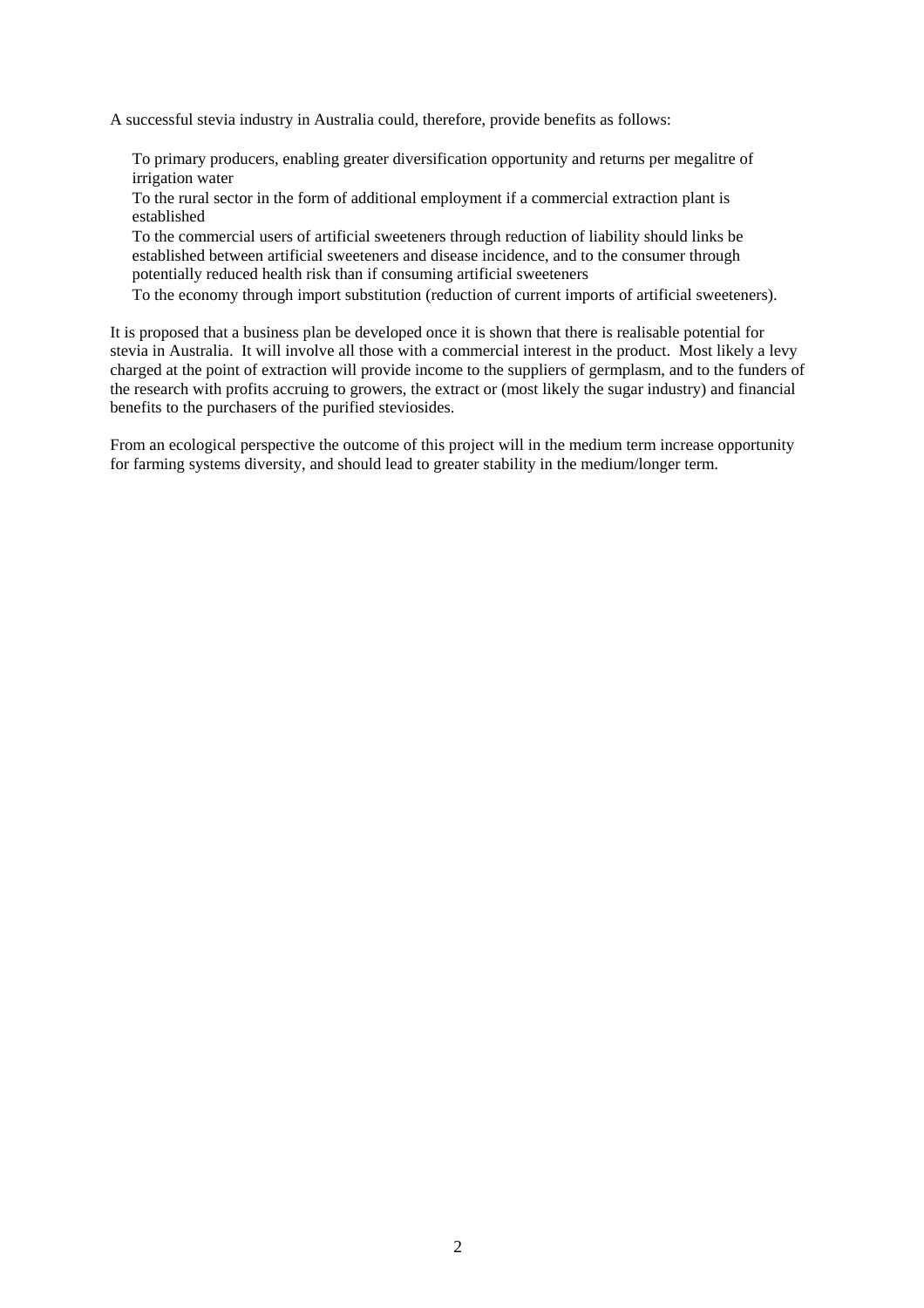# <span id="page-7-0"></span>**2. Literature Review and References**

### <span id="page-7-1"></span>**2.1 Introduction**

The leaves of Stevia, a perennial bush native to eastern Paraguay, have been recorded as a sweetener for many years. It has been largely ignored by most of the world until the last ten to fifteen years. However, there is now rapidly expanding interest in Stevia as a natural alternative to artificial sweeteners because it is not only a 'natural' calorie free product but also has other advantages over the currently used chemical artificial sweeteners, such as saccharine, aspartame and cyclamate.

As part of this increased interest a number of reviews have been undertaken in various countries including: Brazil [10, 46], Japan [142], Canada [21, 37], India [29], Georgia [55], Germany [41], Russia [44], Czech Republic [98], Korea [71], Mexico [49], Sweden [56], California [127]. It was also included in a 1992 review of possible new crops for Western Australia [61]. Interest is also being shown by various natural food/herb consumer groups and individuals on the Internet by way of articles, comments and discussion groups (a search for 'Stevia' will locate many www sites).

This current review is from the standpoint of assessing the potential to establish a Stevia industry in Queensland.

Invariably the reviews have highlighted the attractiveness of steviosides as sweeteners and all endorsed the establishment of a Stevia growing industry. These reports emphasize the extreme versatility of this tropical perennial plant. It has been successfully grown as far as  $60^{\circ}$  N (St. Petersburg) and frequently in latitudes  $35^{\circ}$  $-45^{\circ}$  N as well as within the tropics.

This review only utilises readily accessible international articles and publications for which English titles (or translations into English) and, often limited, abstracts are available. It may therefore give an incomplete representation of the current status of Stevia production and research. It should be remembered that many more investigations and industry reports will have been written in other languages, especially in Japan, China, and Brazil, and may not be accessible in English language literature retrieval databases. Russia has been working on Stevia since its importation in 1936. It would appear that the only scientific work on Stevia undertaken in Australia is some limited agronomic experimentation within the nursery and herb industry and a 1999 student project at the Gatton campus of the University of Queensland [91].

Most of the more than 1,500 scientific research works on Stevia have originated in Japan, especially since 1970. Japan is by far the most advanced country in the use and understanding of Stevia and its application in the food and pharmaceutical industries. Some of the articles and references used in compiling this review have themselves cited a large number of references, many of which are not repeated here, e.g. [21] – 116 references, [46] – 83 references all pre 1977, [116] – 114 references.

### <span id="page-7-2"></span>**2.2 Background**

*Stevia rebaudiana (Bertoni)* was 'rediscovered' by Europeans in Paraguay in 1888 by Dr M.S. Bertoni. He later botanically described and named the plant (in 1905) in honour of Paraguayan chemist Dr Rebaudi. Stevia is one of the 950 genera of the Compositae (Asteraceae). There are now known to be more than 150 *Stevia* species but this is the only one with significant sweetening properties; other species do contain other biochemicals of interest.

It is native to a relatively small area of eastern Paraguay (on the Brazilian border) where its leaves have been used by the local Guarani Indians as a sweetener for many hundreds of years. They especially use it in the local green tea ("Mate" tea – *Ilex* sp.), as well as with otherwise unpalatable medicinal and other drinks. In its native state it is a perennial herb, living 3 – 5 years, with variable appearance up to about 0.7 meters tall.

*Stevia rebaudiana* has been taken to many countries since first described by Bertoni and has subsequently been grown in latitudes well north of its native Tropic of Capricorn latitude (Table 3). Mechanized agricultural production systems have not yet been developed and early initiatives to develop a sweetener industry based on Stevia usually lapsed as sugar became readily available (e.g. in U.K. during WWII).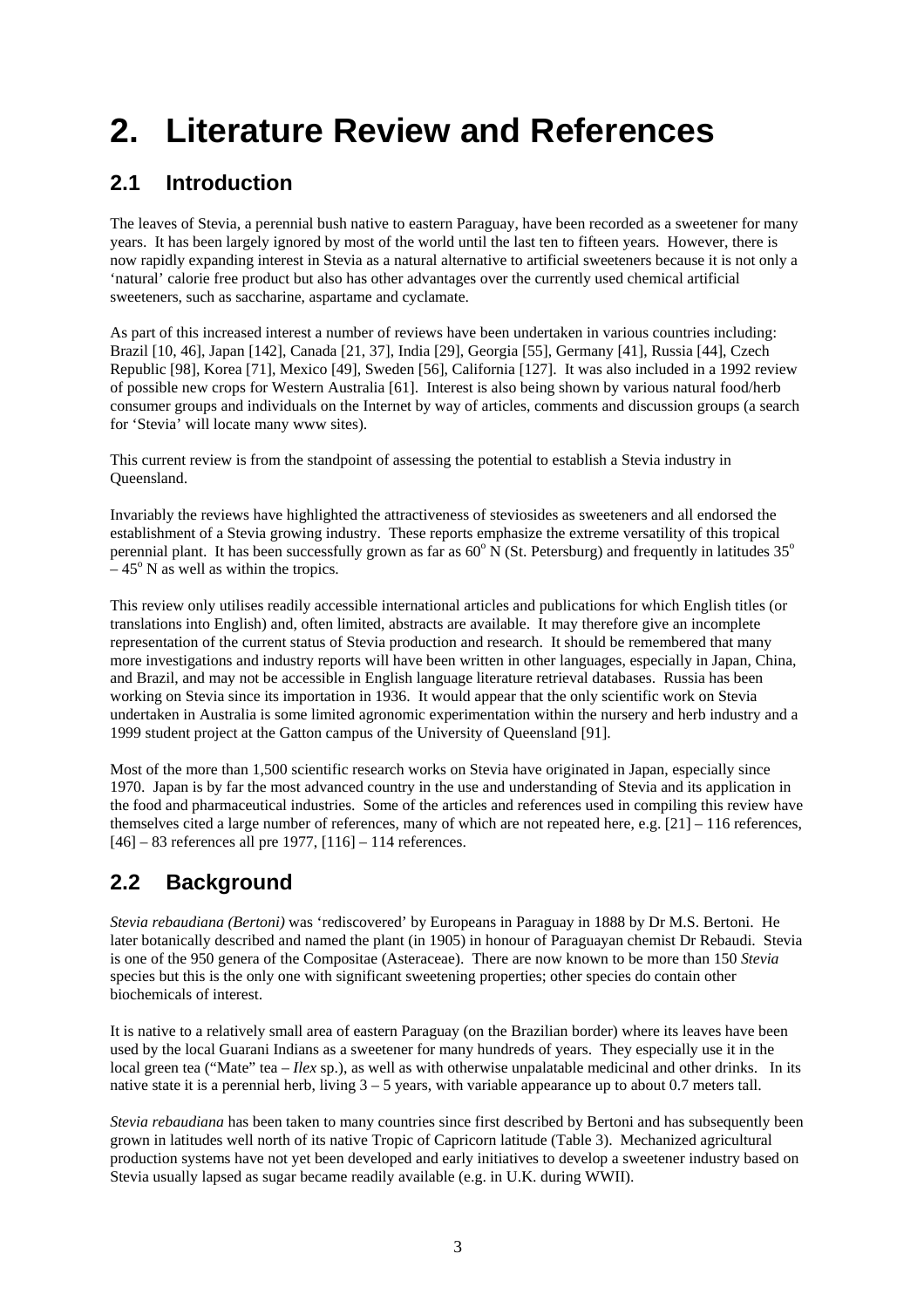Interest has been rekindled in more recent years, especially in the developed world where diet conscious consumers seek a natural low-calorie sweetener as an alternative to chemical sweeteners. Stevia products are used commercially extensively in Japan, using locally grown and imported (mainly from China) dried stevia leaves, where (at over 2,000 tonnes refined product) they make up over 40% of the non-sucrose sweeteners (the others being fructose, syrups, honey, etc) and  $5 - 6\%$  of the total sweetener market. Chemical sweeteners such as aspartame are banned in Japan [138]. In most other countries where it is used it is mainly used directly by consumers, rather than commercially. Domestic consumers add dried leaves, liquid extracts, crystals or powders to their drinks and cooking as a 'herbal' supplement.

Some of the institutions around the world that have undertaken research and/or appraisal studies on Stevia have included visits to Paraguay for collection of seed and plant material in its wild, natural environment. [15, 54, 127, 137, 141, 150]

The main stevioside<sup>1</sup> producing countries are China and Paraguay with adjacent parts of Brazil (Table 1). China is the main supplier to Japan, who are the main commercial producers and users of steviosides. Paraguay/Brazil is the main centre for the production and distribution of Stevia products direct to consumers via the health food and herbal product outlets and by direct mail order sales around the world. There are a number of processors in Paraguay and Brazil who have company plantations of 2 – 300 hectares or more as well as numerous small-holder suppliers [45, 116]. Total production from these processors is not known. Recorded uses for Stevia products are as extensive as for sugar, with the main ones now being low-calorie diet drinks and table-top sweetener use for home cooking (Chapter 5).

#### Table 1

| Country/Location         | Commercial    | Research | Non-Agric | Approved |
|--------------------------|---------------|----------|-----------|----------|
|                          | Production 1. |          | Research. | for use  |
| South America-Paraguay   | $^{++}$       | $++$     | $++$      | $^{++}$  |
| Uruguay / Brazil         | $++$          | $++$     | $++$      | $^{++}$  |
| Central America          | $^{+}$        |          |           | $+$      |
| Mexico                   | $^{+}$        | $+$      | $+$       | $^{+}$   |
| United States of America |               | $+$      | $++$      |          |
| Canada                   |               | $^{+}$   | $+$       |          |
| China                    | $++$          | $++$     | $++$      | $+++$    |
| Vietnam                  | $^{+}$        | $++$     | $^{++}$   | $^{+}$   |
| Taiwan                   | $^{+}$        | $++$     | $^{+}$    | $++$     |
| Japan                    | $^{+}$        | $^{++}$  | $++$      | $+++$    |
| South Korea              | $^{+}$        | $++$     | $++$      | $^{++}$  |
| Thailand                 | $^{+}$        | $^{+}$   | $^{+}$    | $+$      |
| Malaysia                 |               | $^{+}$   | $^{+}$    | $^{+}$   |
| Indonesia                |               | $^{+}$   |           | $+$      |
| India                    |               | $^{+}$   |           |          |
| Georgia                  |               | $+$      | $^{+}$    | $+$      |
| Russia                   | $^{+}$        | $++$     | $++$      | $^{+}$   |
| Ukraine/Moldova          | $^{+}$        | $^{+}$   | $^{+}$    |          |
| Spain                    |               | $^{+}$   | $^{+}$    |          |
| Italy                    |               | $^{+}$   | $+$       |          |
| United Kingdom           |               | $^{+}$   | $^{+}$    |          |
| Germany                  |               | $^{+}$   | $^{+}$    | $+$      |
| Sweden                   |               |          | $^{+}$    |          |

#### Some Countries Where Stevia is Grown and Researched

1 Commercial production excludes small quantities grown for domestic use.

l

<sup>&</sup>lt;sup>1</sup> Stevioside/s is commonly used as a collective name for the glycoside sweeteners from the Stevia leaves and Stevioside is also one of the four main glycosides. In this review, when used as the collective, stevioside is spelt with a lower case s, and when referring to the specific glycoside Stevioside is spelt with a capital S.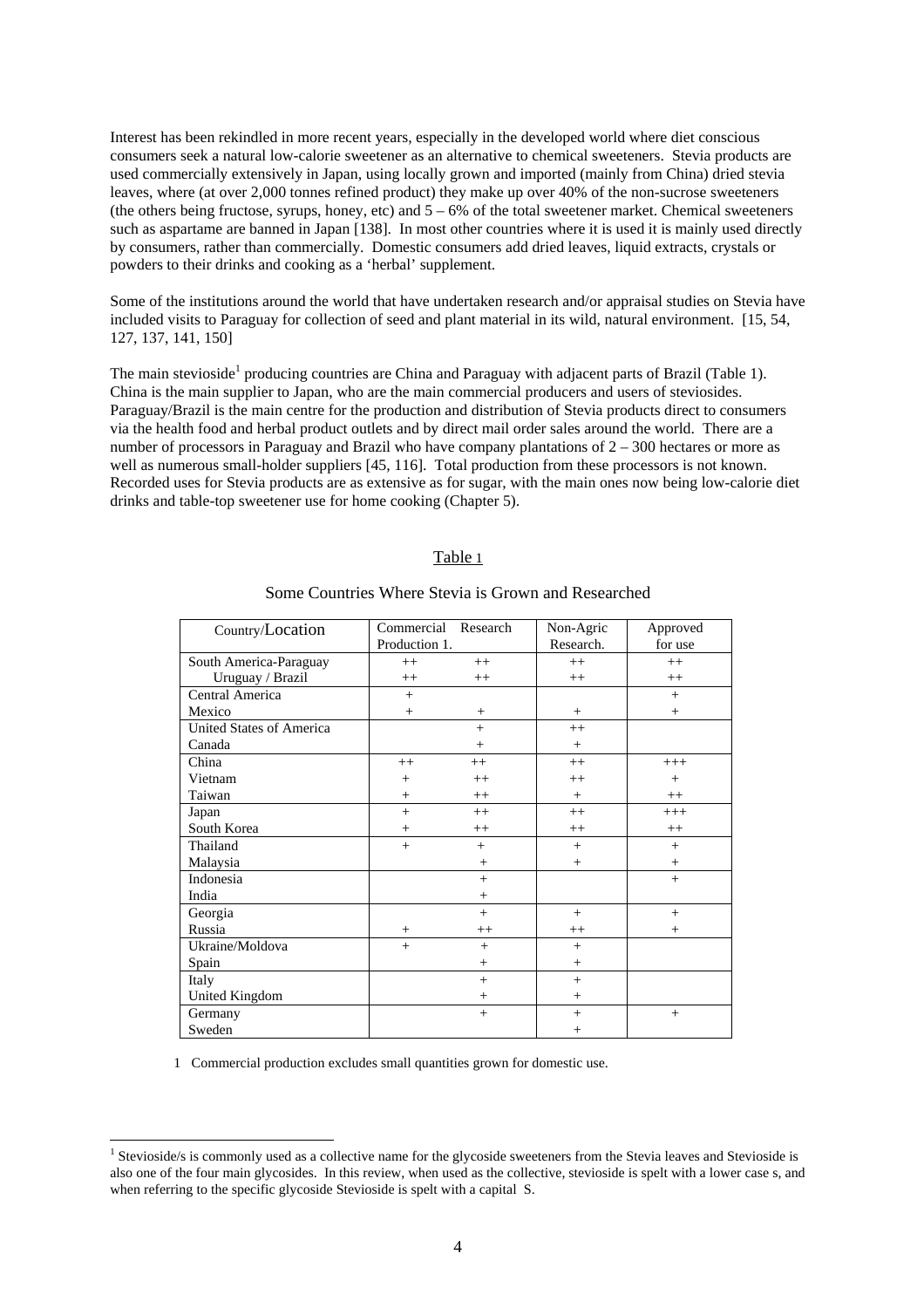### <span id="page-9-0"></span>**2.3 Plant Physiology and Chemistry**

### <span id="page-9-1"></span>**2.3.1 Chemistry**

From the time *Stevia rebaudiana* was first described in the early 1900's the chemistry of the Stevia sweeteners has attracted interest from chemists and later biochemists. In 1908, crystals of C42H72O2 were suggested as ingredients. In the 1930's steviol, the precursor of the sweetener, was identified. In the 1950's and 60's the structure of the main sweet diterpenoid glycosides (steviol glycosides, C38H60018) were established. The chemistry of these compounds is well researched and reviewed. One of the more recent reviews is by Brandle, et al., 1998 [21].

The two main glycosides are Stevioside (St), traditionally 5 – 10% of the dry weight of the leaves, and Rebaudioside A  $(R-A)$ , being  $2-4\%$ ; these are the sweetest compounds. There are also other related compounds including Rebaudioside C (1 – 2%) and Dulcoside A & C, as well as minor glycosides, including flavonoid glycosides, coumarins, cinnamic acids, phenylpropanoids and some essential oils [44, 75, 80, 81, 97, 121, 122, 124, 144, 156]. New minor compounds continue to be identified [73, 82].

The structure and biosynthetic pathways for these compounds have been studied at length [21, 42, 66, 77, 80, 81, 118, 128]. C nuclear magnetic resonance (C-NMR) spectrometry has been used to determine the chemical structure of the glycosides [148]. The biosynthesis is linked to the biosynthesis of gibberellin growth regulators; Stevia thus may be a potential source of these compounds. There can also be significant quantities of gibberellins in Stevia [7, 8, 33]. Biosynthesis of the sweet compounds takes place in green tissue (chloroplasts) and so they are in the leaves and green tips of the plants. As stems mature and lose colour any steviosides present dissipate. These Stevia glycosides are stable at high temperature, to 200 °C, and in acids. The essential oils are generally volatile in boiling water [97], are concentrated in glandules in plant tissue (including stems) and could possibly be extracted separately [124].

There are suggestions that the stems and flowers could contain some of the compounds which may give Stevia some of its other properties, especially flavour enhancers (flavanoids), odour enhancers and organoleptic substances [40, 116, 122]. Enzymatic modification (breakdown) of stevioside to produce a flavonoid – rubusoside – is possible [66]. The structure, development and chemical content of Stevia roots have also received attention, often associated with culturing procedures [166, 167, 172].

### <span id="page-9-2"></span>**2.3.2 Relative Sweetness**

The relative sweetness of the two main glycosides, Stevioside (St) and Rebaudioside A (R-A) are well established. Stevioside traditionally makes up the majority of the sweetener  $(60 - 70\%$  of the total) and is assessed as being  $110 - 270$  times sweeter than sugar. It is also responsible for the after-taste sometimes reported (licorice taste). Rebaudioside A is usually present as  $30 - 40\%$  of total sweetener and has the sweetest taste, assessed as 180 – 400 times sweeter than sugar with no after-taste. The ratio R-A/St is the accepted measure of sweetness quality – the more R-A the better. If R-A is present in equal quantities to St (or more), it appears that the after-taste is eliminated. The minor glycosides are considered to be less sweet, 30 – 80 times sweeter than sugar. [11, 19, 39, 69, 116, 158]

The exact mechanism of the sweet taste is not known. Chemicals with only slightly different structures are often not at all sweet and sometimes quite bitter [77]. The sweetening effect of these compounds is purely by taste; they are undigested and no part of the chemical is absorbed by the body. They are therefore of no nutritional value [64].

One teaspoonful of dried leaves (finely ground) are claimed to have a sweetening value equal to one cup of sugar. In domestic use the sweetening powers claimed, for suggested 'recipes' and for some table-top products, are inconsistent and often extreme.

Stevia products can be used in conjunction with other sweeteners, in which case the sweetening value is compounded and not diminished. When added to sugar it can give 'double strength' sugar and is sold in this form in some countries [49, 79]. In Japan and China it is frequently mixed with other sweeteners.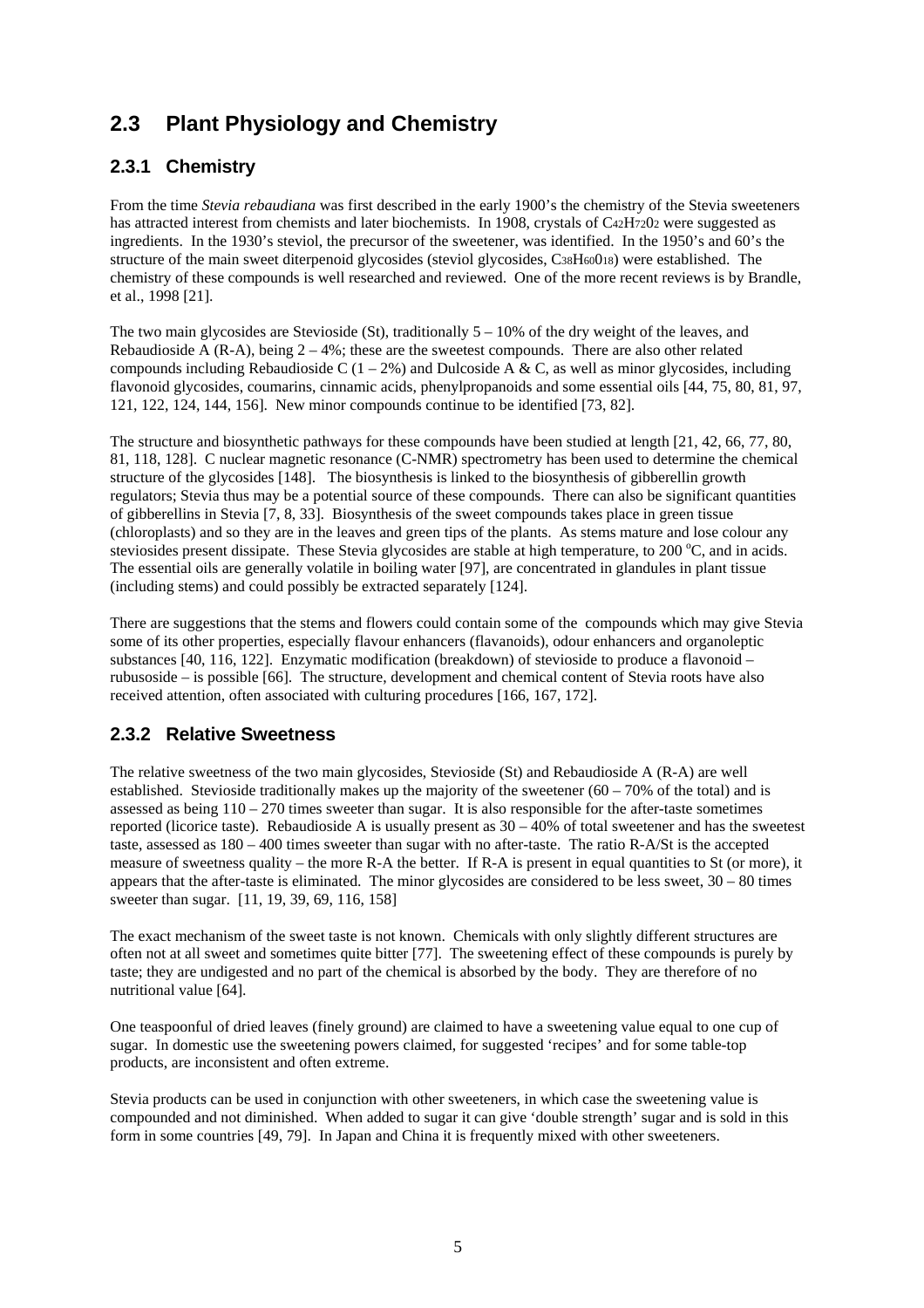### <span id="page-10-0"></span>**2.4 Leaf Analysis and Assay Methods**

Along with the interest in the biochemistry of the sweeteners there has been parallel interest in methods for the analysis of the glycosides for both determining what sweeteners are present and in what concentrations. Determining the level of the various sweeteners is an important part of the breeding and selection process. Rapid assay methods are required to screen crossbred lines, to assess responses to variable management treatments and to determine optimum time of harvest etc. The very close correlation between stevioside content and soluble carbohydrate content could allow for simple estimation of stevioside content in dried leaves [113].

A range of analytical techniques have been used to assay Stevia leaves; these include various types of chromatography, electrophoresis, magnetic resonance spectrometry, spectroscopy and enzymatic determination [99, 107, 148, 170]. Extracting the sweeteners from green or dried leaves can be readily done using boiling water with extraction efficiencies up to 98% achievable [6, 113]. In commercial extraction and some analytical techniques methanol and water is sometimes used. Recent commercial extraction procedures do not require methanol [138].

Chromatography is the main assay technique used and many refinements to procedures have been developed to improve accuracy and efficiency. Procedures used include thin layer chromatography [103, 120] (which registered low stevioside %), droplet counter current chromatography [76] and, more popularly, high performance liquid chromatography (HPLC) eg. [170]. These procedures have been reviewed in some detail [4, 21, 36, 46].

Analytical procedures, including HPLC, can assay stevioside levels in plant and food samples down to concentrations under 10 mu g/ml (10 ppm) [103] and absolute quantities as small as 0.6mu g. [6]. HPLC is also useful to analyse and quantify possible stevioside metabolites [6, 65]. HPLC has proved to be a reliable method for the separation and quantification of the different glycosides [3]. A range of adsorbents have been used in chromatography determinations including silica gel and amino bonded columns (most common) [2, 3, 17, 21, 32, 36, 59, 65, 78, 96, 111, 120, 126, 155]. HPLC systems developed are capable of analysing large numbers of samples quickly [18]. Near infrared reflectance spectroscopy (NIRS) has also been used successfully for stevioside determination in ground dried leaves [111, 112]. NIRS determination has the potential to enable non-destructive screening of large numbers of samples very quickly.

### <span id="page-10-1"></span>**2.5 Uses**

l

The established uses for Stevia products cover all those of artificial low-calorie (non-sucrose) sweeteners, aspartame etc.<sup>2</sup>, as well as most other purposes for which sugar can be used. The primary use is as a sweetener to enhance the palatability of foods and drinks. Unlike aspartame, Stevia sweeteners are heat stable to 200 $^{\circ}$  C, are acid stable and do not ferment, making them suitable for use in a wide range of products including baked/cooked foods. In some food uses its lack of bulk make it unsuitable to replace all of the sugar in recipes, such as confectioneries, icings etc. In addition to sweetening foods stevia extracts can increase the palatability and attractiveness (enjoyment) of food through enhancement of flavours and odours [66].

Stevia products also have beneficial uses as herbal and medicinal products and for some more unusual uses, e.g. in tobacco products. A fermented extract of stevia showed bactericidal activity against food borne bacteria including *E. coli* [153]. Some of the accepted uses are given in Table 2 (references for these are not listed here).

<sup>&</sup>lt;sup>2</sup> Artificial low-calorie sweeteners used in Australia include aspartame (nutrasweet), saccharin, cyclamates, acesulphame K, sucralose, alitame and thaumantim (a plant extract).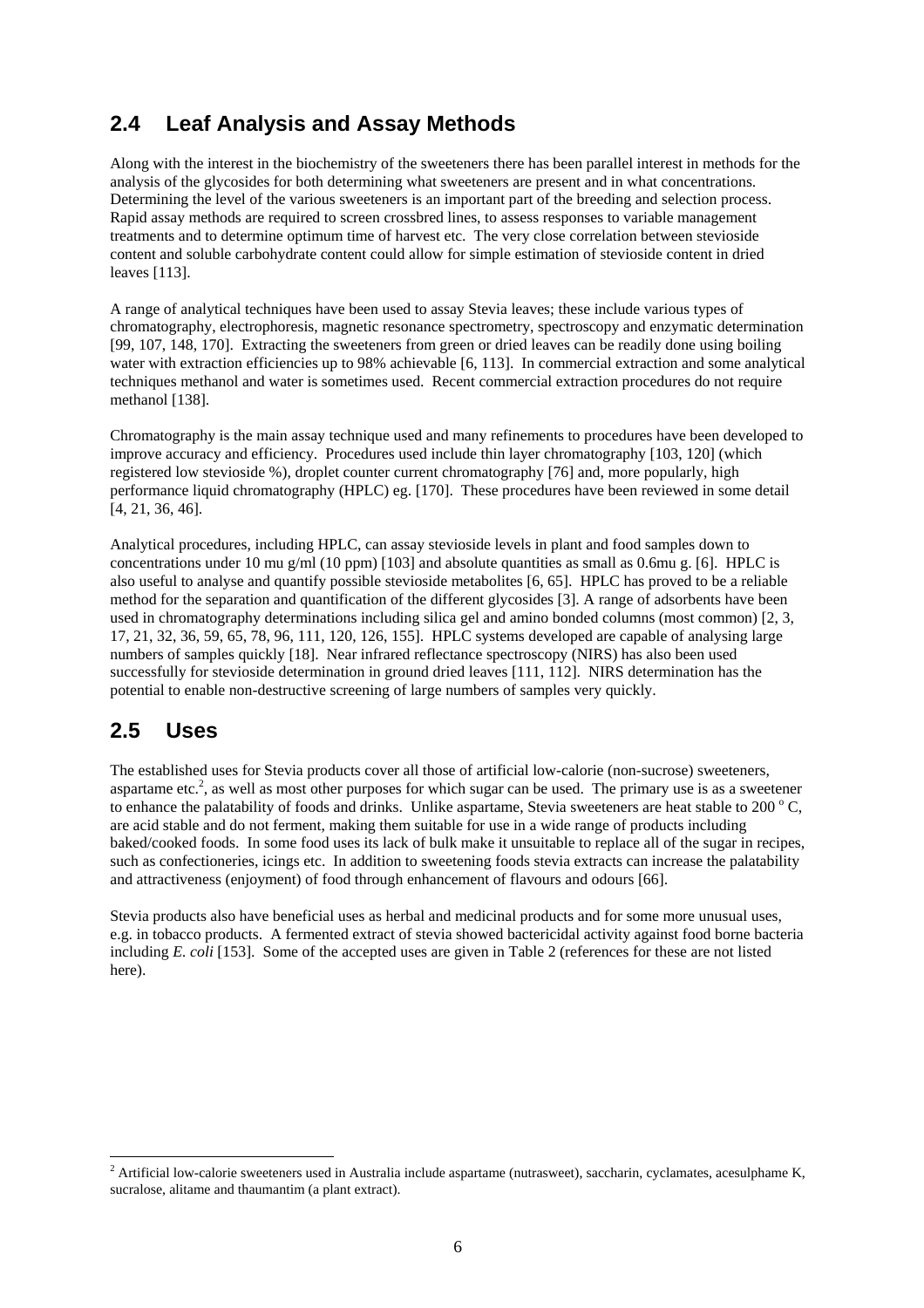#### Table 2

#### Some Uses for Stevia Products and Extracts

*Food and Culinary Uses*  Table top sweetener – for tea, coffee etc Soft drinks, cordials, fruit juices Ice-creams, yoghurts, sherbets Cakes, biscuits Pastries, pies, baking Jams, sauces, pickles Jellies, desserts Chewing gum Candies, confectioneries Sea-foods, vegetables Weight-watcher diets Diabetic diets Flavour, colour and odour enhancers A source of antioxidants Alcoholic beverage enhancer (aging agent and catalyst) *Medicinal Uses* 

 Toothpaste, mouthwashes – plaque retardant/caries preventor Skin care – eczema and acne control, rapid healing agent Diabetic foods and weight loss programs Hypertension treatment and blood pressure control Calcium antagonist Bactericidal agent  *Pill and capsule additive to improve taste* 

#### *Other Uses*

 Tobacco additive and flavourant Production of plant growth regulators (potential use)

### <span id="page-11-0"></span>**2.6 Agronomy**

### <span id="page-11-1"></span>**2.6.1 Environment**

The natural habitat of Stevia is semi-humid subtropical on the Tropic of Capricorn  $(22 - 23^{\circ} S)$  latitude), 200 – 400 meters above sea level, with  $1,500 - 1,800$  mm of rain and temperature extremes of minus  $6^{\circ}$ C to plus  $43^{\circ}$ C. It naturally grows in low lying areas on poor sandy acidic soils adjacent to swamps, and so is adapted to and requires constantly wet feet or shallow water tables. [37, 116, 127] Under cultivation and on more fertile soils, the mature plant can be larger, up to 1.8m with up to 20 branches per plant [70].

Vegetative growth is reduced when temperatures are below 20 degrees and when day length is less than 12 hours. Increasing day length to 16 hours and increasing light intensity can increase vegetative growth and stevioside levels [104, 169]. Flowering is photoperiod dependent and is enhanced by reducing day length and short day length. Responses of flowering, and also stevioside content, to day length appear to be variable with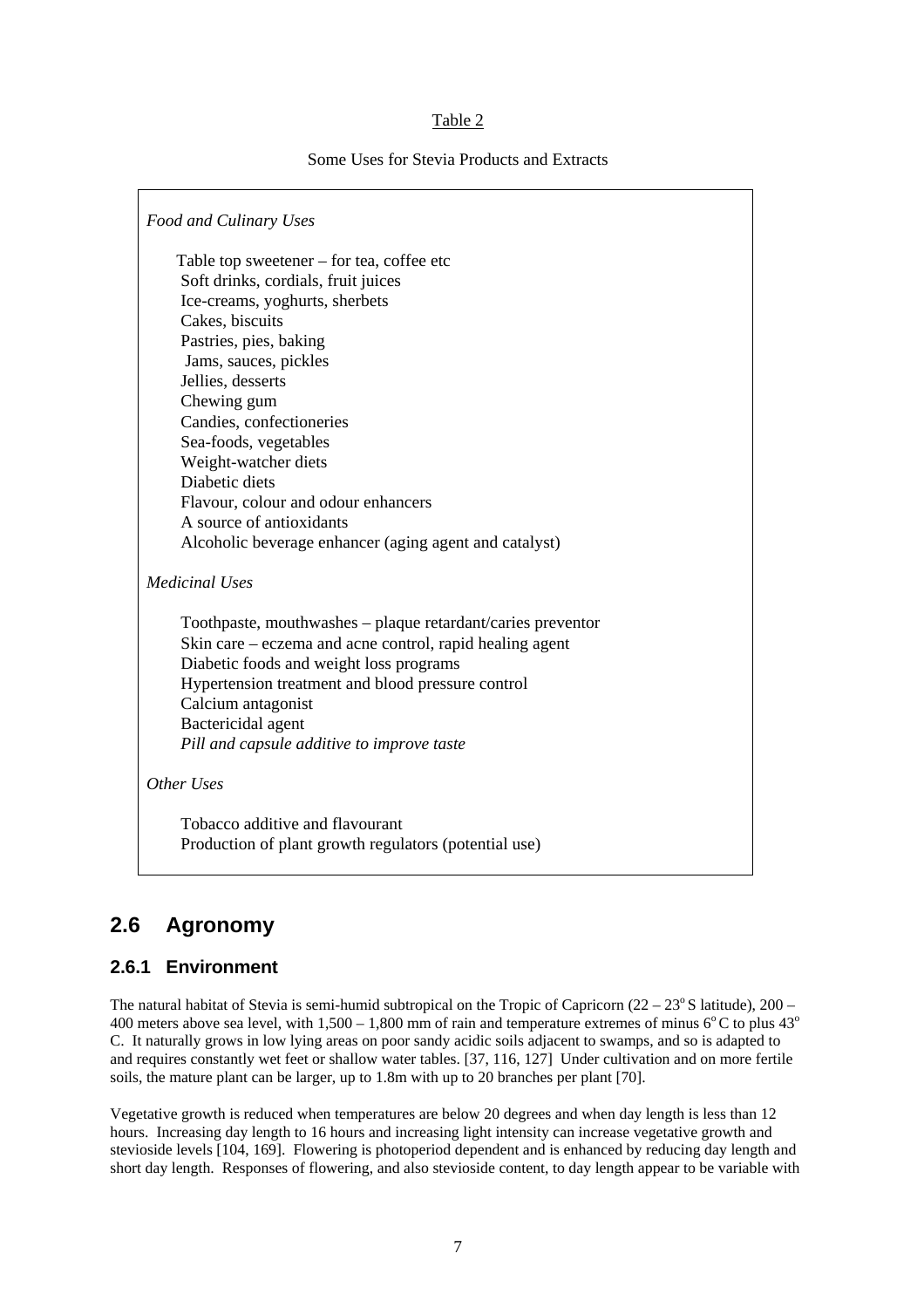some cultivars/selections being obligate short-day plants [21] however some lines appear to be photoperiod insensitive. Early flowering lines tend to have higher stevioside content but lower total yield [142].

Stevia has been successfully taken to a wide range of climatic locations around the world (Table 3) and apparently grown successfully, although often by using vegetative propagation methods and seedling establishment in a greenhouse before planting in the field.

Shading has been shown to reduce growth [135]; yet in China highest yields were recorded at mid-latitudes (32 degrees north) in an area with generally limited sunshine hours (heavy cloud cover) for much of the growing (wet) season [129]. Therefore it is likely that factors other than latitude and solar radiation usually limit production. Humidity is reported to be important at some locations as the plant has poor tolerance to water stress (it often visibly wilts under hot dry conditions even with good soil moisture levels). Rainfall in many locations is supplemented by irrigation to avoid any moisture stress. Only in the more humid wet areas may rainfall alone be sufficient for adequate growth for commercial production. Climatic requirements, of day length and temperature, are different for maximum vegetative production and for maximum flowering and seed production [61].

Soils of the natural habitat are generally low fertility, acidic sands ( $pH 4 - 5$ ) with shallow water tables and little organic matter, where plants grow to  $0.6 - 0.7$  meters in height. Under cultivation on better, more fertile soils, growth can increase to 1.0 meters and even to 1.8 meters [70]. Soils should be well drained but with reasonable water holding capacity and preferably with  $pH 5 - 7$ ; alkaline soils should be avoided [116].

### <span id="page-12-0"></span>**2.6.2 Varieties, Breeding and Selection**

In the wild populations of *Stevia rebaudiana* there is great variation in phenotype and in leaf analysis. The collections made as part of the various breeding and selection research programs have invariably included a range of genotypes and selections of plants with differing levels of steviosides in their leaves e.g. Shock planted out 200 lines for survival testing and screened 17 lines for productivity [127]. The stevioside content of leaves can vary substantially (4%-16%) between individual plants even after a selection program has been operating for some time [15, 109].

#### Table 3

| Ref     | Location              | Latitude | Rainfall  | Altitude | Topo-          | Comments                            |
|---------|-----------------------|----------|-----------|----------|----------------|-------------------------------------|
|         |                       | Degrees  | -mm       | -meters  | graphy         |                                     |
| $[44]$  | St Petersburg         | 60 N     |           | $<$ 200  | Plains         |                                     |
|         | Russia,-Voronegh      | 52 N     |           | $<$ 200  | Plains         |                                     |
| $[55]$  | Moldova/Ukraine       | 47 N     | 600       | < 200    | Plains         |                                     |
| $[129]$ | North China           | 45 N     |           |          |                | Hielongjiang<br>Prov.               |
| $[37]$  | Canada                | 43 N     |           | 250-300  |                |                                     |
| $[55]$  |                       | 43 N     |           | < 200    |                | irrigated<br><b>Black Sea Coast</b> |
| [127]   | Georgia<br>California | 38 N     |           | $<$ 200  |                |                                     |
| [88]    |                       |          |           |          |                | Davis, irrigated                    |
|         | Korea – Suweon        | 37.5 N   | 1,250     | < 100    |                |                                     |
| [129]   | Central China         | 32 N     | 2,000     | < 200    | Coastal        | Jiangsu Prov.                       |
| $[98]$  | Japan-Kyushu isl.     | 32 N     | 2,475     | $<$ 50   | Coastal        |                                     |
|         | -Okanawa              | 26 N     | 2,150     | $<$ 50   | Island         | tropical conditions                 |
| $[49]$  | Mexico                | 25 N     | 200       | < 200    | Coastal        | irrigated                           |
| [133]   | Taiwan                | 24 N     |           |          |                |                                     |
| [98]    | Thailand              | 18 N     | 1,260     | 300      | Uplands        | 6mth dry season                     |
| [29]    | India - Bangalore     | 13 N     |           | 930      | <b>Uplands</b> |                                     |
| $[53]$  | $Indonesia - Bogor$   | 7 S      | 1,800     | 400      | Slopes         |                                     |
| $[98]$  | - Surakata            | 7 S      | 2,300     | 1,000    |                | 3mth dry season                     |
| [98]    | Brazil – Maringa      | 23S      | 1,620     | 500      | Uplands        | 400km from coast                    |
| $[116]$ | Paraguay – native     | 23S      | $1,500 -$ | 200-400  | Inland         | Amambay                             |
|         | locality              |          | 1,800     |          |                | Mountain                            |
|         |                       |          |           |          | valleys        | Ranges                              |

#### Climatic Features of Some Stevia Agronomic Research Locations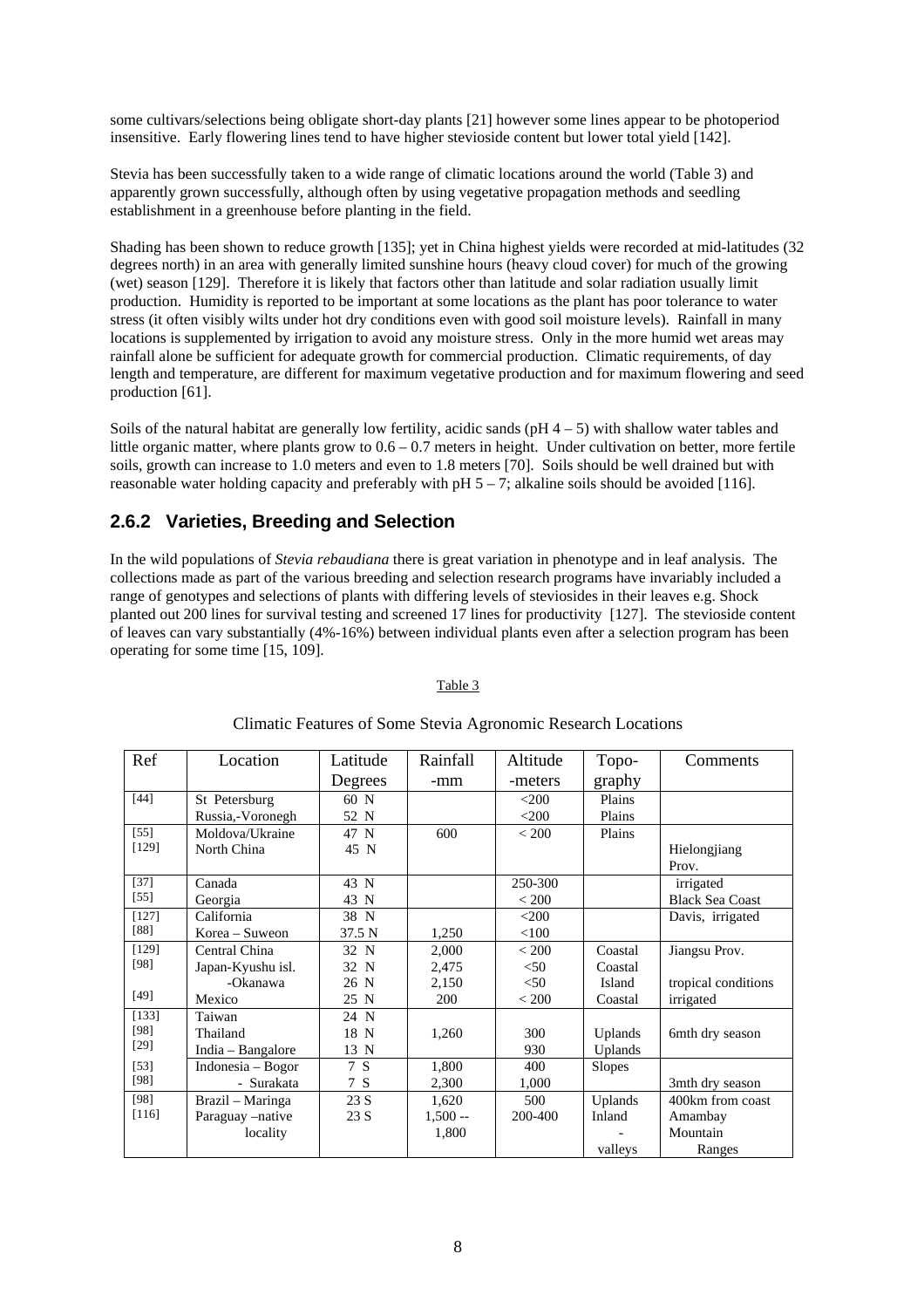This natural variability could be partially due to the largely self-incompatible nature of the flowers. The variability goes as far as some variability in chromosome number [58]. The heritability for yield, leaf/stem ratio and stevioside content, have been found to be high at 75% - 83% [19, 20]. These high heritabilities enable selection and breeding programs, aimed at higher yield, to achieve substantial gains. Some interesting correlations have been found which assist selection programs. Plant leaf yield is proportional to branch number, leaf number and (not always) plant height [22, 23, 131]. Total stevioside content is positively correlated with leaf/stem ratio [150]. Leaf thickness is positively correlated with R-A/St ratio [133]. The total stevioside content in leaves at the seedling stage and when mature are not correlated, making plant selection at the seedling stage ineffective. High R/A content is also linked to large leaf area, high net photosynthetic rate, high chlorophyll and protein content [161].

Countries that have been researching Stevia for some time, especially Japan, China, Korea, Taiwan and Russia, have all reported success in their breeding/selection programs and have at various times released new varieties with improved stevioside content and higher yields (Table 4). Most breeding programs are based on cross breeding and selection. Irradiation with <sup>60</sup>Co gamma rays has been to induce variation in breeding lines [154]. Vegetative propagation and cloning has frequently been used to multiply individually selected plants. Some of these selections, although very high yielding, are self-incompatible and can only be reproduced vegetatively [87]. This limits their commercial use, although they may be useful for breeding new hybrids.

#### Table 4

| Year | Location  | <b>Ref</b> | New Variety   | Features                            |
|------|-----------|------------|---------------|-------------------------------------|
|      |           |            |               |                                     |
| 1979 | Korea     | [89]       | Suweon 2      | Yield $+22\%$ , Steviosides $+12\%$ |
| 1982 | Korea     | [87]       | Suweon 11     | Thick leaves, high R-A%             |
| 1989 | China     | [129]      | Yunri,        |                                     |
|      |           |            | Yunbing       |                                     |
| 1995 | China     | [130]      | Zongping 1    | Highest R-A % and St%               |
| 1994 | Taiwan    | [133]      | K1, K2, K3.   | High yield, better R-A/St ratio     |
| 1994 | Indonesia | [141]      | <b>BPP 72</b> |                                     |
| 1996 | China     | $[161]$    | SM4           | Yield up 1.5%, R-A/St ratio up      |
| 1996 | Russia    | [84]       | Ramonskaya    |                                     |
|      |           |            | Slastena      |                                     |

#### Some New Variety/Cultivar Selections & Releases

Even with clonal reproduction there can be some variability – an Indonesian study [115] showed variations in DNA fingerprints between six groups of plantlets from an invitro culture indicating some clonal variation. In China in a sample of plants from one clone, St% varied from  $1.48 - 6.98$  and R-A% from  $4.5 - 12.1$ , with total stevioside varying from 10.26% - 19.57% [63]. With the high heritabilities recorded, and the ability to select for high yield and high stevioside content in the leaves at the same time, plus the high level of natural variability due to constant out-crossing, it is not surprising that breeders have been able to double the level of sweeteners in leaves (from  $3 - 9\%$  in the wild population to  $15 - 20\%$  in some lines) and alter the R-A/St ratio from 1:2 to 2:1 [63, 129] (table 5).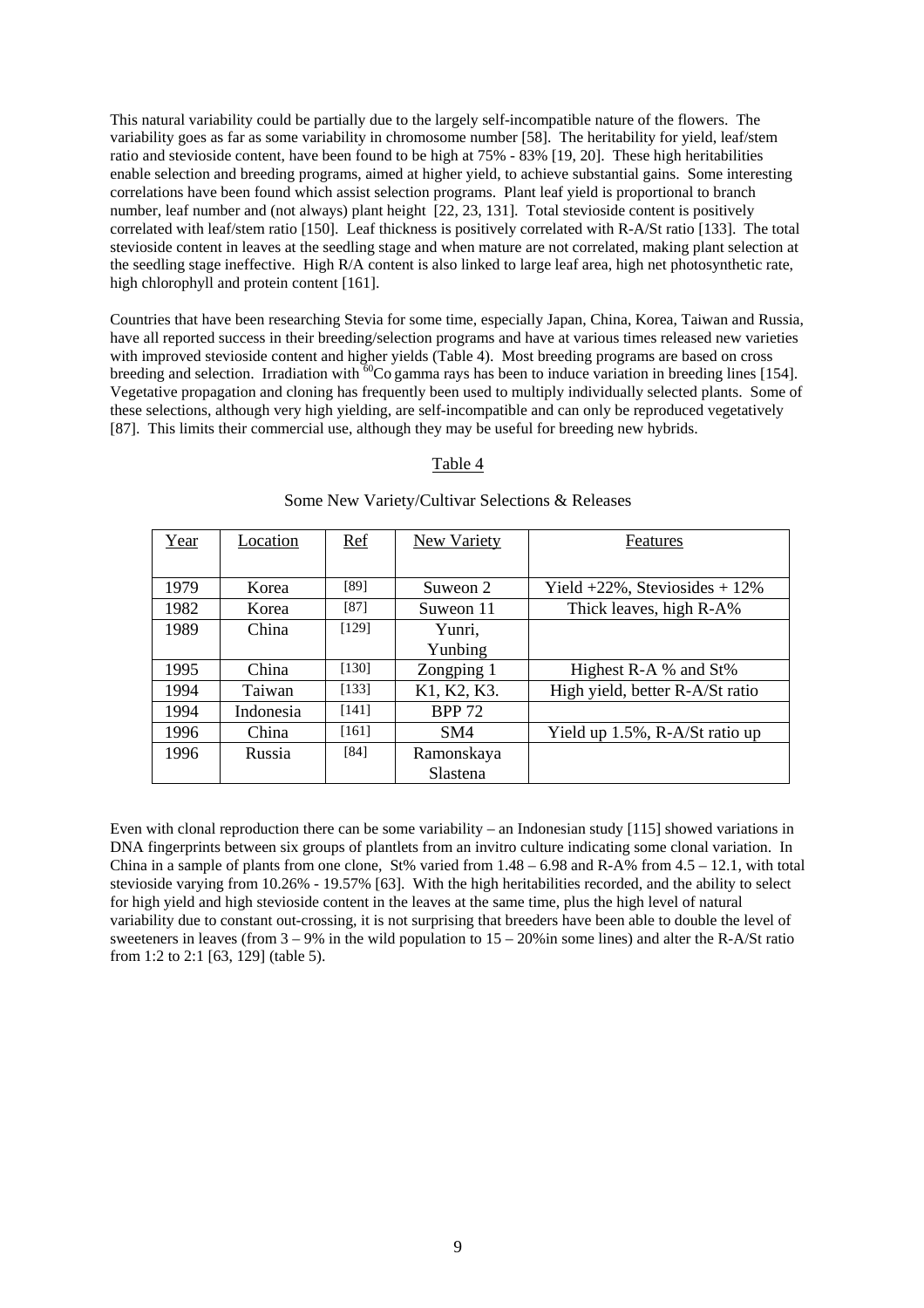### Table 5

| Ref     | Location Cultivar  | St       | $R-A$   | $R-$  | Total      |
|---------|--------------------|----------|---------|-------|------------|
|         |                    | $\%$     | $\%$    | A/St  | Sweetener  |
|         |                    |          |         | Ratio |            |
| $[116]$ | Paraguay – average | $8 - 14$ | $2 - 4$ | 0.4   | 10-15%     |
|         | Paraguay – typical | $5 - 10$ | $2 - 4$ | 0.4   | 9-15%      |
| [150]   | $Paraguay - wild$  |          |         |       | 10.2-13.5% |
| [63]    | $China - average$  | 6.44     | 3.86    | 0.6   | 10.3%      |
|         | -- select'n        | 5.73     | 12.03   | 2.1   | 17.9%      |
|         | 508                |          |         |       |            |
|         | $-12/8$            | 3.78     | 12.15   | 3.2   | 18.3%      |
|         | $-J2/23$           | 6.98     | 10.47   | 15    | 19.57%     |

#### Some Stevia Leaf Analyses

### <span id="page-14-0"></span>**2.6.3 Propagation**

In the wild, Stevia regenerates from seed, from the rooting of plant stems touching the ground (and trampled into the ground) and from regeneration at the base of the plant (crown division). Seed germination is notably very poor, commonly due to infertile seed. Some plant varieties/selections produce virtually no viable seed due to their self incompatibility.

Under cultivation Stevia can be propagated by seed, by tissue culture and by vegetative cuttings (and plant separation). A comparison of these three method [147], showed no significant difference in growth nor glycoside content between the three methods; cuttings showed least and seed greatest variation between individual plants in chemical composition.

Seed Propagation. Using seed to establish crops of Stevia is more successful in tropical climates where there is no climatic restriction on the length of the growing season. In northern climates the shorter growing season necessitates seedling establishment in a glass house/green house prior to the growing season. Germination and establishment from seed is often poor and sometimes unsuccessful [123]. Stevia flowers need to be fertilised by pollen from another plant to produce viable seed. A high density of bees (3-4 hives per hectare) is recommended for good seed production [116]. Harvesting of immature seed may also contribute to poor germination [37]. In Australia the limited range of plant clones show poor seed fertility and germination such that nurseries claim that plants can't be grown from seed [91]. Only vegetative propagation is used to supply the demand for plant specimens.

Where seed production and fertility has been studied, research reports suggest that for selected lines high germination rates are possible e.g. [26]. Timing of flowering and seed harvest and pollination methods play an important role [102, 138]; rain at flowering can also reduce seed setting. Shade can reduce total growth, delay flowering and reduce the rate of flowering [135].

Fertile seeds are usually dark coloured whereas infertile seeds are usually pale [46, 116]. Seeds are very small (1,000 seeds weigh 0.3 – 1.0g) and as a result seedlings are slow to develop, reaching a size suitable for transplanting to the field at 45 – 60 days [21, 37, 116]. Seeds are usually germinated in a greenhouse where a range of bedding materials have been trialed [25].

Direct seeding to the field is not practiced but may be a requirement for large-scale commercial production. In one trial [86] plants from seeds were less productive in the first year than those from cuttings.

Germination rates vary greatly. It can take  $4 - 6$  days to reach two thirds of the final germination of  $62 - 90\%$ at 25 °C [26, 34, 127, 145]. Germination requires at least  $20^{\circ}$ C and often more than 25 degrees; light generally increases germination. Accelerated ageing (40 degrees on moist paper) for less than 24 hours can accelerate germination but reduce total germination [148]. In Japan seed viability remained for up to 3 years if stored under low humidity and in darkness [72]. This contrasts with claims of optimum storage at 0 degrees still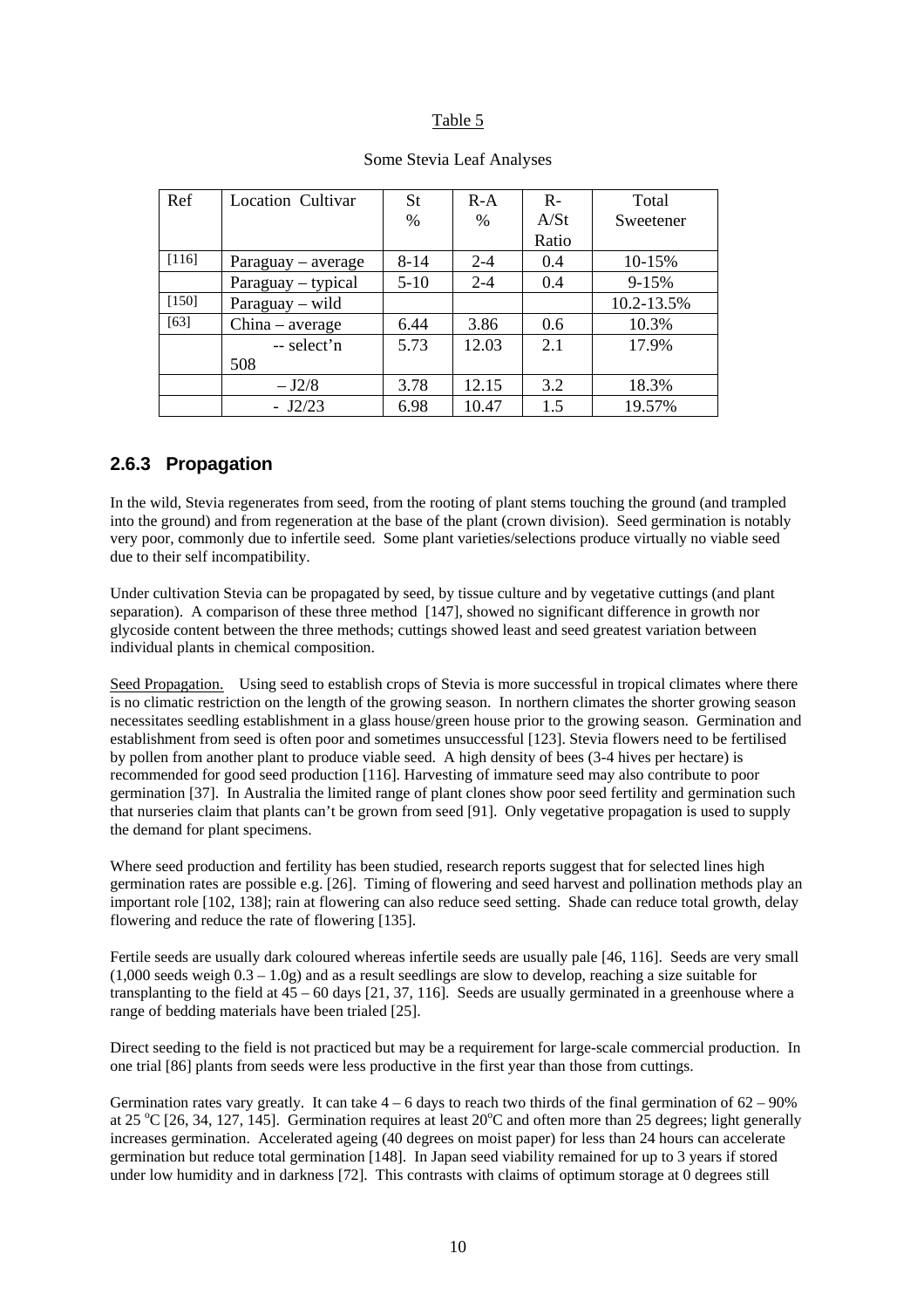producing a 50% loss of viability after 3 years [21]. In one experiment field-collected seeds resulted in 34% germination compared with 90% for greenhouse-collected seeds [24].

Total quantities of viable seed produced in one year are uncertain. One reference to seed yield suggests up to 8 kg/hectare, which at 50% germination would be sufficient for 250 hectares of crop [91]. Another reference suggests that in North China a seed yield of 67 kg/ha (9 jin/mu) is possible in conjunction with a dry leaf yield of 1387kg/ha (185 jin/mu) [70].

Vegetative Propagation. Considerable research effort has been applied to vegetative propagation including tissue culture/invitro multiplication. Cuttings of new stems and shoots can be propagated successfully [55, 86, 112, 127] and rooting of cuttings can be stimulated, but not always, by the use of growth regulators [16, 27, 83, 85, 173]; some growth regulators can sometimes influence (increase) the concentration of steviosides in the leaves [1, 35]. The size (number of leaves) of cuttings and day length during cutting can influence rooting and growth [174]. Cuttings taken in late winter (August in Brazil) rooted better than those taken at other times [27]. The location on the plant from which cuttings are taken can also affect growth and rooting, cuttings from the top half and with four internodes performing best. [152]

For tissue cultured propagation many different parts of the plant can be used successfully – leaves, auxilliary shoots, root-neck sprouts, shoot primordia, internodal explants etc [5, 13, 14, 38, 47, 57, 85, 105, 143, 168]. Invitro multiplication has been used frequently to multiply individually selected or bred clones and successful procedures have been documented [16, 25, 47, 48, 57, 85, 110]. Variations to standard micropropagation media have been studied to maximize Stevia plant survival rates [13]. A range of multiplication and rooting media have been evaluated [38, 85]. Techniques and equipment for large-scale mass propagation have been developed, especially in Japan [5].

### <span id="page-15-0"></span>**2.6.4 Cultural Practices**

Fertiliser. Fertiliser requirements are moderate for Stevia, partially due to its adaptation to poor quality soils. Fertiliser trials show yield reductions at high rates of fertiliser [52, 83, 86, 88]. Even though theoretical nutrient usage of Stevia might be 105 kg N, 23 kg P, 180 kg K per hectare based upon nutrient removal through harvesting, maximum rates of NPK 40-20-30 for India are suggested [28]. Higher rates with split dressings, particularly for nitrogen, are also suggested [37, 116].

There appears to be no unusual requirements for minor elements [94] and nutrient deficiency symptoms are typical of other crops [93, 125, 159, 160, 171]. There can be variable interaction between some nutrients at different availabilities [92]. Fertiliser requirements for pot trials have also been established and are not high [9, 52].

Plant Densities. Most cultural systems involve transplanted seedlings and so densities less than the optimum are usually recommended to save costs. Densities of 80 –100,000 plants per hectare on row spacings of 45 – 65 cm are generally recommended [37, 43, 116] with densities up to 160,000 suggested for higher yields [108]; in one trial in Georgia, 60,000 gave highest yields [55]. With multiple harvest systems plants develop new tillers from their crowns and so ratoon crops are likely to be more dense and the additional cost of planting higher densities may not be economic. In their first year crops can easily lodge and stems break; yet ratoon crops have stronger stems and do not suffer from lodging [142].

Irrigation. Supplementary irrigation is generally assumed to be essential to avoid any water stress on plants unless the growing area has reliable rainfall throughout most of the year. Spray irrigation has been suggested [37] but this could encourage leaf diseases and reduce seed set (where seed is required). Frequent irrigation is required to maintain soil moisture above plant wilting-point, which is suggested to be as high as 80% of field capacity [116]. 'Any' moisture stress (not defined) can reduce leaf production [51]. Tolerance of excess moisture could be the reason why cultivation on flat sites gives higher yields than on slopes [53, 60]. Stevia could be suited to the use of underground trickle irrigation systems ('Tee' tape)

### <span id="page-15-1"></span>**2.6.5 Pests**

Weeds. Being slow to establish, seedlings are very susceptible to weed competition until well established. Weed control by cultivation before and after transplanting is most commonly used; this is not difficult where crops are grown in low labour cost countries. Herbicides will be important for mechanized production and it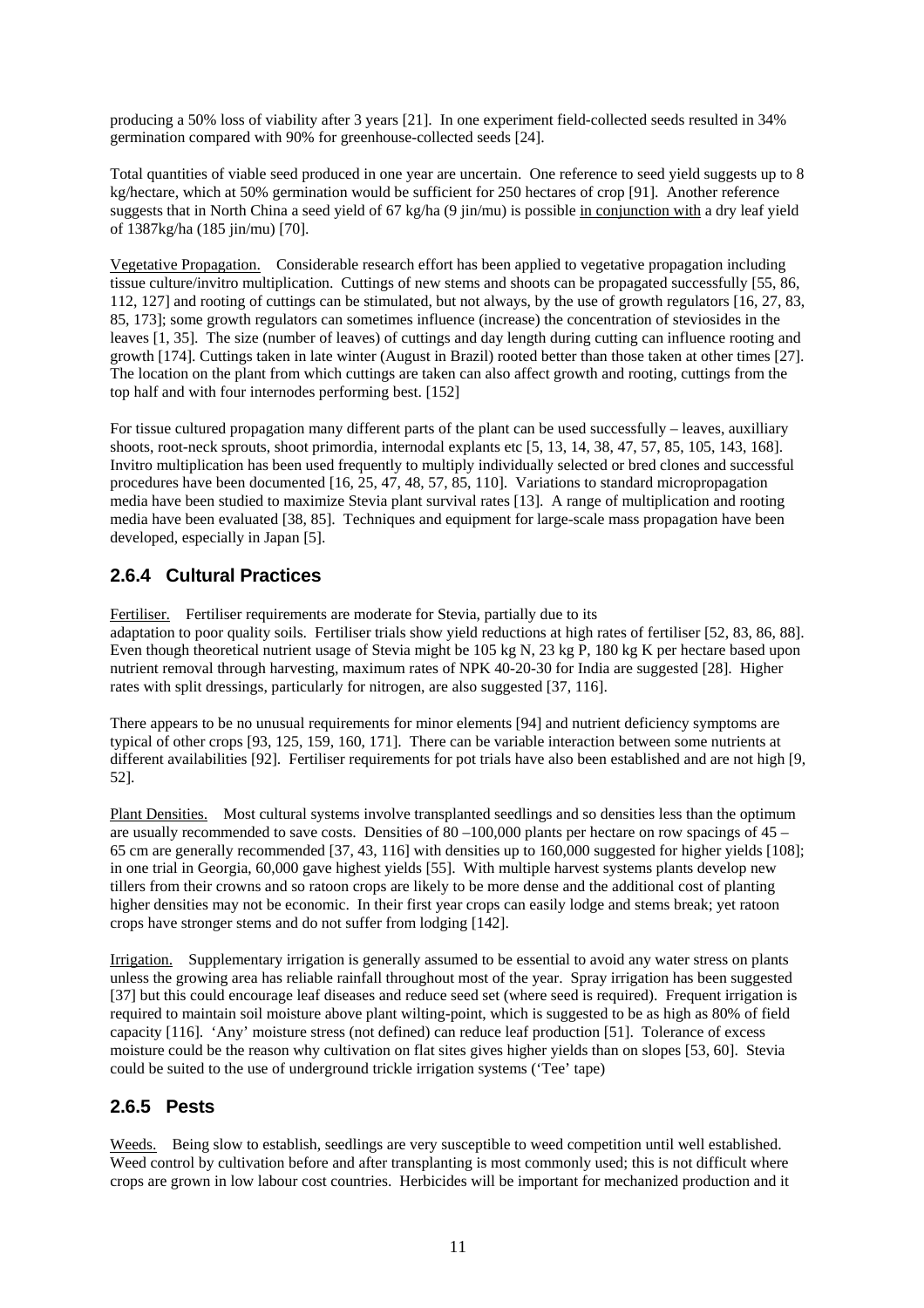appears that trifluralin is tolerated and so its use may be possible [21]. Black plastic mulch and very high density planting (up to 200,000/ha) have also been shown to be effective for weed control [12].

Insects. Insects do not appear to be a problem. Stevia has shown clear aphid resistance – the sweet taste being a possible deterrent to insects [104]. Slugs have reportedly attacked new tillers after winter dormancy [127].

Diseases. Diseases do not appear to be a major problem either, although there are reports claiming to record the first known incidence of Sclerotinia, leaf-spot Septoria and black-spot Alternaria infections [31, 67, 68, 95]. In Russia diseases observed over a 50 year period included Alternaria, Botrytis, Fusarium and Rhizoctonia [175]. Glasshouse specimens at Gatton, Queensland carried unidentified fungal diseases. In Paraguay potential diseases are identified as *Alternaria steviae* (large black spots), *Septoria steviae* (small dark spots), *Rhizoctonia solani* (stem spots and wilting of leaves) and *Sclerotinia rolfsii* ('white silk' round the plant stem). Spraying for control is sometimes undertaken [116].

### <span id="page-16-0"></span>**2.7 Harvesting**

### <span id="page-16-1"></span>**2.7.1 Procedures**

In colder climates (with severe winters) only one harvest per planting is possible. Under these circumstances the harvest is when yield is greatest and can be at the onset of cold weather [37]; early harvesting will reduce total yield [132]. By covering the harvested crowns of the plants (with polythene etc.) plants can survive over winter and production for a second season can be possible [55]. Harvesting should be before flowering at flower bud appearance as the stevioside content of the leaves falls when flowering commences [15, 61]. Under late autumn conditions artificial drying is generally required to reduce plant moisture content to less than 10%. Harvesting is effected by cutting the whole plant 5-10 cm above the ground [43]. The time of the onset of flowering varies with variety, with some varieties flowering once day lengths decrease.

Crushing of the main stem (conditioning) at harvest does not appear to be a normal practice, even though this would reduce drying time.

In warmer climates where some plant growth is possible for most of the year (and plants do not die over winter) more than one harvest per year is normal. In Paraguay/Brazil three harvests a year are normal [43], often with a cleaning harvest after winter used for vegetative propagation purposes. In mid-summer harvest intervals can be less than two months [116]. In India four or five harvests a year are possible and in Indonesia up to seven harvests have been possible per year [12, 29].

### <span id="page-16-2"></span>**2.7.2 Crop Yields**

Commercial yield figures are not reported other than in general terms, e.g.  $1.600 - 2.000$  kg dried leaves/ha/year. Experimental yields suggest that systems with multiple harvests a year will give higher yields and, where ratoon crops are grown, harvests in the second and third years are likely to be greater than for crops requiring replanting each year [106]. A range of yields achieved under experimental conditions is given in Table 6. Commercial large-scale growers should expect only 50 – 70% of experimental yields. Yields for second year (ratoon) crops can be higher than for first year crops [106].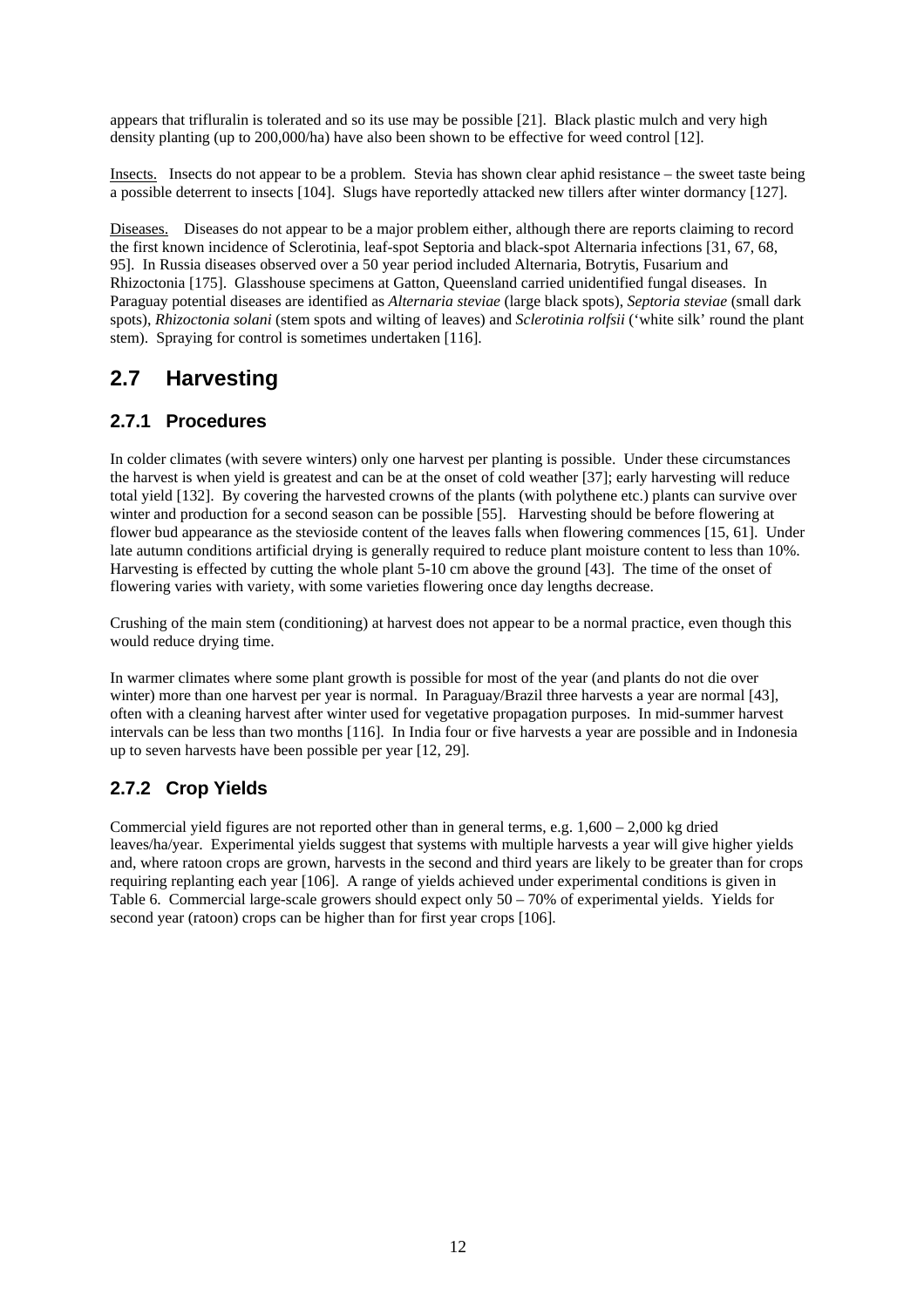### Table 6

| Trial       | Ref     | Yiel | $T/ha-$     |         | Steviosides |        | Kg/ha     |
|-------------|---------|------|-------------|---------|-------------|--------|-----------|
| Location    |         | d    | dryleaf     | Total   | $R-$        | $St\%$ | stevios's |
|             |         | Tot  |             |         | $A\%$       |        |           |
|             |         | al   |             |         |             |        |           |
| California  | $[127]$ | 9.0  | 3.6         | 7%      |             |        | 252       |
| Russia      | [83]    | 13.8 | 5.5         | $*9\%$  |             |        | 495       |
| Russia      | [44]    |      | $1.4 - 3.0$ | $*9\%$  |             |        | 125-270   |
| China -     | [129]   |      | 1.40        | 20.4%   |             |        | 265       |
| V9          |         |      |             |         |             |        |           |
| - average   |         |      |             | 12.4%   |             |        | 186       |
|             |         |      |             |         |             |        | 267       |
| Jiangsu     |         |      |             |         |             |        |           |
| North China | $[70]$  |      | 1.3 plus    |         |             |        |           |
|             |         |      | 67kg        |         |             |        |           |
|             |         |      | seed        |         |             |        |           |
| Indonesia   | [141]   |      |             |         |             |        |           |
| India       | $[29]$  |      | 4@2.0       | est. 9% |             |        | 720       |
| Canada      | $[37]$  |      | 2.85        | 15-20   |             |        | 425-570   |

Trial Crop Yields

\* - not given; assumed value used to calculate kg/ha steviosides

### <span id="page-17-0"></span>**2.7.3 Post Harvest**

The usual procedure is to harvest the whole crop green and transport it to drying facilities: sun drying or (artificial) drying kilns. With low humidity, sun drying of a thin layer of cut plants can be quite rapid  $(9 - 10)$ hours) to reduce plant moisture from approximately 80% to 10% [116]. Kiln drying can take two days [37]. Fast drying is likely to give 'better quality' dried leaves. If cut plant material is not dried quickly leaf quality can deteriorate by oxidation, losing up to one third of stevioside content after three days [116]. High temperature during artificial drying can also lead to loss of content. A green dried leaf colour is desirable and represents good quality (as for hay production).

After drying, leaves are stripped from the stems by hand or a mechanical thrasher/separator before leaves are packed for transport to a processing facility. Stems of Stevia plants contain little or no sweeteners, although it is suggested that they may contain some flavour enhancers, odourisers and other agents of potential use for improving food-stuffs or alcoholic beverages [116].

### <span id="page-17-1"></span>**2.8 Processing and Manufacturing**

The traditional method of use by the Paraguayan Guarani Indians was to dry the leaves and to use them to sweeten teas and medicines or to chew the leaves as a 'sweet treat'. Stevia was regularly used in drinks many times a day, not just occasionally, with no side effects.

The use of dried leaves (pieces or powdered) is not unacceptable in domestic cooking but does leave a sediment in clear drinks etc and can also leave a green colour. There can also be an unpleasant aroma associated with the dried leaves. Appropriate processing of the dry herbage can remove this aroma which is due to specific leaf compounds (not steviosides) [157]. Aqueous extracts of the leaves – boiled in water, cooled, then strained (filtered) – are preferred in many situations and are better suited for controlled levels of sweetening.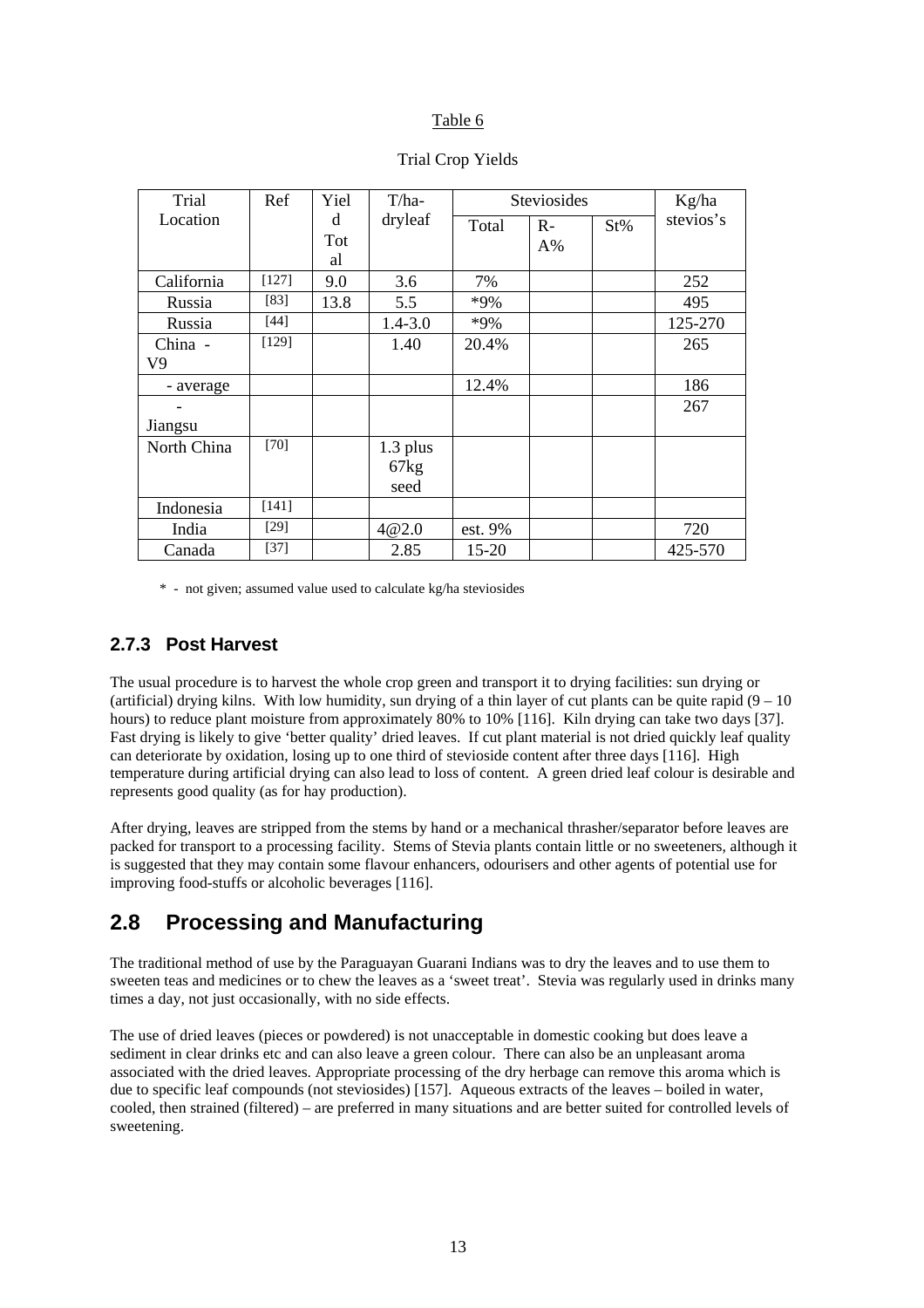Crystalline powders and extracts are preferred in commercial situations as they have a fixed known sweetening value. Fixed concentration liquids are also acceptable. There are a number of patented refining processes registered in Japan. They generally use the four basic steps:

- (i) dissolving the sweetener in boiling water or other solvent
- (ii) ion-exchange separation
- (iii) filtration with precipitation/coagulation
- (iv) crystallisation and drying.

Methanol appears to be used in most extraction and purification processes in Japan, presumably to improve extraction efficiency and facilitate the separation of individual steviosides. This use of methanol, even though it is all removed from the final product and does not chemically alter the product, appears to be the reason for the U.S. FDA (Food and Drug Administration) not classifying Stevia extracts as natural and GRAS (Generally Regarded As Safe) food-stuffs, but as food additives. More recent processing methods using water filtration procedures do not use methanol and so produce a more 'natural' product. [21, 138] Newer factories in Brazil use water only extraction procedures and claim 96% purity of product eg. 'Stevita crystals'.

Boiling water extraction can achieve 93 – 98% removal of stevioside [6, 113]. The purification and separation of the various glycosides has been studied at length, especially in Taiwan and Japan but also USA, with resin adsorption and ion-exchange being commonly used [76, 98, 154, 157]. Reverse osmosis and ultrafiltration processes can also be used [50]. Some extraction methods have been designed to maximize R-A percentage [62]. The need to separate the various steviosides could diminish as the ratio of R-A%: St% in the leaves is increased by plant breeders from under 0.8:1 to over 1.2:1.

In pure (crystalline) form the stevioside mix will be 250 – 300 times sweeter than sugar and therefore could be valued at \$75 – 90 per kilogram (cost of equivalent sweetening quantity of sugar at \$300 per tonne). For sale purposes crystals are often diluted with a bulking agent such as lactose, maltodextrin or even sugar to produce a product with sweetening value of double, four or even more times that of sugar [79].

### <span id="page-18-0"></span>**2.9 Health and Safety**

Although Stevia has been used without any problems for many years (hundreds) in its native Paraguay and in other countries for lesser periods, health and safety issues have been receiving considerable attention in the last twenty years. There has been considerable media attention in the U.S.A., including claims and counterclaims before the US FDA. Many of these claims relate to its potential competitive position in relation to aspartame. Stevia products have been approved for use in the U.S.A. as nutrition supplements although many protagonists claim it should be granted GRAS status in the same manner as tea, coffee, sugar and fruit and vegetables etc. The general safety of steviosides could be largely due to the fact that they are not broken down nor absorbed in the digestive tract [64].

In Japan in particular, where artificial chemical sweeteners are not approved, and in other countries, there have been many toxicology safety studies conducted [45]. Among studies carried out are some to confirm the safety of Stevia for diabetic use [119, 151], to show dental benefits in the form of plaque inhibition and cavity reduction [45], to investigate carcinogenicity and mutagenicity (if any) in animal testing [117, 154, 155]. The safety of feeding to animals, chickens and humans has also been confirmed by a wide range of studies [100, 101, 102, 119, 134, 136, 139, 140, 162, 163].

Studies on food safety, including an extensive review of literature, undertaken prior to 1982 [74, 90] concluded that Stevia leaves and extracts are safe; studies since then confirm this. Possible medicinal uses have been investigated often by using stevia extracts as intravenous infusions in rats; possible effects on glucose metabolism, diuresis, organ weights, endocrine function, etc. have been studied in this way [75, 114, 117, 139, 140]. Stevia extract infusions have also shown some anti-androgenic activity in rats [134]. Likely beneficial effects of stevia extracts, as antioxidants and to relieve blood pressure and hypertension, have also been shown [30, 164, 165].

Steviol (a precursor in the biosynthesis of steviosides) can be produced from steviosides experimentally by using specific bacteria but not in situ in the human body. Steviol can exhibit some toxic and mutagenic activity [149].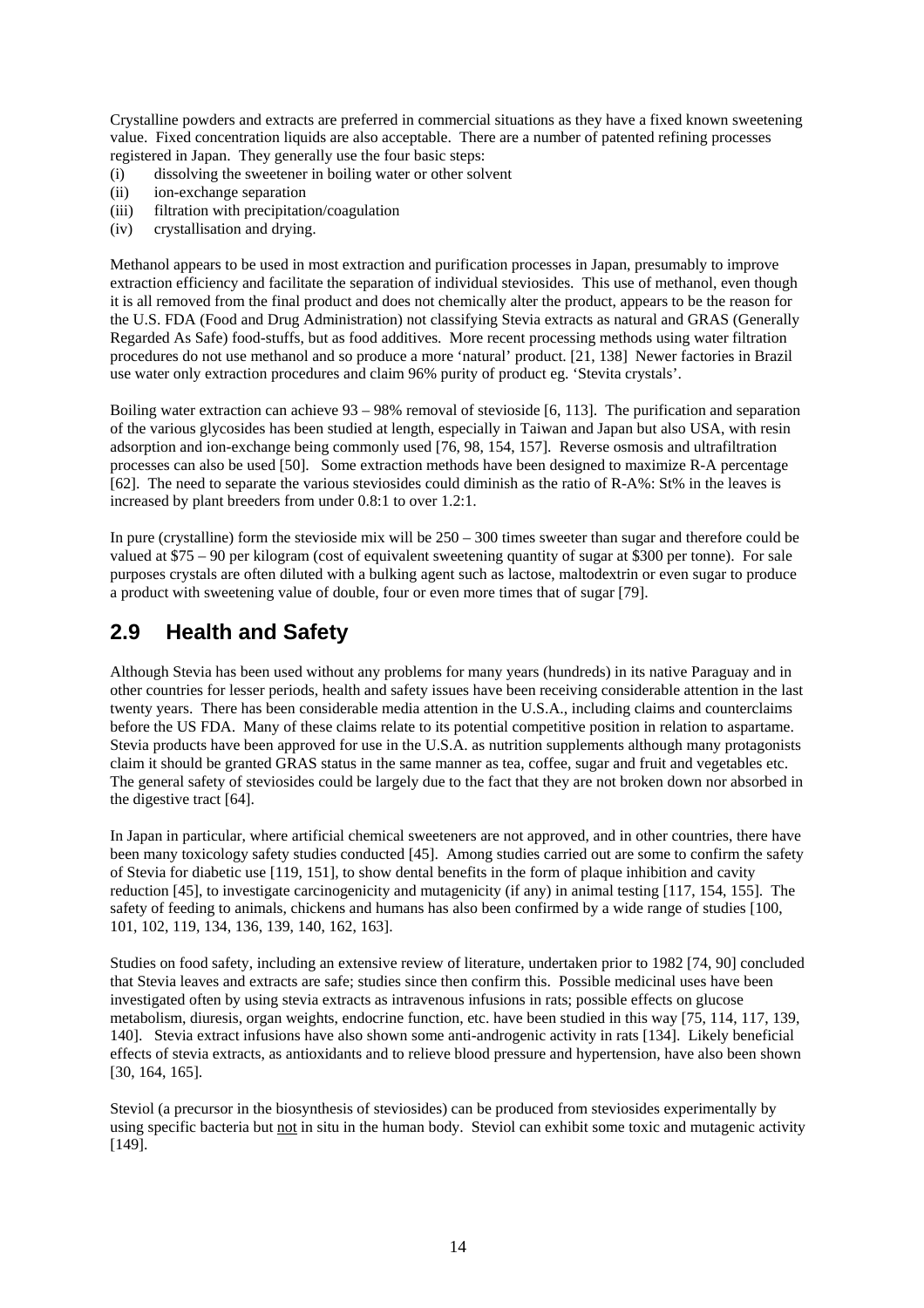### <span id="page-19-0"></span>**2.10 Marketing and Economic Issues**

Current markets are restricted to Japan, where there is a well established commercial market, and very unstructured diverse health food, natural food and mail order markets. Firm statistics on market size are not readily available. The Japanese market is variously described as 'over 2,000 tonnes of stevioside' (1996) or '40% of the non-sucrose sweetener market'. The health food/mail order market is primarily supplied from processing companies in Brazil and Paraguay often via distribution centres in the USA.

Information on prices is not published but ranges are suggested by giving a relativity to the price of sugar (on a sweetening value), being usually slightly above to 25% above, the sugar value. Prices of chemical sweeteners are apparently similar to the equivalent sweetening quantity of sugar. Soft drink manufacturers can and do sell diet drinks at the same price as sugar sweetened drinks.

The cost of extracting and refining is not available. Some processors in Japan use patented procedures. In Canada (where 2,200 kg leaf/ha equals cost of production of \$8,500) a price of Can\$3.85/kg is indicated for dried Stevia leaves [37]. This is approximately Au\$40,000 per tonne of stevioside (10% leaf content). One tonne of stevioside is equivalent in sweetening value to 275 tonnes of sugar which, at \$290 per tonne of sugar, values one tonne of stevioside at \$79,750. Therefore it would appear that the price paid for leaves is approximately 50% of the equivalent raw sugar value. And so, these prices would leave the other 50% for the cost of extraction and refining.

Wholesale prices paid for stevioside crystals in Australia by health-food packers and distributors are approximately \$100/kg (Wonder Foods Brisbane). Retail mail-order prices for stevia crystals or powders ('pure' 91%-96% dehydrated water extract) are quoted from US\$ 145.00/kg in bulk packs and from \$280 up to \$615/kg in small 15-60 gm packs. (www, six coy. price lists) There is also a range of stevia blend powders and crystals and also liquid extracts/syrups available. These are generally in packs of less than 120 gm (but up to 450 gm) and include tablets and 'tea bags'. The concentrations of these packs are not given and prices vary enormously.

For Stevia growers, break-even dried leaf yields in Canada are suggested to be 2,200 kg/ha to cover a cost of \$8,500/ha. If multiple harvests per year can be achieved with plants producing for 2 – 4 years, costs would be significantly reduced, even if a seedling nursery with transplanting is necessary. Direct seeding would reduce costs still further.

Markets for any Australian production could build on established consumption. The herbal/organic/natural food stuffs market in Australia now sells imported Stevia products and initial local production could replace these imports and then enlarge this market. This Australian market is quite small with individual importers each using only 50-70 kg of stevioside per year; this market is growing rapidly.

Use in diet drinks as an alternative to chemical sweeteners is proven to be viable and commercially produced Stevia products could readily compete with and replace imported chemical sweeteners. The Australian soft drink market is approximately 2.2 B litres a year of which over 20% are diet drinks using approximately \$12- 14 m of artificial sweeteners a year. In addition to soft drinks, there is a growing market for diabetic and lowcalorie food stuffs – baking items, jams, cordials, juices etc. With over 20% of the population expected to be affected by diabetes at some time in their lives this is likely to become a substantial market for stevia type products.

There will also be potential for new sweetening products to be sold, such as Stevia blends or double-strength reduced-calorie sugars. The Australian sugar market is in excess of \$300 m annually (raw sugar value, not retail) and if diet/low-calorie uses equated to another 10%, this would represent a potential market of \$30 m a year for Stevia products.

### <span id="page-19-1"></span>**2.11 Conclusions and Research Needs**

### <span id="page-19-2"></span>**2.11.1 Conclusions**

Overseas experience shows that stevia is an adapted plant that could be grown in Central Queensland. When priced on a basis of 50% of the value of raw sugar with equivalent sweetening value, the growing of stevia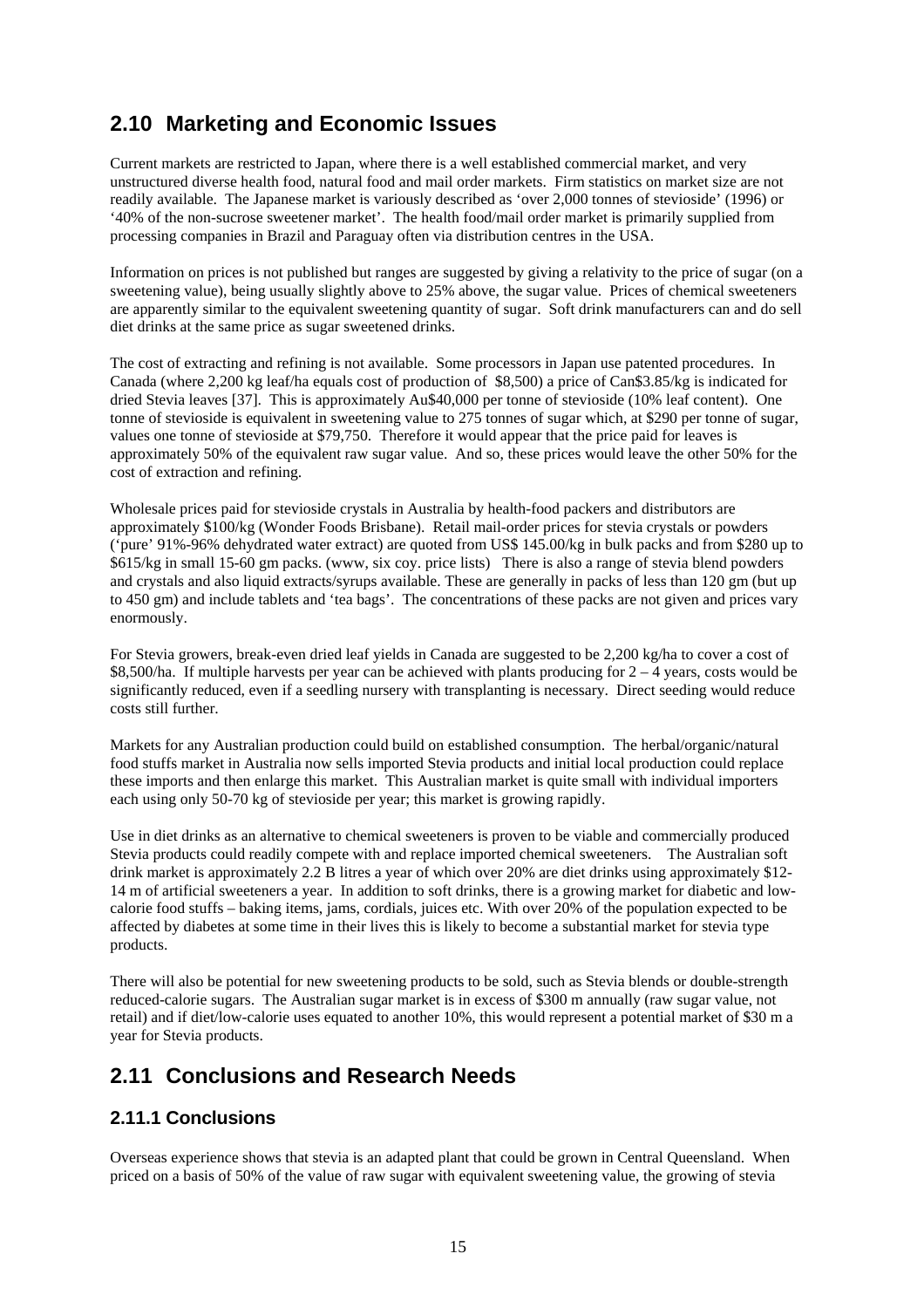(dried leaves) has the potential for high gross returns per hectare of \$7,500-\$15,000. This would appear sufficient to cover the high cost of crop establishment.

Production should be possible in a number of locations provided irrigation water is available. As relatively small areas of Stevia are likely to be viable, it has potential to be an additional crop on existing farms. It could be added to vegetable production, tobacco, cotton, cane, pasture seed, lucerne or even dairy production. Coastal areas, with higher humidity and lower temperature extremes, are likely to be better suited than inland areas.

The potential for successful variety selection to increase stevioside content and the potential to achieve multiple harvests per year for more than one year enhances the long term prospects.

The safety of stevioside for use in foods has been investigated through numerous studies and is well established. The potential to process stevia as a 'natural' product – without any chemical treatment during production - should enhance the acceptance of steviosides as a natural calorie-free sweetener especially suitable for use in diabetic and weight-loss/control drinks and foods.

Marketing in conjunction with sugar, as reduced calorie sugar blends and calorie-free sweeteners, would appear to offer an attractive marketing opportunity.

### <span id="page-20-0"></span>**2.11.2 Research Needs**

Critical areas for which additional knowledge from further research is required before a successful stevia industry can be established are:

- (i) identification of adequate varieties that can be established from seed,
- (ii) development of reliable procedures for crop establishment from seed,
- (iii) development of harvesting and drying procedures essential for efficient mechanisation,
- (iv) development of efficient seed production and handling procedures,
- (v) identification of appropriate processing procedures that will produce a natural product of reliable quality.

After a Stevia industry is established ongoing research will be required to produce improved varieties and address other issues that emerge.

### <span id="page-20-1"></span>**2.12 References**

- 1. Acuna, I., A. Nepovim, and P. Valicek, *Micropropagation of plants of Stevia rebaudiana in vitrio and content of stevioside in leaves after application of growth regulators under field conditions.* Agricultura Tropica et Subtropica, 1997. **30**(1/2): p. 53-61.
- 2. Ahmad, A.W. and L.J. Wong,  *Determination of sweet diterpene glycosides in Stevia.* Mardi Research Bulletin, 1985. **13**(1): p. 103-107.
- 3. Ahmed, M.S., R.H. Dobberstein, and N.R. Farnsworth,  *Stevia rebaudiana. I. Use of pbromophenacyl bromide to.* Journal of Chromatography, 1980. **192**(2): p. 387-393.
- 4. Ahmed, M.S. and R.H. Dobberstein, *Stevia rebaudiana. II. High performance liguid chromatograpic separation and quantitation of stevioside, rebaudioside-A and rebaudioside-C.* Journal of Chromatography, 1982. **236**(2): p. 523-526.
- 5. Akita, M., *et al.*,  *Mass propagation of shoots of Stevia rebaudiana using a large scale bioreactor.* Plant Cell Reports, 1994. **13**: p. 3-4.
- 6. Alvarez, M. and I.T. Kusumoto, *Quantitative analysis of glycosidic sweeteners from Stevia rebaudiana and thier hydrolysis products by high performance liquid chromatography.* Arquivos de Biologia e Tecnologia, 1987. **30**(2): p. 337-348.
- 7. Alves, L.M., *The Gibberellin and the Gibberellin-Like Substances of Stevia Rebaudiana Bertoni*, . 1975, The University of Chicago. p. 00001.
- 8. Alves, L.M. and M. Ruddat, *The presence of gibberellin A20 in Stevia rebaudiana.* Annual Report 1976- 77, Tainan, Taiwan, 1978.
- 9. Angkapradipta, P., Tuti-Warsito, and P. Faturachim,  *The N, P and K fertilizer requirements of Stevia rebaudiana.* Menara Perkebunan, 1986. **54**(1): p. 1-6.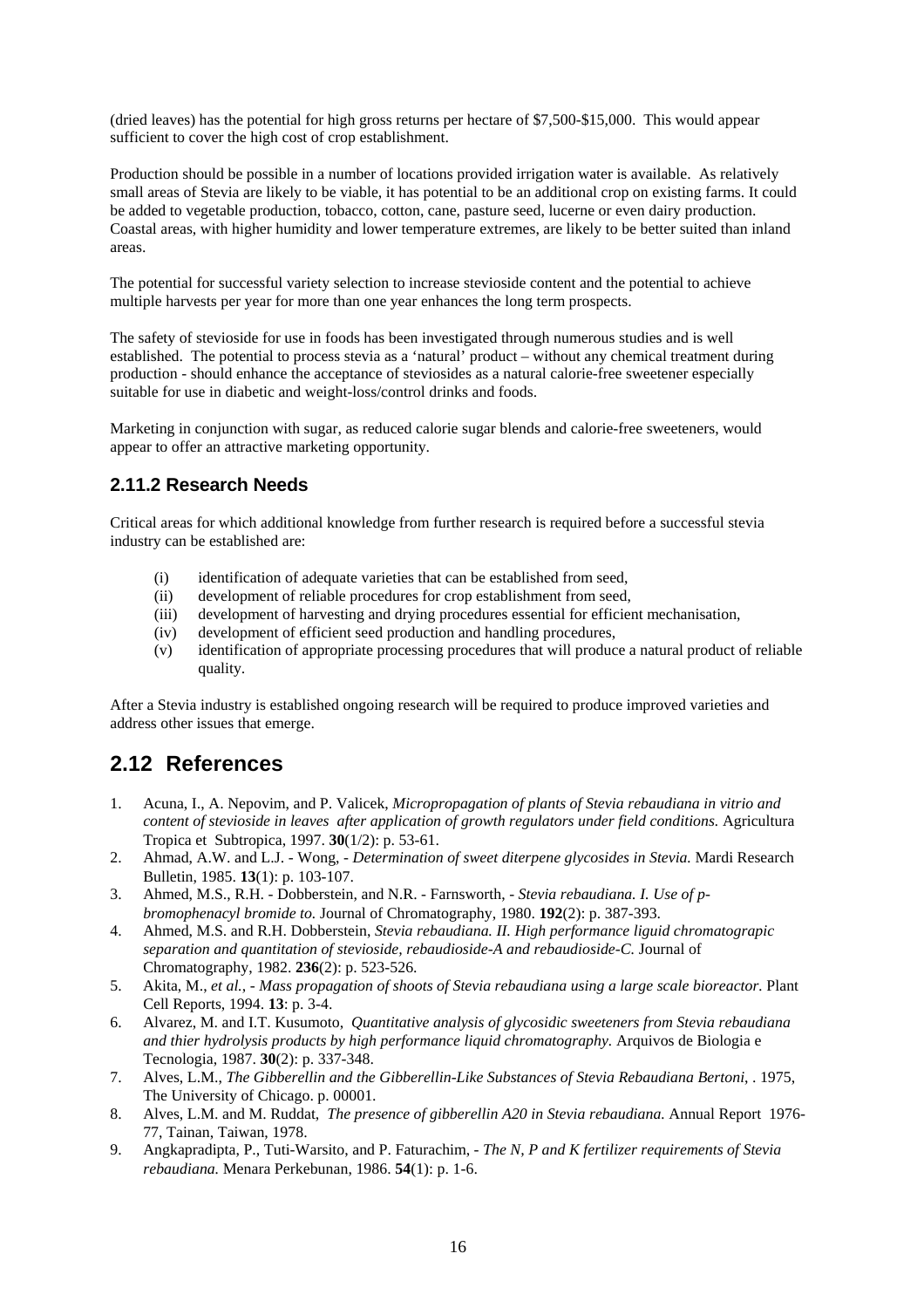- 10. Arkcoll, D.  *New crops from Brazil*. in *Advances in new crops. Proceedings of the first national symposium 'New crops: research, development. economics',*. 1988. Indianapolis, Indiana, USA , Oct 1988: Timber Press, Portland, Oregon, USA 1990.
- 11. Atmawinata, O., *et al.*,  *Sweetness of stevia sugar relative to sucrose.* Menara Perkebunan, 1984. **52**(2): p. 52-56.
- 12. Basuki and Sumaryono,  *Effects of black plastic mulch and plant density on the growth of weeds and of Stevia.* Biotrop Special Publication, 1990(38): p. 107-113.
- 13. Bespalhok Filho, J.C., J.M. Hashimoto, and L.G.E. Vieira,  *Induction of somatic embryogenesis from leaf explants of Stevia rebaudiana.* Revista Brasileira de Fisiologia Vegetal, 1993. **5**(1): p. 51-53.
- 14. Bespalhok Filho, J.C., L.G.E. Vieira, and J.M. Hashimoto,  *Factors influencing the in vitro micropropagation of axillary shoots of Stevia rebaudiana (Bert).* Revista Brasileira de Fisiologia Vegetal, 1992. **4**(1): p. 59-61.
- 15. Bian, Y.M.,  *Studies on Stevia rebaudiana -- a new sweet-tasting plant: refining stevioside and determination of its concentration. [Chinese].* Plant Physiology Communications, 1981(3): p. 15-17.
- 16. Bondarev , N.I., N.A. M., and K.A. V., *Effects of Exogenous Growth Regulators On Callusogenesis and Growth of Cultured Cells of Stevia Rebaudiana Bertoni.* Russian Journal of Plant Physiology, 1998. **45**(6): p. 770-774.
- 17. Bovanova, L.B., E.; Baxa ,S., *Hplc Determination of Stevioside in Plant Material and Food Samples.* Zeitschrift fur Lebensmittel Untersuchung und Forschung A Food Research & Technology, 1998. **207**(5): p. 352-355.
- 18. Brandle , D.J., *Stevia Natures Natural Low Calorie Sweetener*, . 1998, Southern Crop Protection and Food Research Centre, Delhi Research Station Ontario Canada.
- 19. Brandle, J., *Genetic control of rebaudioside A and C concentration in leaves of the sweet herb, Stevia rebaudiana.* Canadian Journal of Plant Science, 1999. **79**(1): p. 85-92.
- 20. Brandle, J.E. and N. Rosa,  *Heritability for yield, leaf:stem ratio and stevioside content estimated from a landrace cultivar of Stevia rebaudiana.* Canadian Journal of Plant Science, 1992. **72**(4): p. 1263-1266.
- 21. Brandle, J.S.A.G.M., *Stevia rebaudiana: Its agricultural, biological, and chemical properties [Review].* Canadian Journal of Plant Science, 1998. **78**(4): p. 527-536.
- 22. Buana, L.,  *Determination of the required growth variables in an agronomic experiment with Stevia. [Indonesian].* Menara Perkebunan, 1989. **57**(2): p. 29-31.
- 23. Buana, L. and D.H. Goenadi,  *A study on the correlation between growth and yield in Stevia.* Menara Perkebunan, 1985. **53**(3): p. 68-71.
- 24. Carneiro, J.W.P.,  *Influence of seed number on evaluation of germination performance in Stevia rebaudiana.* Revista Brasileira de Sementes, 1996. **18**(1): p. 1-5.
- 25. Carneiro, J.W.P., A.S. Muniz, and T.A. Guedes,  *Greenhouse bedding plant production of Stevia rebaudiana.* Canadian Journal of Plant Science, 1997. **77**(3): p. 473-474.
- 26. Carneiro, J.W.P. and T.A. Guedes,  *Influence of the contact of stevia seeds with the substrate, evaluated by means of the Wiebull function.* Revista Brasileira de Sementes, 1992. **14**(1): p. 65-68.
- 27. Carvalho, M.A.M.d. and L.B.P. Zaidan,  *Propagation of Stevia rebaudiana from stem cuttings.* Pesquisa Agropecuaria Brasileira, 1995. **30**(2): p. 201-206.
- 28. Chalapathi, M.V., B. Shivaraj, and V.R.R. Parama,  *Nutrient uptake and yield of stevia as influenced by methods of planting and fertilizer levels.* Crop Research, 1997. **14**(2): p. 205-208.
- 29. Chalapathi, M.V., *et al.*,  *Natural non-calorie sweetener stevia (Stevia rebaudiana Bertoni.) A future crop for India.* Crop Research, 1997. **14**(2): p. 347-350.
- 30. Chan , P.X., DY;. Liu, JC.; Chen ,YJ.; Tomlinson, B.; Huang, WP;. Cheng ,JT., *The Effect of Stevioside On Blood Pressure and Plasma Catecholamines in Spontaneously Hypertensive Rats.* Life Sciences, 1998. **63**(19): p. 1679-1684.
- 31. Chang, K.F., R.J. Howard, and R.G. Gaudiel,  *First report of stevia as a host of Sclerotinia sclerotiorum.* Plant Disease, 1997. **81**(3).
- 32. Chen , T., *et al.*, *Enrichment and separation of rebaudioside A from stevia glycosides by a novel adsorbent with pyridyl group.* Science in China - Series B, 1999. **Chemistry**(Life Sciences & Earth Sciences. 42(3):277-282, 1999 Jun.).
- 33. Chen, M., *et al.*,  *Observations of the leaf cell vacuole of Stevia rebaudiana Bertoni under the electron microscope.* Acta Botanica Sinica, 1983. **25**(5): p. 426-430.
- 34. Chen, S. and S. Shu,  *Study on storage technique of Stevia rebaudiana seed.* Acta Agronomica Sinica, 1995. **21**(1): p. 102-105.
- 35. Chen, S.Y. and Q.R. Li, *Effect of growth substances on the stevioside content of Stevia rebaudiana.* Plant Physiology Communications, 1993. **29**(4): p. 265-267.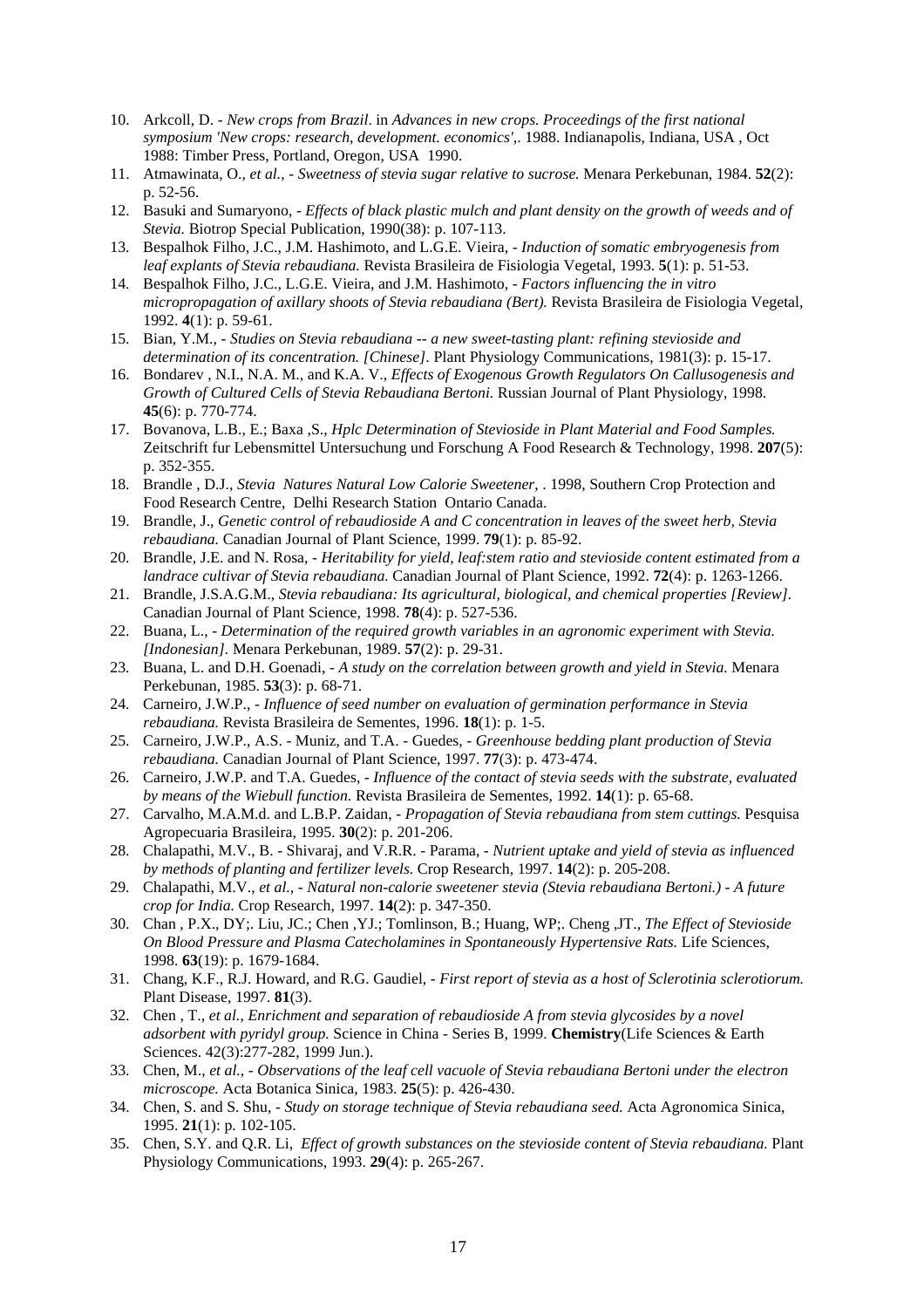- 36. Chen, T., *et al.*, *Selectiviy of polymer adsorbent in adsorptive separationsf stevia diterpene glycosides [Review].* Science in China - Series B, 1998. **Chemistry**(Life Sciences & Earth Sciences. 41(4):436-441, 1998 Aug.).
- 37. Colombus, M., *The Cultivation of Stevia, "Nature"s Sweetener"*, . 1997, QMAFRA: Ontario Canada. p. 4.
- 38. Constantinovici, D. and D. Cachita-Cosma,  *Aspects of in vitro multiplication in Stevia rebaudiana.* Cercetari Agronomice in Moldova, 1997. **30**(4): p. 80-86.
- 39. Crammer, B. and R. Ikan,  *Sweet glycosides from the stevia plant.* Chemistry in Britain. 1986. 22: 10, 1986. **915-916**(918. (Referativnyi Zhurnal).
- 40. Darise, M., *et al.*, *Chemical constituents of flowers of Stevia rebaudiana Bertoni.* Agricultural & Biological Chemistry, 1983. **47**(1): p. 133-135.
- 41. Deininger, R.,  *New natural sweetening substances. [German].* Gordian. 1974. 74: 4, 1974. **146**(148.).
- 42. Dewick, P.M., *The biosynthesis of C-5-C-25 terpenoid compounds [Review].* Natural Product Reports, 1999. **16**(1): p. 97-130.
- 43. Donalisio, M.G.R., *et al.*,  *Stevia rebaudiana. [Portuguese].* Agronomico, 1982. **34**: p. 65-68.
- 44. Dzyuba, O.O., *Stevia rebaudiana (Bertoni) Hemsley a new source of natural sugar substitute for Russia. [Russian].* Rastitel'Nye Resursy, 1998. **34**(2): p. 86-95.
- 45. Elton-Johnson, D.R., *Stevioside, 'Naturally'!*, . 1990, The Calorie Control Council: Tuscon, Arizona. p. 5.
- 46. Felippe, G.M.,  *Stevia rebaudiana, a review. [Portuguese].* Journal of Chromatography, 1978. **161**: p. 403-405.
- 47. Ferreira, C.M. and W. Handro, *Micropropagation of Stevia rebaudiana through leaf explants from adult plants.* Planta Medica, 1988. **54**(2): p. 157-160.
- 48. Ferreira, C.M. and W. Handro,  *Production, maintenance and plant regeneration from cell suspension cultures of Stevia rebaudiana.* Plant Cell Reports, 1988. **7**(2): p. 123-126.
- 49. Fors, A.L.,  *A new character in the sweetener scenario.* Sugar Journal, 1995. **58**(2): p. 30.
- 50. Fuh, W.S. and B.H. Chiang, *Purification of steviosides by membrane and ion exchange processes.* Journal of food science :, 1990 09. **55**(5): p. 1451-1457.
- 51. Goenadi, D.H.,  *Water tension and fertilization of Stevia rebaudiana on oxic tropudalf soil.* Menara Perkebunan, 1983. **51**(4): p. 85-90.
- 52. Goenadi, D.H.,  *Effect of farmyard manure, NPK, and liquid organic fertilizers on Stevia rebaudiana.* Menara Perkebunan, 1985. **53**(2): p. 29-34.
- 53. Goenadi, D.H.,  *Effect of slope position on the growth of Stevia in Indonesia.* Communications in Soil Science & Plant Analysis, 1987. **18**(11): p. 1317-1328.
- 54. Grashoff, J.L., *A Systematic Study of the North and Central American Species of Stevia*, . 1972, The University of Texas At Austin. p. 00624.
- 55. Gvasaliya, V.P., N.V. Kovalenko, and M.C. Garguliya, *-- Studies on the possibility of growing honey grass in Abkhazia conditions.* Subtropicheskie Kul Tury, 1990. **1990**(5): p. 149-156.
- 56. Hallstrom, H.,  *Some less common sweetening agents from plants. [Swedish].* Var Foda, 1985. **37**: p. 9- 10.
- 57. Handro, W., K.G. Hell, and G.B. Kerbauy,  *Tissue culture of Stevia rebaudiana, a sweetening plant.* Cienc. e Cult, 1977. **29**(11): p. 1240-1248.
- 58. Handro, W., C.M. Ferreira, and E.I.S. Floh,  *Chromosomal variability and growth rate in cell suspension cultures of Stevia rebaudiana.* Plant Science, 1993. **93**: p. 1-2.
- 59. Hashimoto, Y., *et al.*,  *High-performance liquid chromatographic determination of Stevia components.* Plant & Cell Physiology, 1979. **20**(1): p. 123-130.
- 60. Hatano, T., *et al.*,  *Studies on the capacity of excess moisture tolerance of Stevia.* Report of the Tokai Branch of Crop Science Society of Japan, 1994.
- 61. Hoyle, F.C., *A review Of Four Potential New Crops for Australian Agriculture*, . 1992, Department of Agriculture: Perth. p. 34.
- 62. Huang , Y. and A. Guo,  *Investigation and production on the type R-A steviosides. [Chinese].* Journal of Plant Resources & Environment, 1996. **5**(4): p. 29-32.
- 63. Huang, Y.S., *et al.*,  *Studies on the variation of steviosides content and selection of type R-A in Stevia rebaudiana.* Journal of Plant Resources & Environment, 1995. **4**(3): p. 28-32.
- 64. Hutapea, A.M., *et al.*, *Digestion of Stevioside, a Natural Sweetener, By Various Digestive Enzymes.* Journal of Clinical Biochemistry & Nutrition, 1997. **23**(3): p. 177-186.
- 65. Hutapea, A.M., *et al.*, *High-performance liquid chromatographic separation and quantitation of stevioside and its metabolites.* Journal of Liquid Chromatography & Related Technologies, 1999. **22**(8): p. 1161-1170.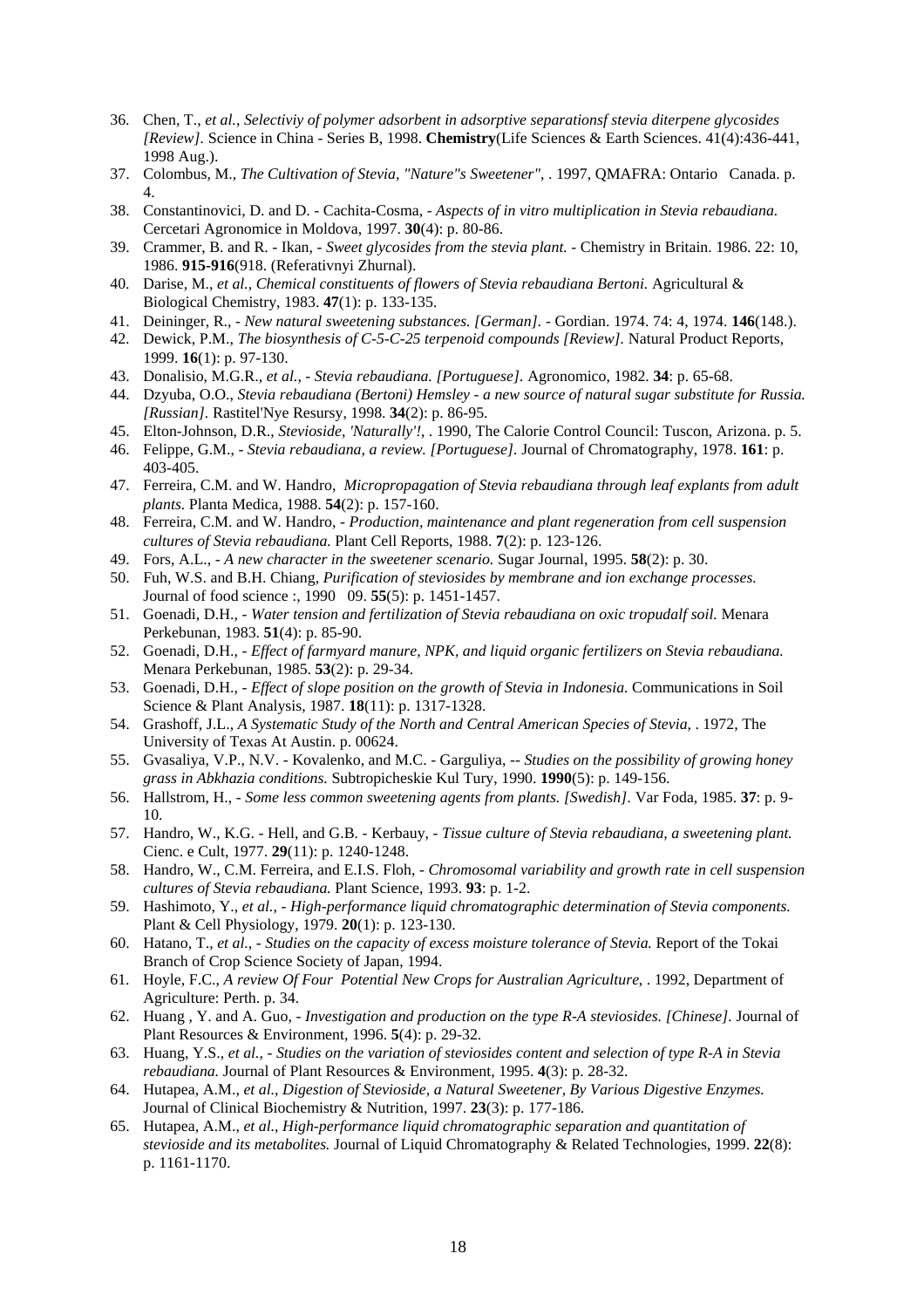- 66. Ikan, R., *et al.*,  *Natural glycosides as potential odorants and flavorants.* Acta Horticulturae, 1993(344): p. 17-28.
- 67. Ishiba, C., T. Yokoyama, and T. Tani,  *Black spot disease of stevia caused by Alternaria.* Annals of the Phytopathological Society of Japan, 1982. **48**(1): p. 44-51.
- 68. Ishiba, C., T. Yokoyama, and T. Tani,  *Leaf spot disease of stevia caused by Septoria.* Annals of the Phytopathological Society of Japan, 1982. **48**(1): p. 34-43.
- 69. Jakinovich, W., Jr, *et al.*,  *Evaluation of plant extracts for sweetness using the Mongolian gerbil.* Journal of Natural Products, 1990. **53**(1): p. 190-195.
- 70. Jia, G.N.,  *An experiment on the cultivation of Stevia rebaudiana [Chinese].* Shanxi Agricultural Science, 1984(1): p. 20-21.
- 71. Kang, K.H. and E.W. Lee, *Physio-ecological studies on Stevia as a new sweetener, Korea Republic.* Journal of Korean Society of Crop Science, 1981. **26**(1 Mar 30 1981): p. 69-89.
- 72. Kawatani, T., Y. Kaneki, and T. Tanabe,  *The cultivation of kaa he-e (Stevia rebaudiana). II Seed germination with special reference to the optimum temperature and light sensitivity.* Japanese Journal of Tropical Agriculture, 1977. **20**(3): p. 137-142.
- 73. Kim, K.K., *et al.*,  *A high activity of 3-hydroxy-3-methylglutaryl coenzyme A reductase in chloroplasts of Stevia rebaudiana Bertoni.* Bioscience Biotechnology & Biochemistry, 1996. **60**(4): p. 685-686.
- 74. Kinghorn, A.D., *Food Ingredient Saftey Review: Stevia rebaudiana leaves.* Herb Research Foundation Boulder CO. USA, 1982.
- 75. Kinghorn, A.D.,  *Biologically active compounds from plants with reputed medicinal and sweetening properties.* Journal of Natural Products, 1987. **50**(6): p. 1009-1024.
- 76. Kinghorn, A.D., *et al.*,  *Potential sweetening agents of plant origin. I. Purification of Stevia rebaudiana sweet constituents by droplet counter current chromatography.* Journal of Chromatography, 1982. **237**(3): p. 478-483.
- 77. Kinghorn, A.D., *et al.*, *Sweet constituents of some medicinal plants.* Revista Latinoamericana de Quimica, 1997. **25**(2): p. 49-61.
- 78. Kinghorn, A.D. and E.K. Seo, *Chromatographic/chromatographic spectroscopic combination methods for the analysis of botanical drugs.* Drug Information Journal, 1998. **32**(2): p. 487-495.
- 79. Kirkland, J., *Stevia Overview, www,fastlane/~kirkland/stevia/notes.htm*, . 1998.
- 80. Kobayashi, M., *et al.*,  *Dulcosides A and B, new diterpene glycosides from Stevia.* Phytochemistry, 1977. **16**(9): p. 1405-1408.
- 81. Kohda, H., *et al.*,  *New sweet diterpene glucosides from Stevia rebaudiana.* Phytochemistry, 1976. **15**(6): p. 981-983.
- 82. Komissarenko, N.F., *et al.*,  *Diterpenoid glycosides and phenylpropanoids of Stevia rebaundia leaves.* Rastitel'Nye Resursy, 1994. **30**: p. 1-2.
- 83. Kornienko, A.V., *et al.*,  *Stevia cultivation. [Russian].* Sakharnaya Svekla, 1995(10): p. 22-24.
- 84. Kornienko, A.V. and A.M. Parfenov,  *Some results of work at the All-Russian Sugarbeet and Sugar Institute.* Sakharnaya Svekla, 1996(5): p. 6-7.
- 85. Kornilova, O.V. and E.A. Kalashnikova,  *Clonal micro-propagation of stevia.* Izvestiya Timiryazevskoi Sel'Skokhozyaistvennoi Akademii, 1996: p. 1.
- 86. Lee, J.I., K.H. Kang, and E.U. Lee,  *Studies on the new sweetening source plant stevia (Stevia rebaudiana) in Korea. I. Effects of dates of transplanting, taking cuttings and sowing on the growth characteristics and dry leaf yields, [Korean].* Research Reports of the Office of Rural Development, Crop, 1979. **21**: p. 21.
- 87. Lee, J.I., *et al.*,  *New high rebaudioside-A Stevia variety Suweon 11.* Research Reports, 1982. Office of Rural Development (S. Korea, Crop. 1982. 24:).
- 88. Lee, J.I., *et al.*,  *Studies on the new sweetening source plant, Stevia.* Research Reports of the Office of Rural Development, Crop, 1980. **22**: p. 22.
- 89. Lee, J.I., *et al.*, *The high yielding Stevia variety Suweon 2. [Korean].* S. Korea, Office of Rural Development: Annual research report, 1978. **21**: p. 21.
- 90. Lee, S.J., *et al.*, *A study on the safety of stevioside from Stevia rebaudiana as a new sweetening source.* Han'guk sikp'un kwahak hoechi = Korean journal of food science & technology, 1979. **11**(4): p. 224- 231.
- 91. Lester, T., *Stevia rebaudiana: Sweet Honey Leaf www.student.uq.edu.au/~s344585/*, . 1999.
- 92. Lima Filho, O.F.d. and E. Malavolta, *Nutritional interactions in Stevia (Stevia rebaudiana .Bert.) [Portuguese].* Arquivos de Biologia e Tecnologia, 1997. **40**(2): p. 351-357.
- 93. Lima Filho, O.F.d. and E. Malavolta, *Symptoms of nutritional disorders in Stevia rebaudiana.* Scientia Agricola, 1997. **54**(1/2): p. 53-61.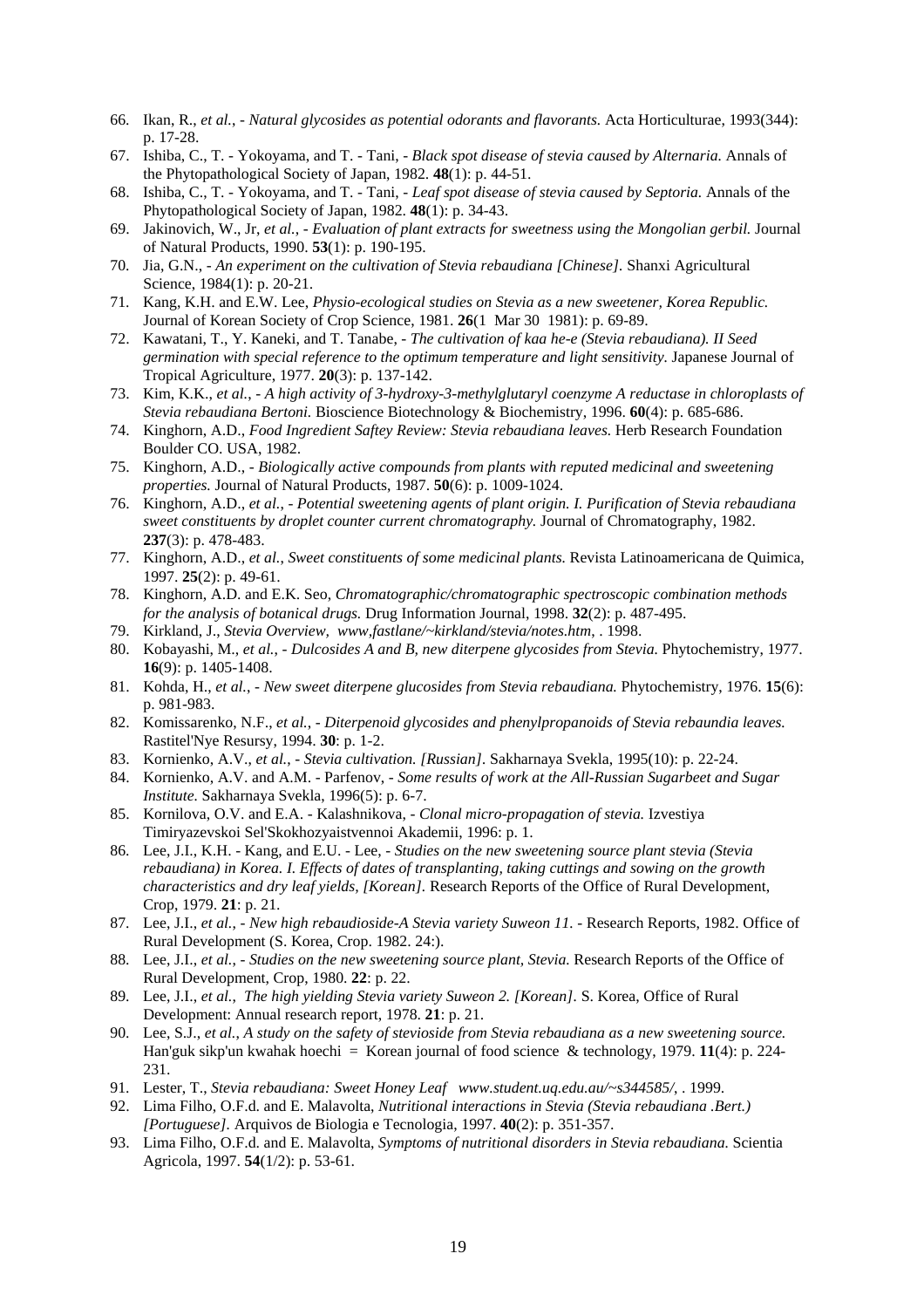- 94. Limo Filho, O.F.d., *et al.*, *Uptake and accumulation of nutrients in Stevia rebaudiana I Macronutrients. & II - Micronutrients.* Scientica Agricola, 1997. **54**(1/2): p. 14-22, 23-30.
- 95. Lovering, N.M. and R.D. Reeleder,  *First report of Septoria steviae on Stevia in North America.* Plant Disease, 1996. **80**(8).
- 96. Makapugay, H.C., N.P.D. Nanayakkara, and A.D. Kinghorn,  *Improved high-performance liquid chromatographic separation of the Stevia rebaudiana sweetditerpene glycosides using linear gradient elution.* Journal of Chromatography, 1984. **283**: p. 390-395.
- 97. Martelli, A., C. Frattini, and F. Chialva,  *Unusual essential oils with aromatic properties. I. Volatile components of Stevia rebaudiana Bertoni.* Flavour & Fragrance Journal, 1985. **1**(1): p. 3-7.
- 98. Matejka, V.,  *Climatic requirements and possibilities of growing the herb Stevia rebaudiana Bertoni in the Czech Republic.* Agricultura Tropica et Subtropica, 1992(25): p. 21-32.
- 99. Mauri, P., *et al.*,  *Analysis of Stevia glycosides by capillary electrophoresis.* Electrophoresis, 1996. **17**(2): p. 367-371.
- 100. Melis, M.S.,  *Chronic administration of aqueous extract of Stevia rebaudiana in rats: renal effects.* Journal of Ethnopharmacology, 1995. **47**(3): p. 129-134.
- 101. Melis, M.S.,  *Effects of Steviol on renal function and mean arterial pressure in rats.* Phytomedicine, 1997. **3**(4): p. 349-352.
- 102. Melis, M.S. and A.R. Sainati,  *Effect of calcium and verapamil on renal function of rats during treatment with stevioside.* Journal of Ethnopharmacology, 1991. **33**(3): p. 257-262.
- 103. Metivier, J. and A.M. Viana,  *Determination of microgram quantities of stevioside [sweetening compound] from leaves of Stevia rebaudiana by two-dimensional thin layer chromatography.* Journal of Experimental Botany, 1979. **30**(117): p. 805-810.
- 104. Metivier, J. and A.M. Viana, *The effect of long and short day length upon the growth of whole plants and the level of soluble protiens, sugars and stevioside in leaves of stevia rebaudiana.* Journal of Experimental Botany, 1979. **30**(119): p. 1211-1222.
- 105. Miyagawa, H., *et al.*,  *Studies on the tissue culture of Stevia rebaudiana and its components. (II) Induction of shoot primordia.* Planta Medica, 1986(4): p. 321-323.
- 106. Miyazaki, Y., H. Watanabe, and T. Watanabe, *Studies on yhe cultivation of Stevia rebaudiana bertoni. III Yield and stevioside content of 2-year-old plants.* Eisi Shikenjo hokoku., 1978. **96**: p. 86-89.
- 107. Mizukami, H., K. Shiiba, and H. Ohashi,  *Enzymatic determination of stevioside in Stevia.* Phytochemistry, 1982. **21**(8): p. 1927-1930.
- 108. Murayama, S., *et al.*,  *Studies on the cultivation of Stevia rebaudiana Bertoni.* Science Bulletin of the College of Agriculture University of the Ryukyus, 1980.
- 109. Nakamura, S. and Y. Tamura,  *Variation in the main glycosides of stevia.* Japanese Journal of Tropical Agriculture, 1985. **29**(2): p. 109-115.
- 110. Nepovim, A.V.T., *In vitro propagation of Stevia rebaudiana plants using multiple shoot culture.* Planta Medica, 1998. **64**(8): p. 775-776.
- 111. Nishiyama, P., M. Alvarez, and L.G.E. Vieira,  *Quantitative analysis of stevioside in the leaves of Stevia rebaudiana by near infrared reflectance spectroscopy.* Journal of the Science of Food & Agriculture, 1992. **59**(3): p. 277-281.
- 112. Nishiyama, P., M. Alvarez, and L.G.E. Vieira,  *Determination of levels of stevioside and water soluble carbohydrates in leavesof Stevia rebaudiana by near infrared reflectance spectroscopy.* Arquivos de Biologia e Tecnologia, 1991. **34**(2): p. 361-374.
- 113. Nishiyama, P., *et al.*,  *Correlation between total carbohydrate content and stevioside content in Stevia rebaudiana leaves.* Arquivos de Biologia e Tecnologia, 1991. **34**: p. 3-4.
- 114. Nunes, B.d.A.P. and N.A. Pereira,  *Influence of the infusion of Stevia rebaudiana (Bert.) on the weight of sexual organs isolated from young mice.* Acta Amazonica, 1988. **18**: p. 1-2.
- 115. Nurhaimi-Hasris and N. Toruan-Mathius, *In vitrio technology for seed production in plantation crops.* Warta Pusat Penelitian Bioteknologi Perkebunan, 1995. **1**(1): p. 2-9.
- 116. Oddone, B., *How to Grow Stevia*, . 1999, Guarani Botanicals, Inc.: Pawcatuck, Connecticut. p. 1-30.
- 117. Oliveira Filho, R.M., *et al.*,  *Endocrine parameters in rats following chronic treatment with concentrated extract of Stevia rebaudiana.* Acta Amazonica, 1988. **18**: p. 1-2.
- 118. Oshima, Y., J.I. Saito, and H. Hikino,  *Sterebins E, F, G and H, diterpenoids of Stevia rebaudiana leaves.* Phytochemistry, 1988. **27**(2): p. 624-627.
- 119. Polyanskii, K., N.S. Rodionova, and L.E. Glagoleva, *Stevia in cultured milk deserts for medical and prophylactic purposes.* Molochnaya Promyshlennost (Russian), 1997. **No5**(35).
- 120. Pryluka, M. and R.R.d. Cernadas,  *Determination of the stevioside content of leaves of stevia.* Revista de Agroquimica y Tecnologia de Alimentos, 1985. **25**(4): p. 611-614.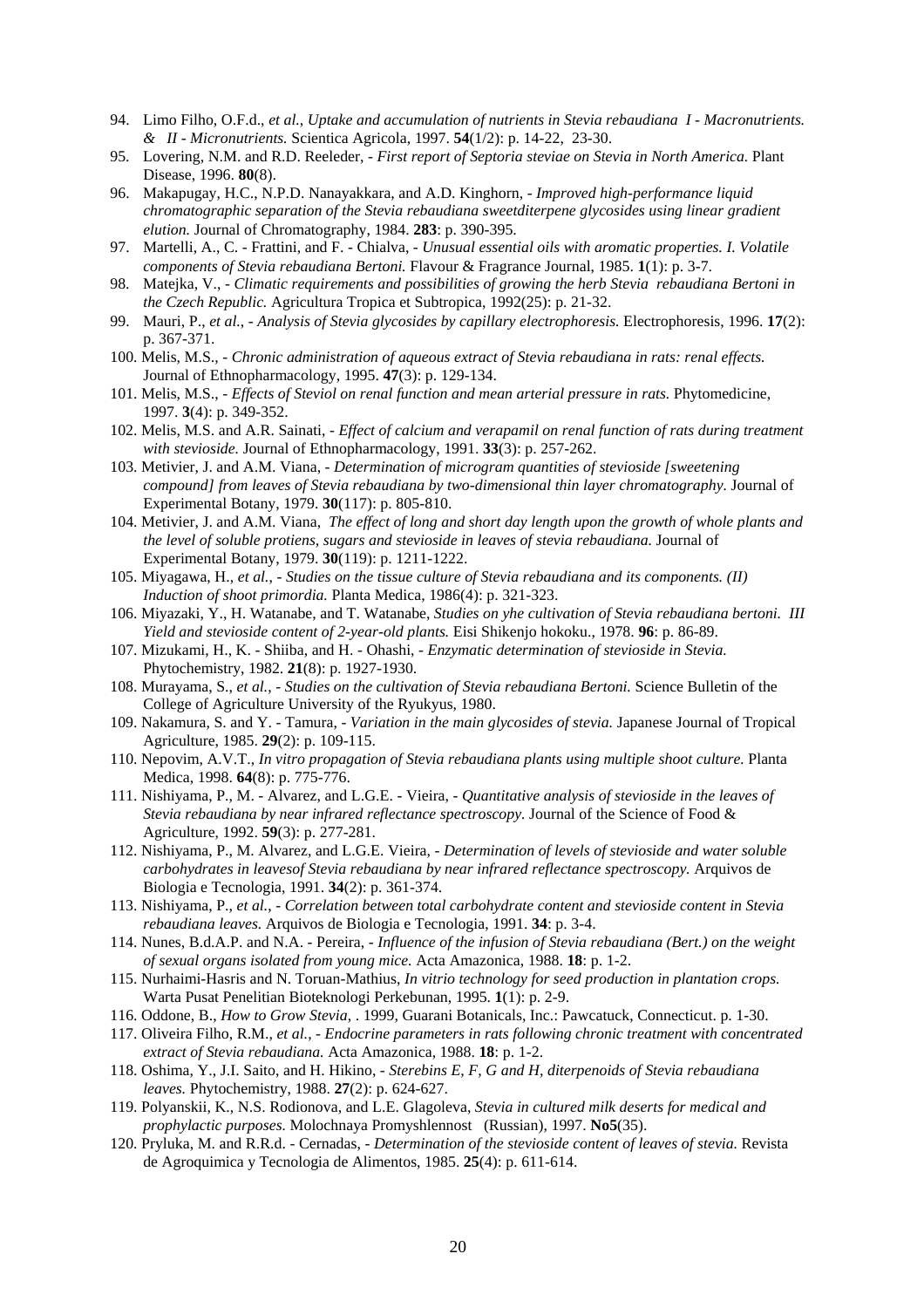- 121. Putieva, Z.M. and Z. Saatov, *Flavonoids of the leaves of Stevia rebaudiana.* Chemistry of natural compounds, 1997. **33**(4): p. 494.
- 122. Rajbhandari, A. and M. Roberts, *Chemical constituents of flowers of Stevia rebaudiana. The flavonoids of Stevia rebaudiana.* Agricultural & Biological Chemistry, 1983. **47**(1): p. 133-135.
- 123. Shaffert, E.E. and A.A. Chebotar',  *Development of the female gametophyte in Stevia rebaudiana, after introduction in the south coast of the Crimea.[Russian].* Buletinul Academiei de Stiinte a Republicii Moldova Stiinte Biologice Si Chimice, 1994. **2**: p. 3-9.
- 124. Shaffert, E.E. and A.A. Chebotar',  *Structure, topography and ontogeny of Stevia rebaudiana.* Botanicheskii Zhurnal, 1994. **79**(4): p. 38-48.
- 125. Sheu, B.W., F. Tamai, and Y. Motoda,  *Effects of boron on the growth, yield and contents of Stevioside and Rebaudioside-A of Stevia rebaudiana.* - Journal of Agricultural Science, 1987. **Japan. 1987. 31**(4).
- 126. Shibasato, M., *et al.*,  *Analysis of Stevia glycosides. (Part 2). Application of HPLC on C column.* Proceedings of the Research Society of Japan Sugar Refineries, 1992. **40**(11): p. 39-36.
- 127. Shock, C.C.,  *Rebaudi's stevia: natural noncaloric sweeteners.* California Agriculture, 1982. **36**(9): p. 4- 5.
- 128. Sholichin, M., *et al.*,  *Labdane-type diterpenes from Stevia rebaudiana [leaves].* Phytochemistry, 1980. **19**(2): p. 326-327.
- 129. Shu, S.,  *Stevia rebaudiana variety trials. [Chinese].* Zuowu Pinzhong Ziyuan, 1989(1): p. 17-18.
- 130. Shu, S.Z.,  *A study on good variety selection in Stevia rebaudiana.* Scientia Agricultura Sinica, 1995. **28**(2): p. 37-42.
- 131. Shu, S.Z. and W.Z. Wang,  *Variation in quantitative characters in Stevia.* Acta Agronomica Sinica, 1988. **14**(2): p. 167-173.
- 132. ShuPing, C. and S. ShiZhen,  *Study on storage technique of Stevia rebaudiana seed.* Acta Agronomica Sinica, 1995. **21**(1): p. 102-105.
- 133. Shyu, Y.T., *et al.*,  *Effects of harvesting dates on the characteristics, yield, and sweet.* Journal of Agricultural Research of China, 1994. **43**(1): p. 29-39.
- 134. Sincholle, D. and P. Marcorelles,  *Study of the anti-androgenic activity of an extract of Stevia rebaudiana Bertoni. [French].* Plantes Medicinales et Phytotherapie, 1989. **23**(4): p. 282-287.
- 135. Slamet, I.H. and S. Tahardi,  *The effect of shading and nitrogen fertilization on the flowering of Stevia rebaudiana Bertoni.* Menara Perkebunan, 1988. **56**(2): p. 34-37.
- 136. Smolyar, V.I., *et al.*,  *Effect of saccharol glycosides on energy metabolism in animals with abnormal carbohyrate tolerance. [Russian].* Voprosy Pitaniya, 1993(1): p. 38-40.
- 137. Soejarto, D.D., *et al.*,  *Potential sweetening agents of plant origin. II. Field search for.* Economic Botany, 1983. **37**(1): p. 71-79.
- 138. Strauss, S., *The perfect sweetener?.* Technology Review, 1995. **98**: p. 18-20.
- 139. Suanarunsawat, T. and N. Chaiyabutr,  *The effect of intravenous infusion of stevioside on the urinary sodium.* Journal of Animal Physiology & Animal Nutrition, 1996. **76**(4): p. 141-150.
- 140. Suanarunsawat, -.T. and -.N. Chaiyabutr,  *The effect of stevioside on glucose metabolism in rat.* Canadian Journal of Physiology & Pharmacology, 1997. **75**(8): p. 976-982.
- 141. Suhendi, D.,  *Mass selection of Stevia rebaudiana Bertoni M.* Menara Perkebunan, 1989. **56**(4): p. 93-95.
- 142. Sumida , T., *Studies on Stevia rebaudiana Bertoni as a new possible crop for sweetening resources in Japan.* Kenkyu hokoku. = Journal of the Central Agricultural Experiment Station, Nogyo Shikenjo, 1980. **31**(March 1980): p. p 1-71.
- 143. Swanson, S.M., G.B. Mahady, and C.W.W. Beecher,  *Stevioside biosynthesis by callus, root, shoot and rooted-shoot cultures.* Plant Cell Tissue & Organ Culture, 1992. **28**(2): p. 151-157.
- 144. Takahashi, I., *et al.*,  *Survey of natural sweeteners (III). Analysis of Stevia.* Annual Report of the Tokyo Metropolitan Research Laboratory of Public, 1988. **39**: p. 144-146.
- 145. Takahashi, L., E. Melges, and J.W.P. Carneiro,  *Germination performance of seeds of Stevia rebaudiana under different temperatures.* Revista Brasileira de Sementes, 1996. **18**(1): p. 6-9.
- 146. Tamura, Y., *et al.*,  *Clonal propagation of Stevia rebaudiana Bertoni by stem-tip culture.* Plant Cell Reports, 1984. **3**(5): p. 183-185.
- 147. Tamura, Y., *et al.*, *Comparison of Stevia plants grown from seeds, cuttings and stem-tip cultures for growth and sweet diterpene glucosides.* Plant Cell Reports, 1984. **3**(5): p. 180-182.
- 148. Tanaka, O.,  *Application of C-nuclear magnetic resonance spectrometry to structural studies on glycosides: saponins of Panax spp. and natural sweet glycosides.* Yakugaku Zasshi, 1985. **105**(4): p. 323-351.
- 149. Tateo, F., *et al.*, *Technical and toxicological problems connected with the formulation of low-energy foods. 2. Mutagenic and fertility-modifying activity of extracts and constituents of Stevia rebaudiana Bertoni. [Italian].* Revista della Societa Italiana di Scienza dell'Alimentazione, 1990. **19**: p. 19.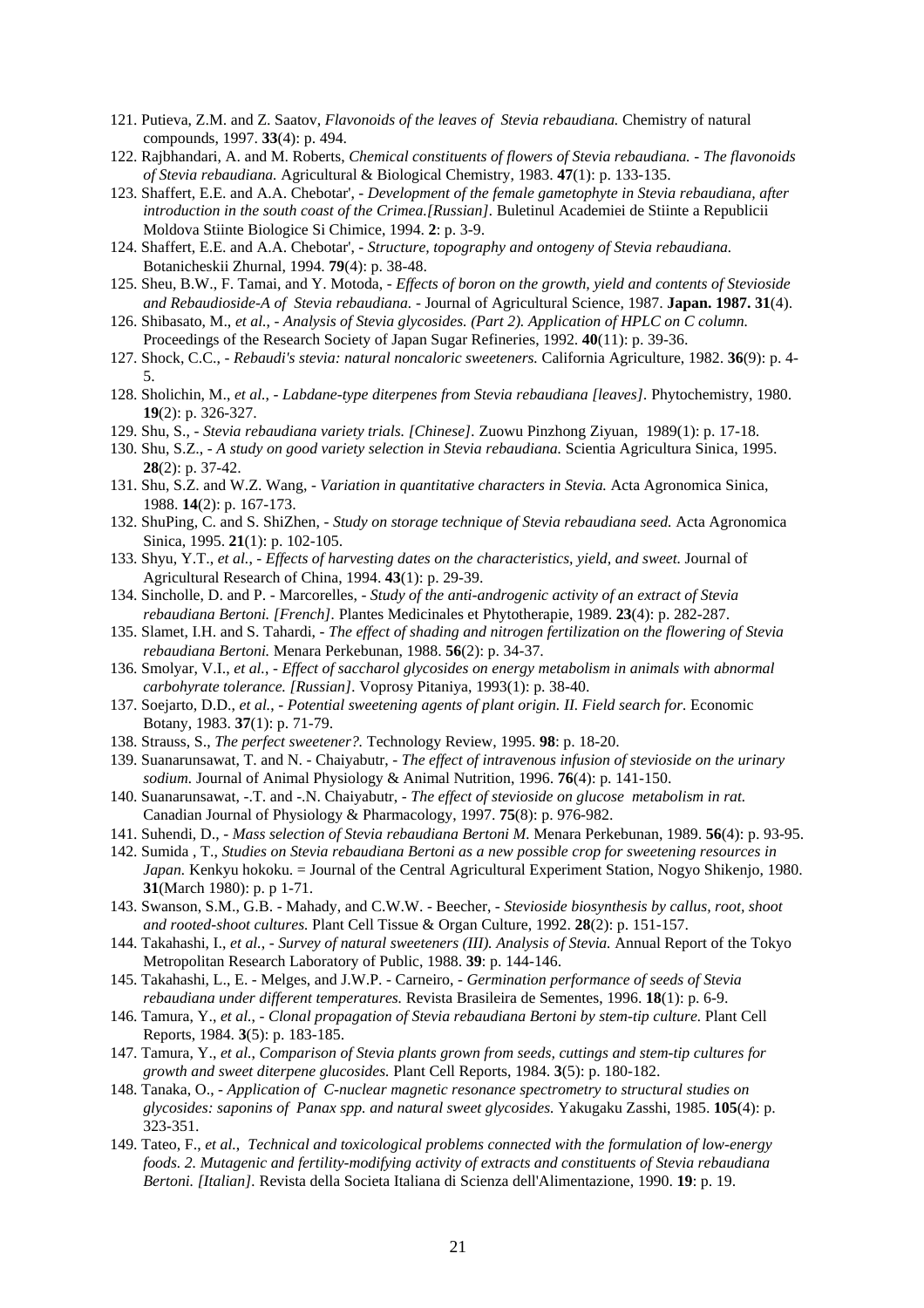- 150. Tateo, F., *et al.*, *Stevioside Content and Morphological Variability in a Population of Stevia Rebaudiana (Bertoni) Bertoni From Paraguay.* Italian Journal of Food Science, 1998. **10**(3): p. 261-267.
- 151. Thamolwan, S. and C. Narongsak,  *The effect of stevioside on glucose metabolism in rat.* Canadian Journal of Physiology & Pharmacology, 1997. **75**(8): p. 976-982.
- 152. Tirtoboma,  *The effect of cutting material and internode number on the growth and yield of Stevia rebaudiana.* Menara Perkebunan, 1988. **56**(4): p. 96-101.
- 153. Tomita, T., *et al.*, *Bactericidal Activity of a Fermented Hot-Water Extract From Stevia Rebaudiana Bertoni Towards Enterohemorrhagic Escherichia Coli O157-H7 and Other Foodborne Pathogenic Bacteria.* Microbiology & Immunology, 1997. **41**(12): p. 1005-1009.
- 154. Toruan-Mathius, N., T. Pratiwi, and T. Hutabarat,  *Somaclonal variations in Stevia rebaudiana Bertoni irradiated with Co-60 gamma rays.* Menara Perkebunan, 1995. **63**(2): p. 33-42.
- 155. Toyoda, K., *et al.*,  *Assessment of the carcinogenicity of stevioside in F344 rats.* Food & Chemical Toxicology, 1997. **35**(6): p. 597-603.
- 156. Tsanava, V.P., G.P. Sardzhveladze, and L.G. Kharebava,  *Studies on the volatile compounds of Stevia rebaudiana.* Subtropicheskie Kul'Tury, 1989(3): p. 73-77.
- 157. Tsanava, V.P., G.P. Sardzhveladze, and L.G. Kharebava,  *Effect of some technological measures on composition of the volatile complex in Stevia rebaudiana. [Russian].* Subtropicheskie Kul'Tury, 1991(3): p. 64-70.
- 158. Tunaley, A.,  *Development and application of techniques to investigate the perceptual characteristics of sweeteners.* Index to Theses Accepted for Higher Degrees in the Universities of Great Britain and Ireland., 1988. **37**(3): p. 1315-1316.
- 159. Utumi , M.M., PH.; Pereira ,PRG.; Fontes, PCR.; Godinho ,VD., *Macronutrient deficiencies in Stevia: Visual symptoms and effects on growth, chemical composition, and stevioside production [Portuguese].* Pesquisa Agropecuaria Brasileira, 1999. **34**(6): p. 1039-1043.
- 160. Utumi, M.M., *et al.*, *Macronutrient deficiencies in Stevia: Visual symptoms and effects on growth, chemical composition, and stevioside production [Portuguese].* Pesquita Agropecuaria Brasileira, 1999. **34**(6): p. 1039-1043.
- 161. Weng, X.Y., J.Y. Sun, and R.C. Zang, *Study on the growth and physiological characteristics of Stevia rebaudiana SM4 [Chinese].* Journal of Zhejiang Agricultural University, 1996. **22**(5): p. 538-540.
- 162. White, J.R.K., J.; Campbell, R. K.; Bernstein, R., *Oral use of a topical preparation containing an extract of Stevia rebaudiana and the chrysanthemum flower in the management of hyperglycemia.* Diabeties Care, 1994. **17**(8): p. 940-.
- 163. Wood, D.J., *et al.*,  *The effect of stevia as a feed sweetener on weight gain and feed consumption of broiler chickens.* Canadian Journal of Animal Science, 1996. **76**(2): p. 267-269.
- 164. Xi, Y., *et al.*, *Antioxidant activity of Stevia rebaudiana [Japanese].* Journal of the Japanese Society for Food Science & Technology - Nippon Shokuhin Kagaku Kogaku Kaishi, 1998. **45**(5): p. 310-316.
- 165. Xi, Y.Y., M. Sato, and M. Takeuchi, *Antioxidant mechanisim of Stevia rebaudiana extract and antioxidiant activity of inorganic salts. [Japanese].* Journal of Japanese Society for Food Science and Technology, 1988. **45**(5): p. 310-316.
- 166. Yamazaki, T. and H. Flores,  *Production of steviol glucosides by hairy root cultures of Stevia.* Plant Physiology, 1989. **89**(4): p. 10.
- 167. Yamazaki, T., *et al.*,  *Examination of steviol glucosides production by hairy root and shoot.* Journal of Natural Products, 1991. **54**(4): p. 986-992.
- 168. Yang, Y.W. and W.C. Chang, *Plant neo-formation from leaf explants of Stevia.* Taiwan, 1979. **Institute of Botany**(Academia Sinica: Annual report, July 1979 -).
- 169. Yermakov, Y.I. and A.A. Kochetov,  *Specificities of the growth and development of stevia.* Russian Agricultural Sciences, 1996(1): p. 9-11.
- 170. Zairisman, A.A. Alfa, and O. Atmawinata, *Determination of stevioside and rebaudioside-A in stevia.* Menara Perkebunan, 1985. **53**(4): p. 121-123.
- 171. Zhao, Y.G.,  *The effect of microelements on Stevia rebaudiana.* Zhejiang Agricultural Science, 1985: p. 1.
- 172. Zubenko, V.F., M.J. Koval'chuk, and E.I. Gres',  *The root system of vegetatively propagated stevia.* Sakharnaya Svekla, 1995(10): p. 21-22.
- 173. Zubenko, V.F., S.V. Rogovskii, and B.D. Chudnovskii,  *Stimulation of rooting of Stevia cuttings and growth of the transplants by phytohormones.* Doklady Vsesoyuznoi Ordena Lenina i Ordena Trudovogo Krasnogo Znameni, 1991. **2**: p. 16-18.
- 174. Zubenko, V.F., *et al.*,  *Effect of the leafiness of cuttings and of daylength on the rooting and transplant growth of Stevia rebaudiana.* Fiziologiya i Biokhimiya Kul'Turnykh Rastenii, 1991. **23**(4): p. 407-411.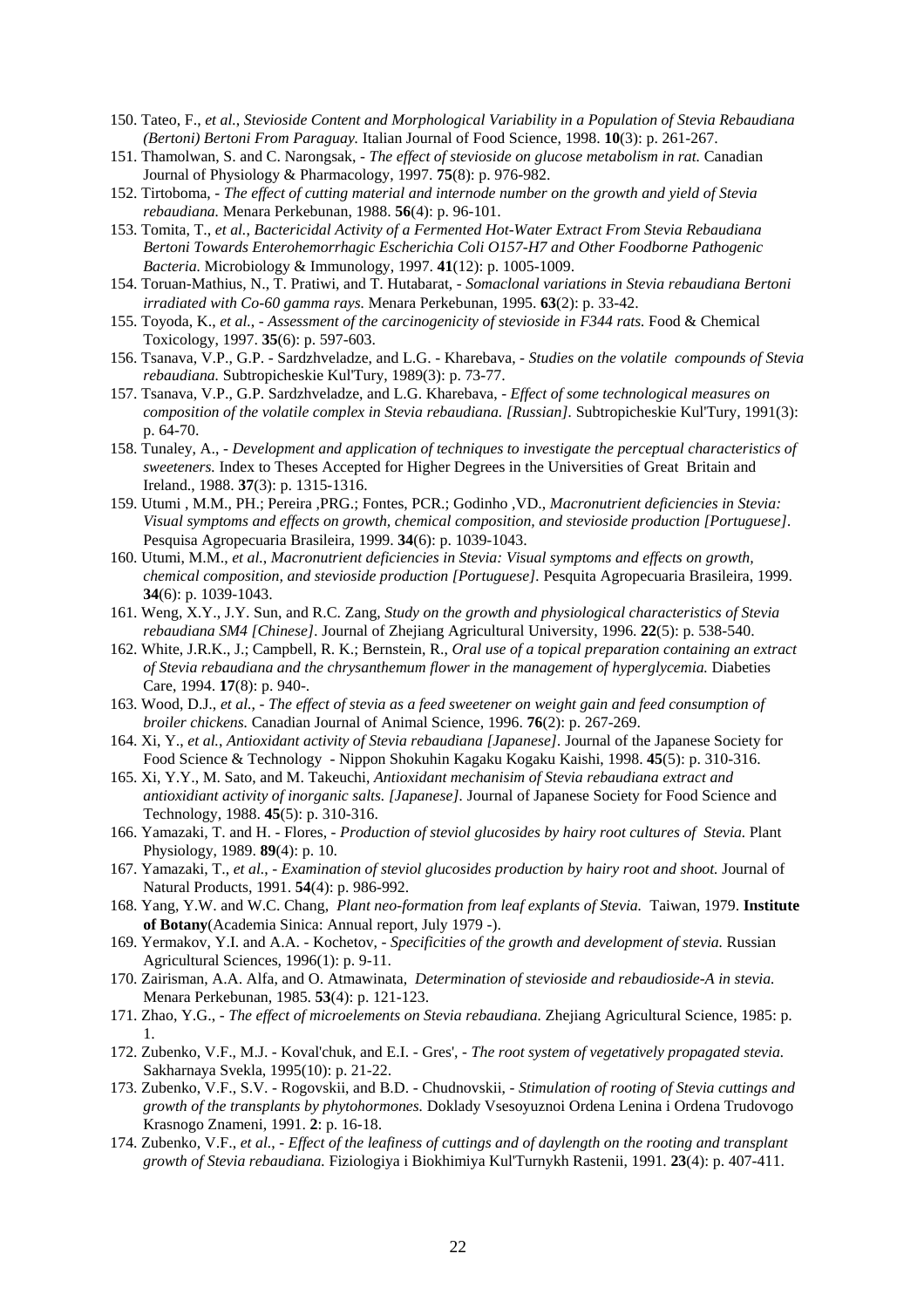175. Zubenko, V.F., S.V. - Rogovskii, and V.P. - Pedos, *- Causal agents of diseases of Stevia. [Russian].* Subtropicheskie Kul'Tury, 1990(5): p. 149-156.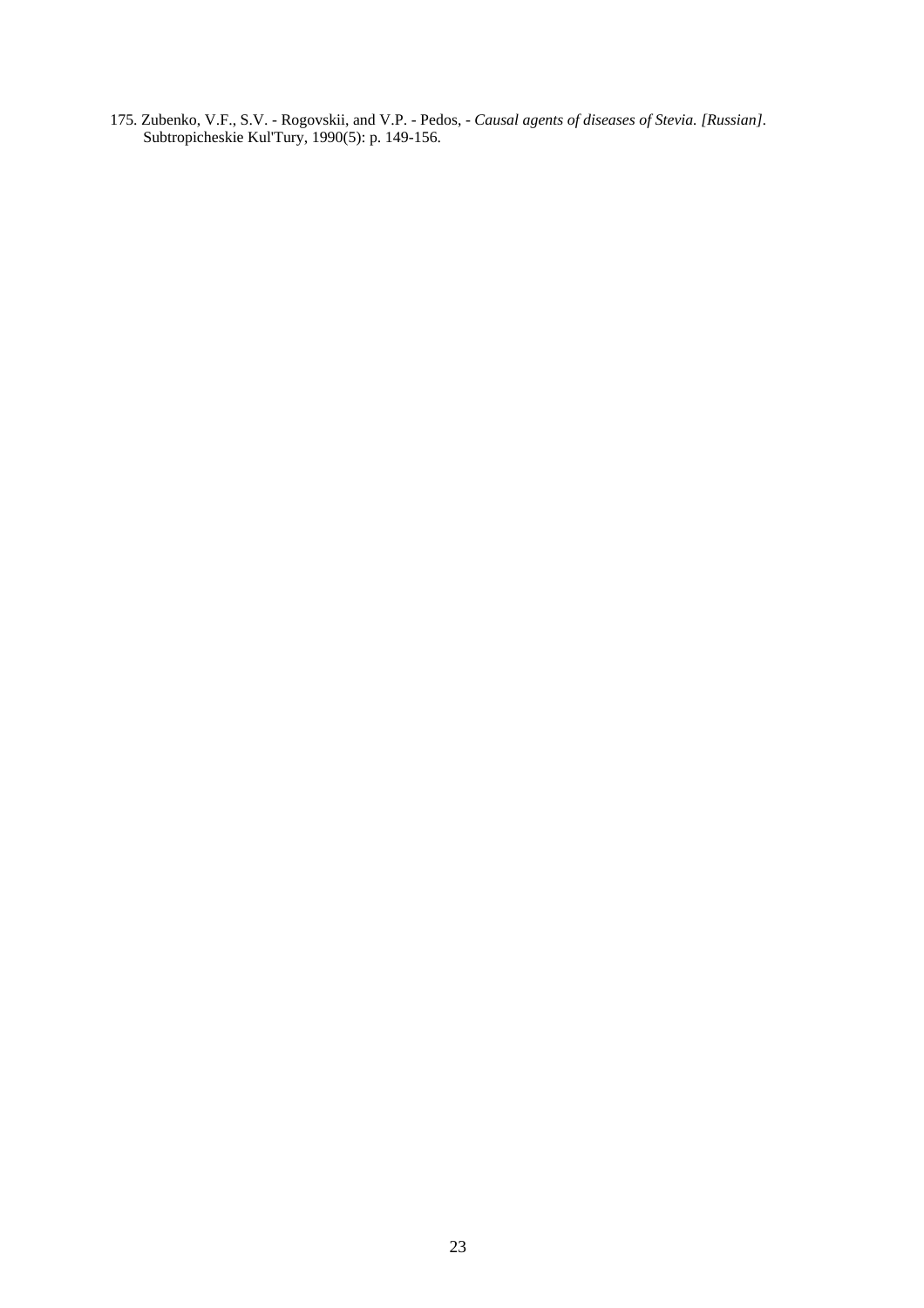# <span id="page-28-0"></span>**3. Minutes of the Rockhampton Meeting and Powerpoint Presentations**

### <span id="page-28-1"></span>**3.1 Minutes**

#### *Present:-*

Andrew Rank CQU Max Bourke RIRDC David Midmore COU

### *Apologies:-*

Cliff Flemming & Richard Cowdroy-Ling Bundaberg Brewed Drinks Peter McLaughlin NORADA, Murwillumbah Graeme Bullock and Les Edge Sugar Research Institute, Mackay Terry Piva COU Greg Sutherlands Mackay Region ACC Jim Kirchner Canegrowers Mackay Geoff Milgate NOEDB Anne Brown John The Right Food Group Pty Ltd Tony Gribble **Australasian** Softdrinks Association Lorraine Zinnach Kangaroo Island Producer

Rowland Lawrence Tasmanian Institute of Agricultural Research Gordon Taylor Sugar Research Institute, Mackay Dale Williams Tomato/Mango producer, Bowen Tim Sullivan Callide/Dawson Herb Association Ryan De Paoli **Aus Chilli**, Bundaberg Marie Melksham Diabetes educator, Rockhampton

### **Presentations**

Following an opening by Max Bourke of RIRDC, in which he spoke of the aims and focus of RIRDC and the New Plant Products programme respectively, David Midmore of CQU presented the background and objectives of the small RIRDC project; to establish whether RIRDC investment in research and development on stevia as a natural sweetener was warranted.

This was followed by Rowland Laurence of TIAR who spoke of another RIRDC project, in cooperation with Botanical Resources of Australia, investigating the feasibility and market potential of neutraceutical products from four plant species, including stevia. Initial trials on stevia in that project related to techniques to improve seed germination, and now four varieties, from Brazil, Canada, France and Australia are to be glasshouse and field trialled.

Andrew Rank then summarised the content of his literature review, and spoke extensively of his recent visit to China, illustrated with photographs which are appended. Detail of the visit is recorded in the accompanying Trip Report, as is that of David Midmore who spoke on his recent visit to Japan. Salient points from China were that various institutes are willing to cooperate, at the seed supply (we have subsequently received seed from China), information exchange level, and even commercial level that production is moving northwards as costs for labour rise in the more affluent south of China, and that growers receive a larger proportion than normal (for agricultural products) of the retail price of pure stevioside.

The key findings from Japan were the moves by the stevia industry to gain official recognition (instead of GRAS – generally recognised as safe) for steviosides (a summary of 114 published articles and a book on stevia food safety have been received), the breeding efforts to raise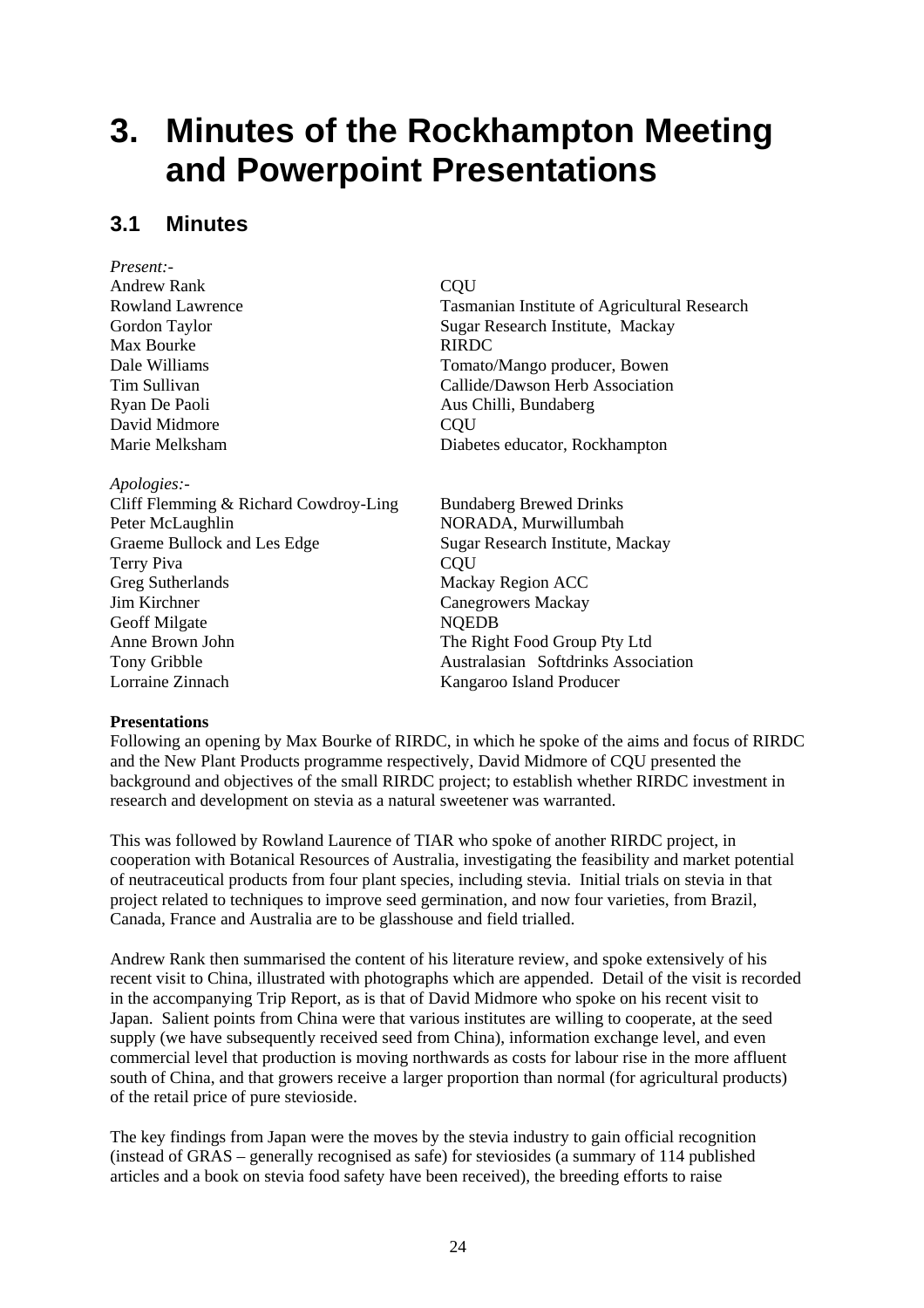rebaudioside-A levels in varieties of stevia (the component having less metallic-type taste in extracted steviosides), and process of extraction for steviosides. David Midmore also spoke of the FSANZ (Food Standards Australia New Zealand– formerly ANZFA) position on the use of steviosides as a food additive (at present prohibited), and the possible steps required to reverse that ruling, and on the likely step to be taken to ensure that a viable industry based upon stevia be established in Australia. These presentations are appended.

#### **Discussions**

With the likelihood that 1 in 4 Australians will develop diabetes over their lifetime, the dietary health benefits of natural sweeteners (e.g., steviosides) should be promoted, and their development supported by the health industry. It was decided that the CQU team address opportunity for funding of R & D on stevia from the Heart Foundation, Diabetes Australia, the NH???, Federal Health, and the health industry (Health Insurances) amongst others.

Given that two issues require resolution before the stevia industry can get underway, a parallel approach to resolve the issues was agreed upon.

The first is to determine with FSANZ exactly what will be required to ensure acceptance of steviosides as an acceptable "food additive" or a "flavour enhancer" (ie the latter not a sweetener), and to determine whether the requirements will be achievable with foreseeable budgets and support from the major beneficiaries of such an industry. Information provided to date from FSANZ on the extent of trials and data presentation relate to artificial sweeteners, and not natural sweeteners. It may be possible to seek support of consultants or overseas experts to assist in preparing a submission, based upon overseas applications for the acceptance of steviosides as food additives. To this end, *c*.130 articles relating to testing of steviosides has been received from Japan. The second is to develop production and processing practices that result in acceptable financial returns to growers yet result in a product that is competitive in price and quality with any possible future importations.

Both activity streams will in part be funded by RIRDC, with close liaison with industry partners, and experts from the food an health industry partners (dieticians to review evidence on use of stevia to date; watching briefs by Diabetes groups; monitoring of parallel applications lodged inside and outside of Australia for acceptance by FSANZ of "flavour enhancer" status of steviosides and codes for steviosides as "food additives"). After 12 months from commencement (1 July 2002) a review will determine whether the progress has been satisfactory, and that the constraints to production and acceptance of steviosides will be manageable in the near (2-3 year) future.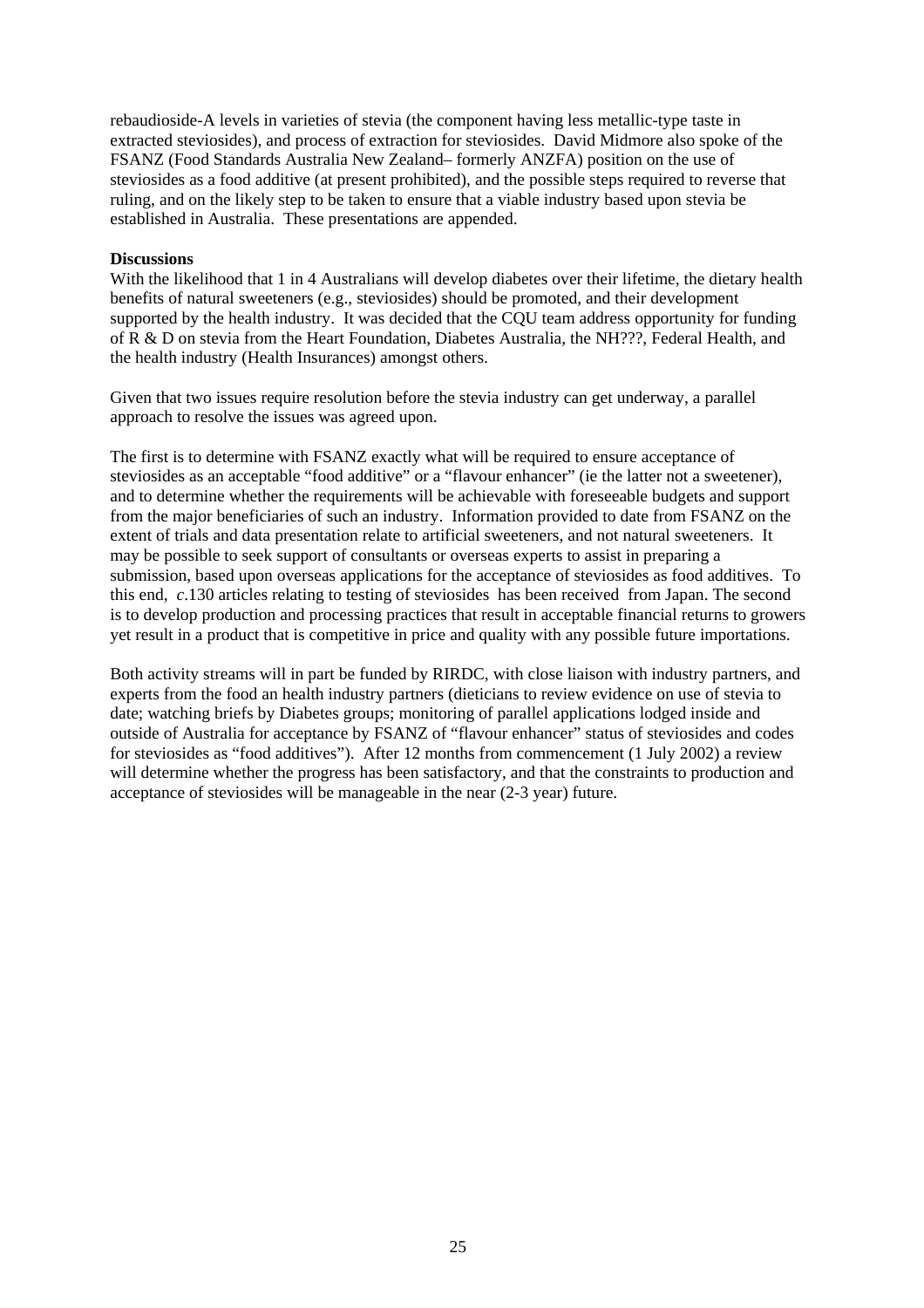### <span id="page-30-0"></span>**3.2 Powerpoint presentation, Rockhampton, December 2001**

## **Workshop on a new rural industry STEVIA 4 December 2001 4 December 2001**

- **E** Currently not grown commercially in Australia
- $\Box$  Small market for unprocessed form and as crystals.
- $\blacksquare$  Major market in Japan and production in China
- **D** Option for Australian growers if: Domestic market assured ANZFA will approve use of 'steviosides' Costs of production competitive with imports $(?)$

### **Small exploratory project funded by CQU and RIRDC and RIRDC**

- $\blacksquare$  Collate available information on production, **processing and use of stevia in processing and use of stevia in**
	- **\* Japan \* Japan**
	- **\* China \* China**
- **Present information to interested parties**
- **EXECUTE:** Allow for discussion of prospects for new **industry industry**
- $\blacksquare$  **Determine interest and follow-up activities**
- **<u><b>D** Develop business plan for industry</u>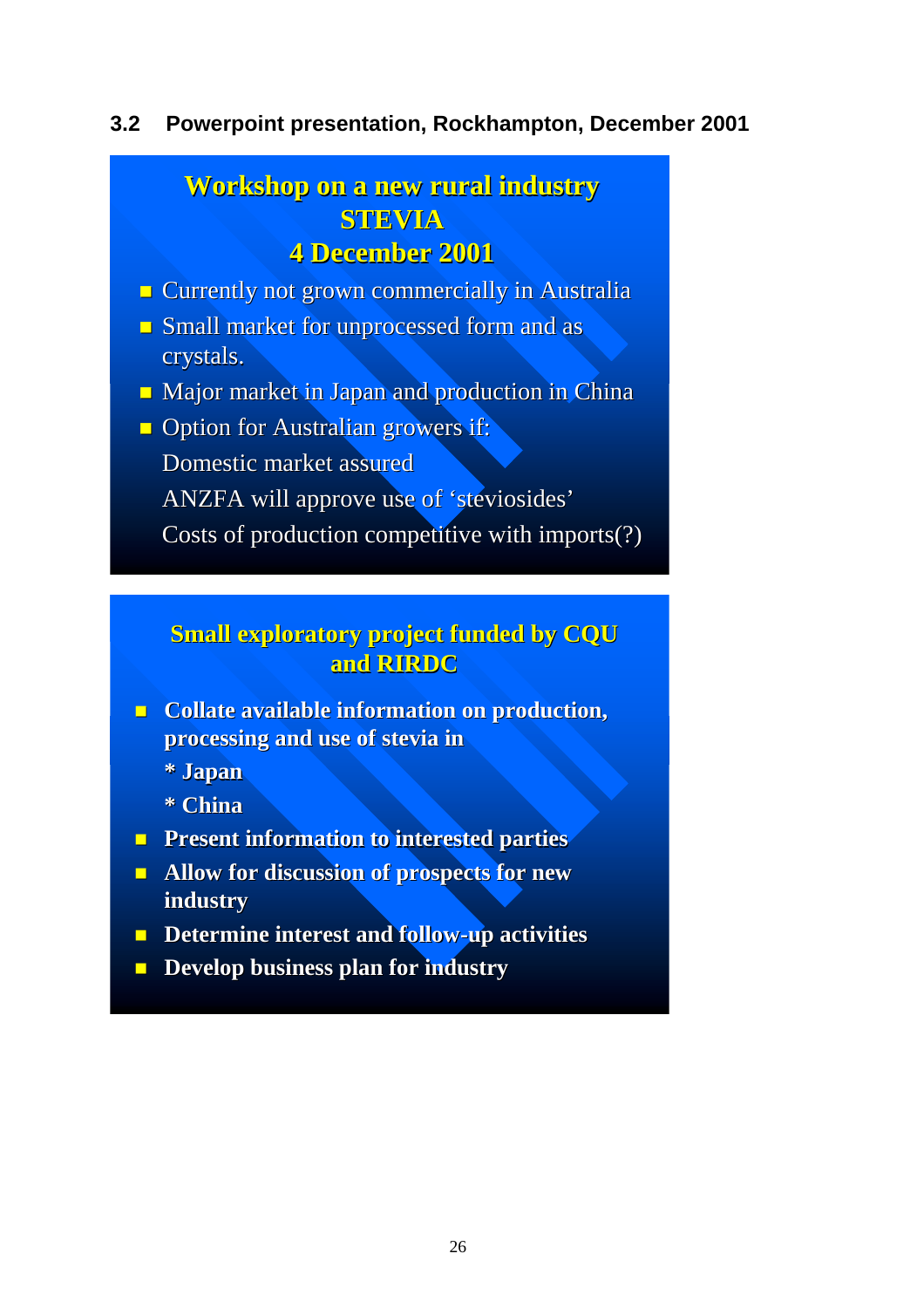### **Updates on Japanese use of Updates on Japanese use of steviosides, sources sources and current activities and current activities**

 $\blacksquare$  **Meeting with:** 

**Dr Tetsya Sumida Consultant on stevia. Mr Kanio Kakegawa of Marusen Pharmaceuticals Dr Tadashi Katakami of Dainippon Ink and Chemicals Dr Tadashi Katakami of Dainippon Ink and Chemicals**

- **E** Reluctance to offer germplasm/information on Japanese trial sites
- **Historical context | Japanese production (>38°N replant annually,**

**<38ºS ratoon 3/4 years) S ratoon 3/4 years) Taiwanese/Korea Indonesia Indonesia Mainland China (originally in S., now more in Mancharia) Mancharia)**

- **Apparently daylenghth sensitive, need to select DN types for lower** latitudes, or harvest x 2, x 3 per growing season
- **Canadian Royal Sweet Technology Company as source of DN types.**

### **Steviosides and quality/safety in Japan Steviosides and quality/safety in Japan**

**Diploid species, so easy to select individuals and propagate vegetatively vegetatively Normal stevioside:rebaudioside – A (S:R-A) 1.0:0.4** 

**New: 1:2 var. Hotien 1:2 var. Hotien 1:5 var. Seiten 1:5 var. Seiten 1:10 var. Shynten 1:10 var. Shynten**

Apply for PBR with MAFF (Japan) **Claim no knowledge of g x e on S:R ratio Can use enzymes to raise rebaudioside proportion GRAS – but now for companies to show no effect but now for companies to show no effect Chemical composition variable, but resolved and CODEX ALIMENTARIUS contribution for early 2002 (CX 711 ALIMENTARIUS contribution for early 2002 711-34 11-15 March 2002, Rotterdam?) 15 March 2002, Rotterdam?)**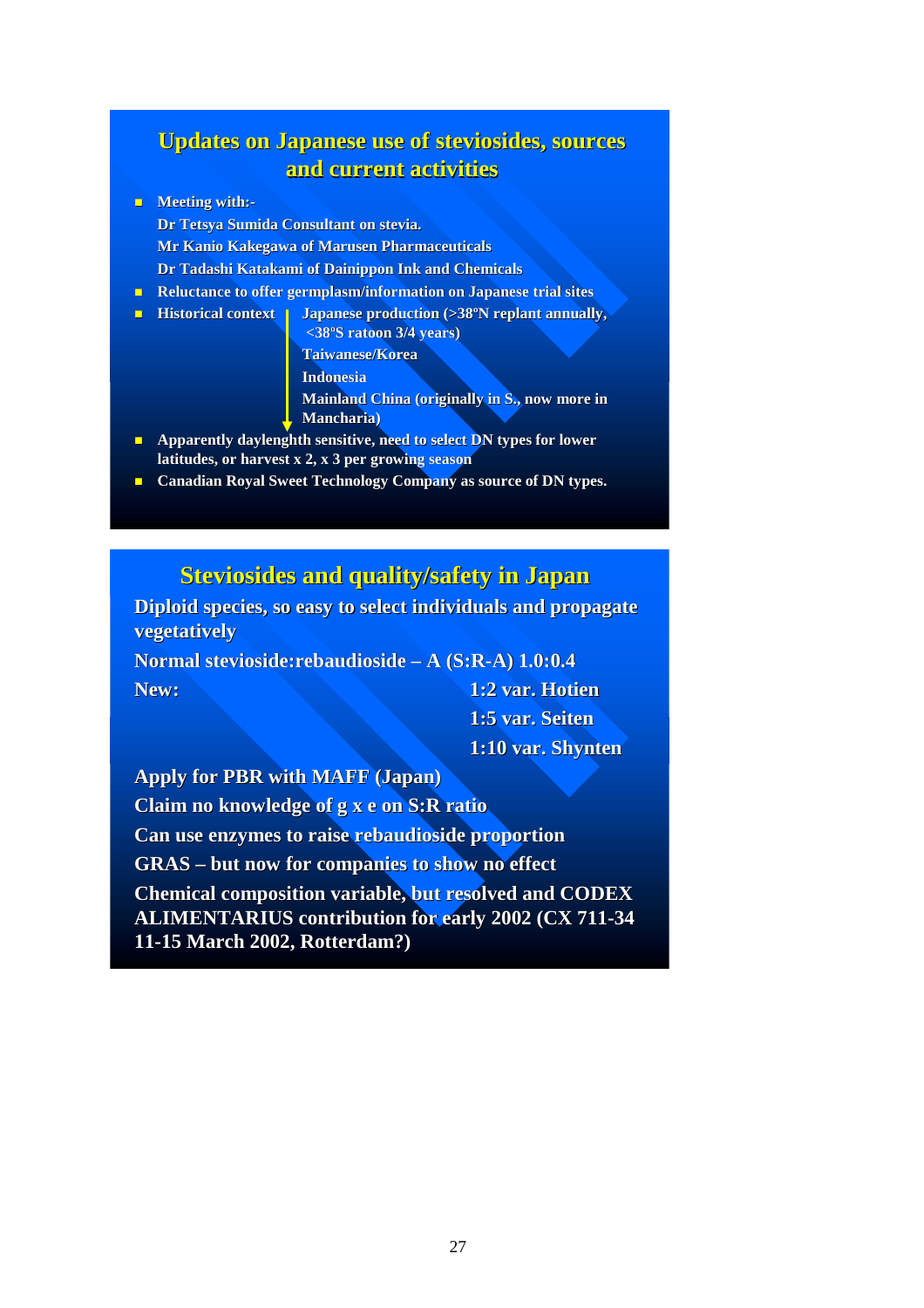

### **Japanese information Japanese information**

- ! *c***.10 companies import crude powder from PRC .10 companies import crude PRC**
- **Extracted at 50-60° C** (x 2 or x 3 extractions)
- **Refined in Japan using resins for main components components**
- **E Release of components in methanol, 80% removed in first extraction first extraction**
- **Passed along +ve/-ve ion exchange columns to remove colour impurities remove colour impurities**
- **E** Vacuum pumping to raise concentration 30-40%
- **Spray dry to**  $>3$  $>5\%$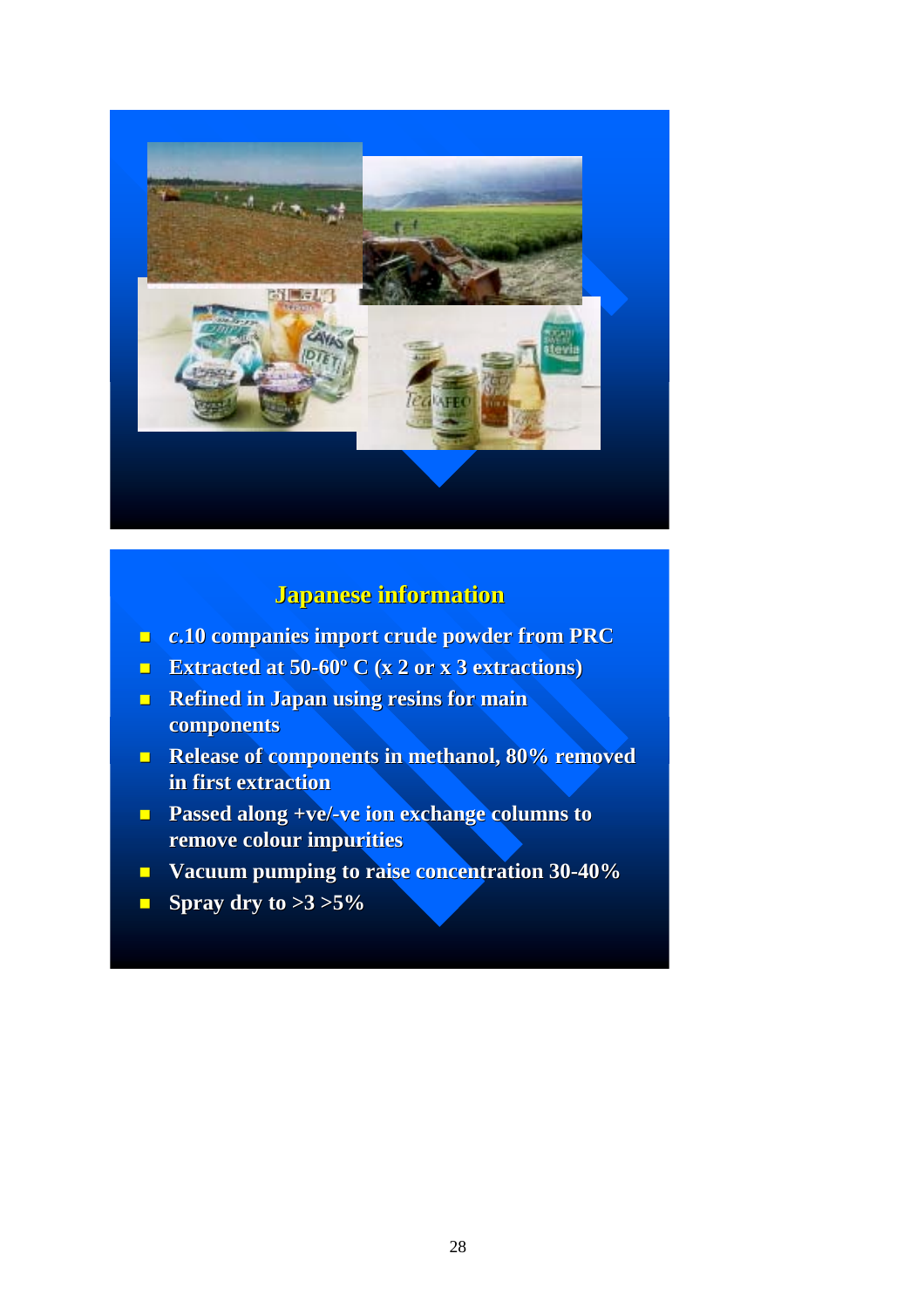### **Suggestions from Japan Suggestions from Japan**

**Ensure growers have relevant Ensure growers have relevant information. Match production with market (use sugar as biofuel!!). as biofuel!!). Compete with PRC (\$20/KG 80%) purity). purity).**

### **ANZFA official position on steviosides (1)**

- **E** Some published reports have raised concerns **about safety of stevia. safety of stevia.**
- **EXPECIFICALLY IN RELATION TO REPRODUCTIVE Effects**
- **<u><b>E** Indigenous contraceptive effects in Paraguayan</u> **Indian women**
- **Planas and Kuc (1968) but no repeated with stevia no repeated with**  $\frac{1}{2}$ **extracts nor purified steviosides (Nabors and Gelardi, 1991) 1991)**
- **E** Melis (1999) used aqueous extract of stevia and **induced fertility decrease in male rats, but no effect with pure stevioside effect with pure stevioside**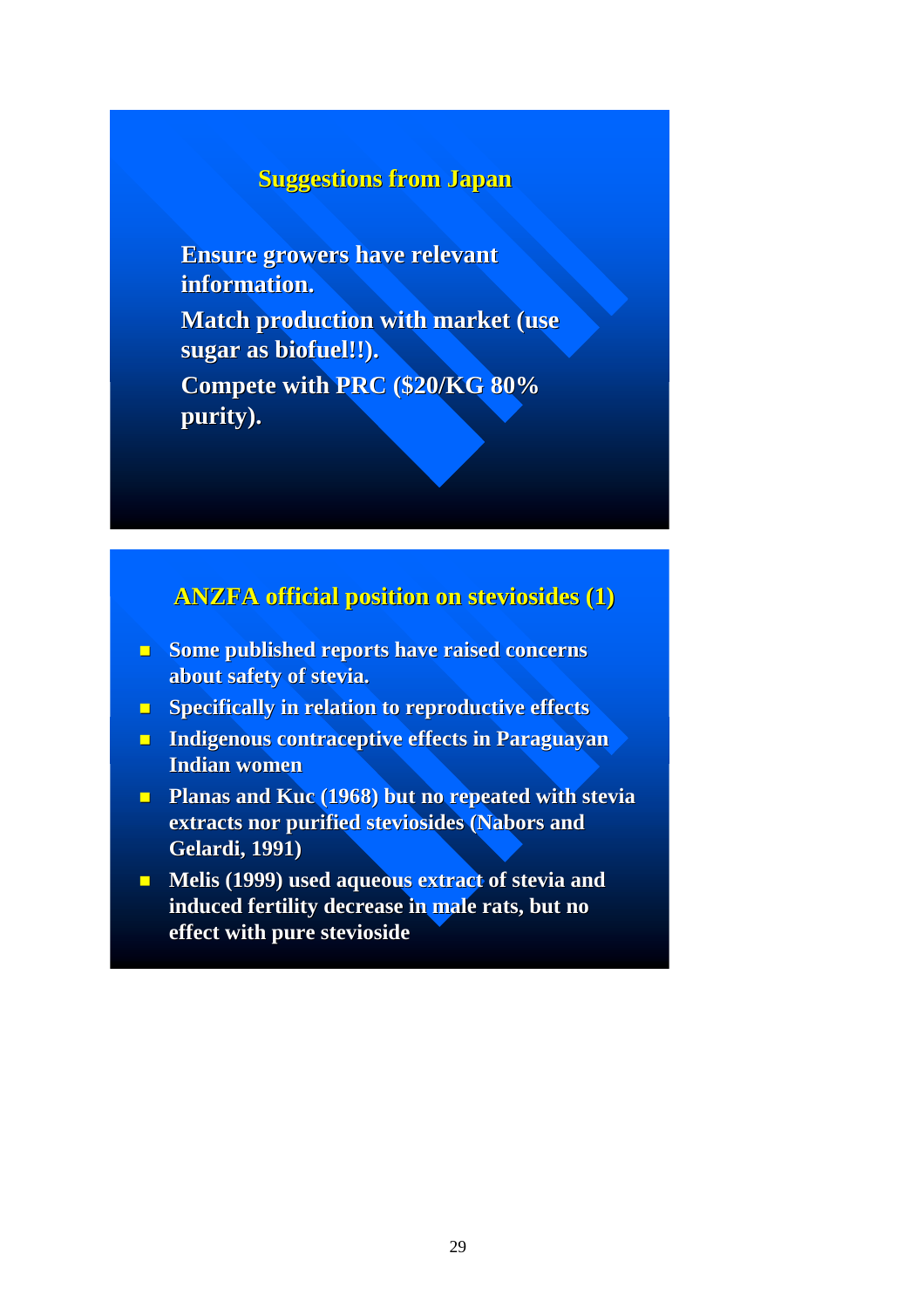### **ANZFA official position on steviosides (2)**

- **<u><b>E** Joint (FAO/WHO) Expert Technical Committee on</u> **Food additives (1999) unable to recommend Food additives (1999) unable to acceptable daily intake (ADI) because acceptable daily intake (ADI) because**
- **<u><b>Lack of human metabolics on studies on steviosides**</u> **and steviol and steviol**
- $\blacksquare$  Not sufficient testing of mutagenicity of steviol
- **<u><b>E** ANZFA has requested more studies on these two **ANZFA**</u> **aspects. aspects.**

### ANZFA official position on steviosides (3)

### ! **Current position Current position**

**– stevia leaf (whole, crushed) is leaf (whole, crushed) considered a food and legally sold in Australia, NZ** 

**Stevioside** (or concentrated extract) is **not accepted for inclusion in Australia/NZ Food standards code, nor for use/sale in Australia/NZ**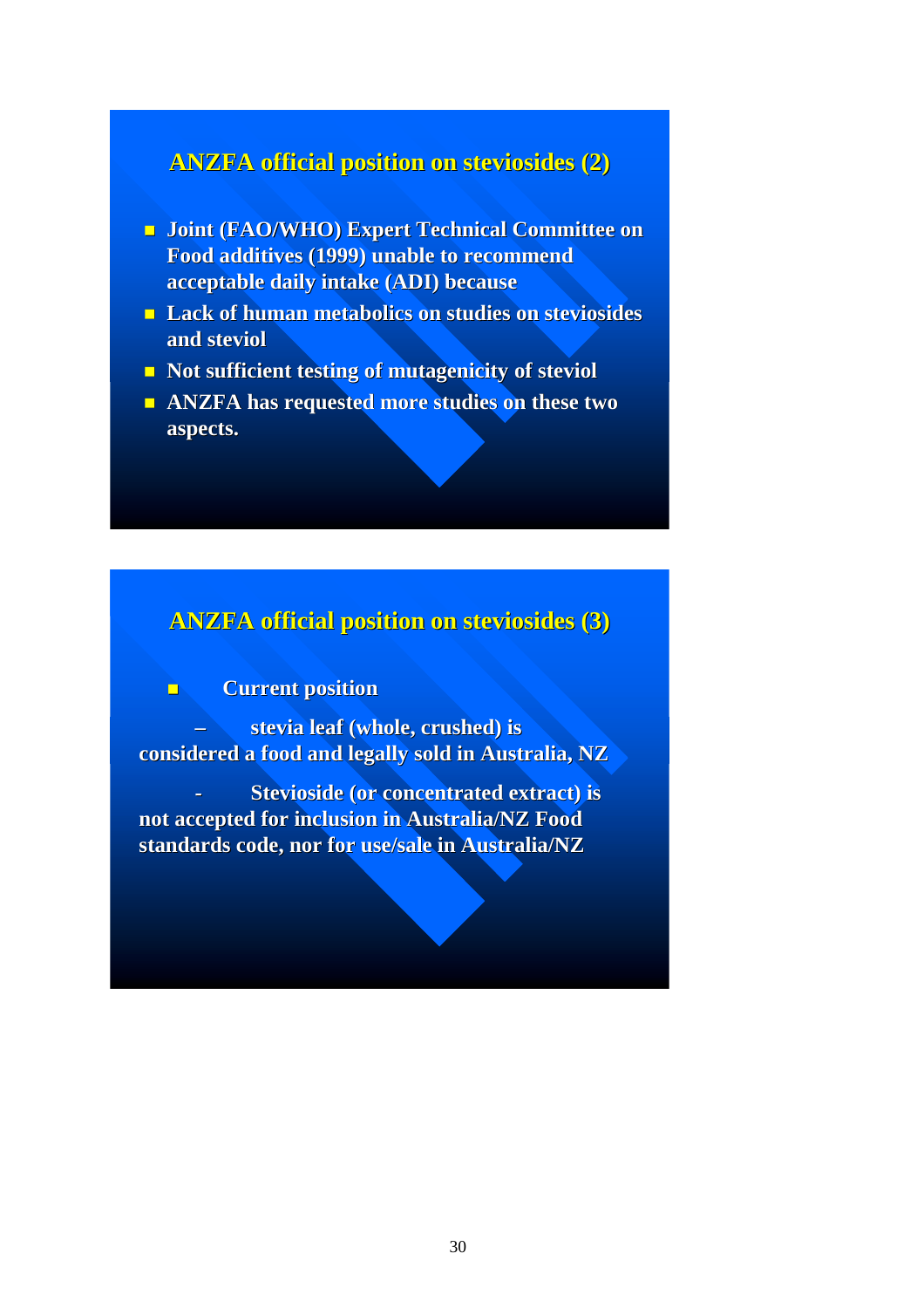### **Updates on ANZFA ruling on steviosides Updates on ANZFA ruling on steviosides**

- **EXECUTE:** Reasoned debate over interpretation of **toxicological profile**
- **EXECUTE: Resource limitations and economic factors should not be allowed to compromise safety be allowed compromise safety**
- ! **All reports to be in English All reports to be in English**
- **E** Acute oral toxicity comparison with other known **toxic agents toxic agents**
- ! **Sub-chromic toxicity of at least 90 days chromic toxicity of at least 90 days**
- **E** Oncogenicity of the compound or any of its **metabolities metabolities**
- **Reproductive and developmental studies (in**  $\blacksquare$ **vitro not accepted) vitro accepted)**
- " **Genotoxicity test Genotoxicity test for genetic damage for genetic damage (mutations) (mutations)**
- **Plus toxicity of metabolities, degradation products and impurities? products impurities?**
	- **\* Intolerance to food additives? Intolerance to additives?**
	- **\* Alteration of nutritional intake? Alteration of intake?**
	- **\* Toxicokinetics and metabolism, trace Toxicokinetics and metabolism, trace product and degradation products**
	- **\* NOEL highest dose level with no toxic effect \* highest dose level no toxic effect in must sensitive test species?**
	- **\* ADI over lifetime \* ADI lifetime "without appreciable "without appreciable risk"** 1/100 of that of most sensitive species.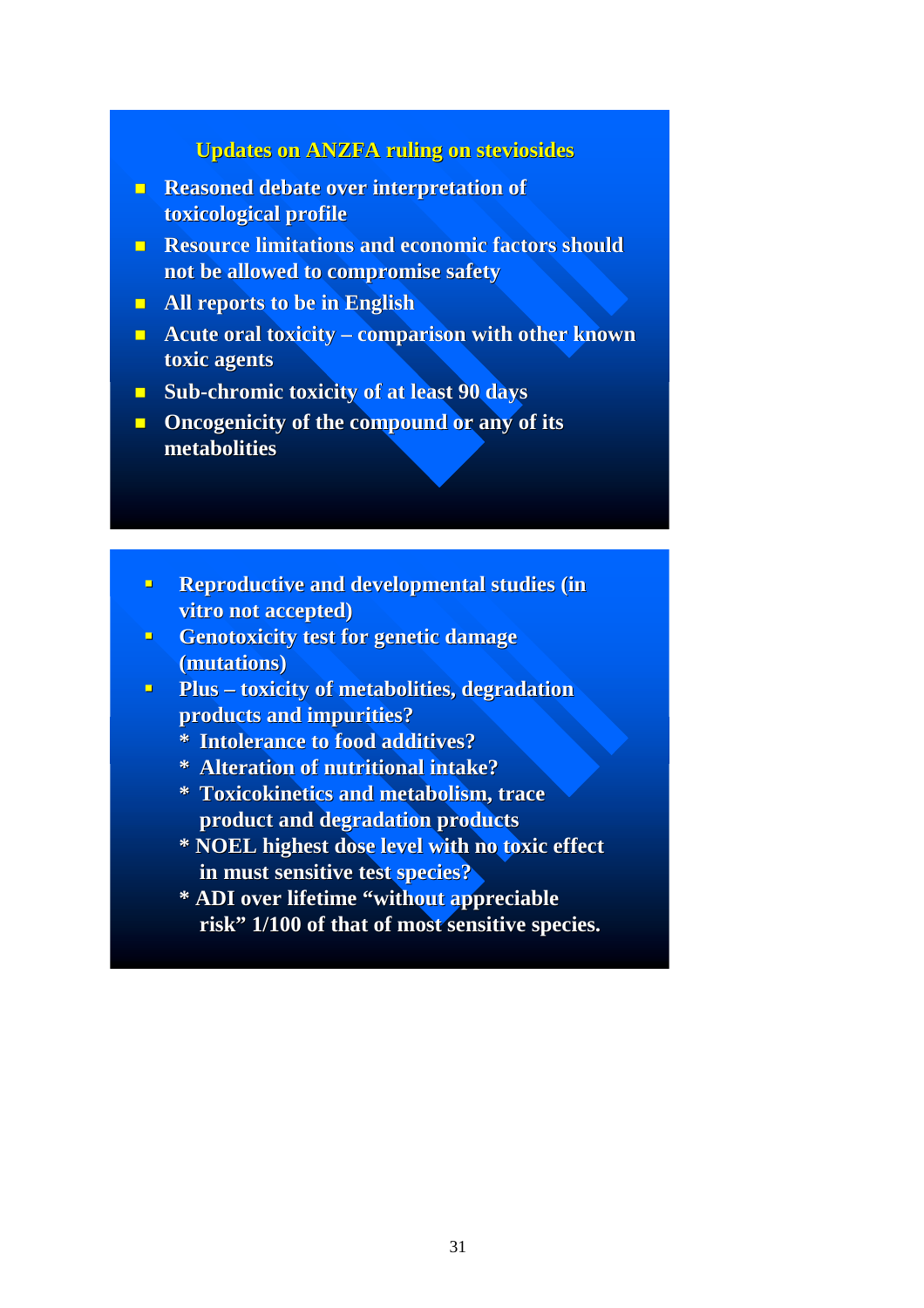# What is required for an **Australian Industry**

- **E** Security that stevioside can be used as 'food **additive' or as 'flavour enhancer' additive' or**
- **EXECCESS to high quality stevia varieties**
- **E** Assured supply of raw and processed product
- **Production practices according to location**
- **E** Coordination along the supply/demand chain
	- **\* Centralised processing and marketing \* Centralised processing and**
	- **\* Production matching demand \* Production matching demand**

# **MAJOR ACTIONS**

- $\blacksquare$  **Parallel approach to:**
- **1 1) Ensure progress in recognition of steviosides as food additives or flavour enhancers**
- **2) Develop cost-effective production and processing practices practices**
- **E** Both to be shown to have progressed successfully **by July 2003 by July 2003**
- ! **Engage industry at all possible levels all possible levels**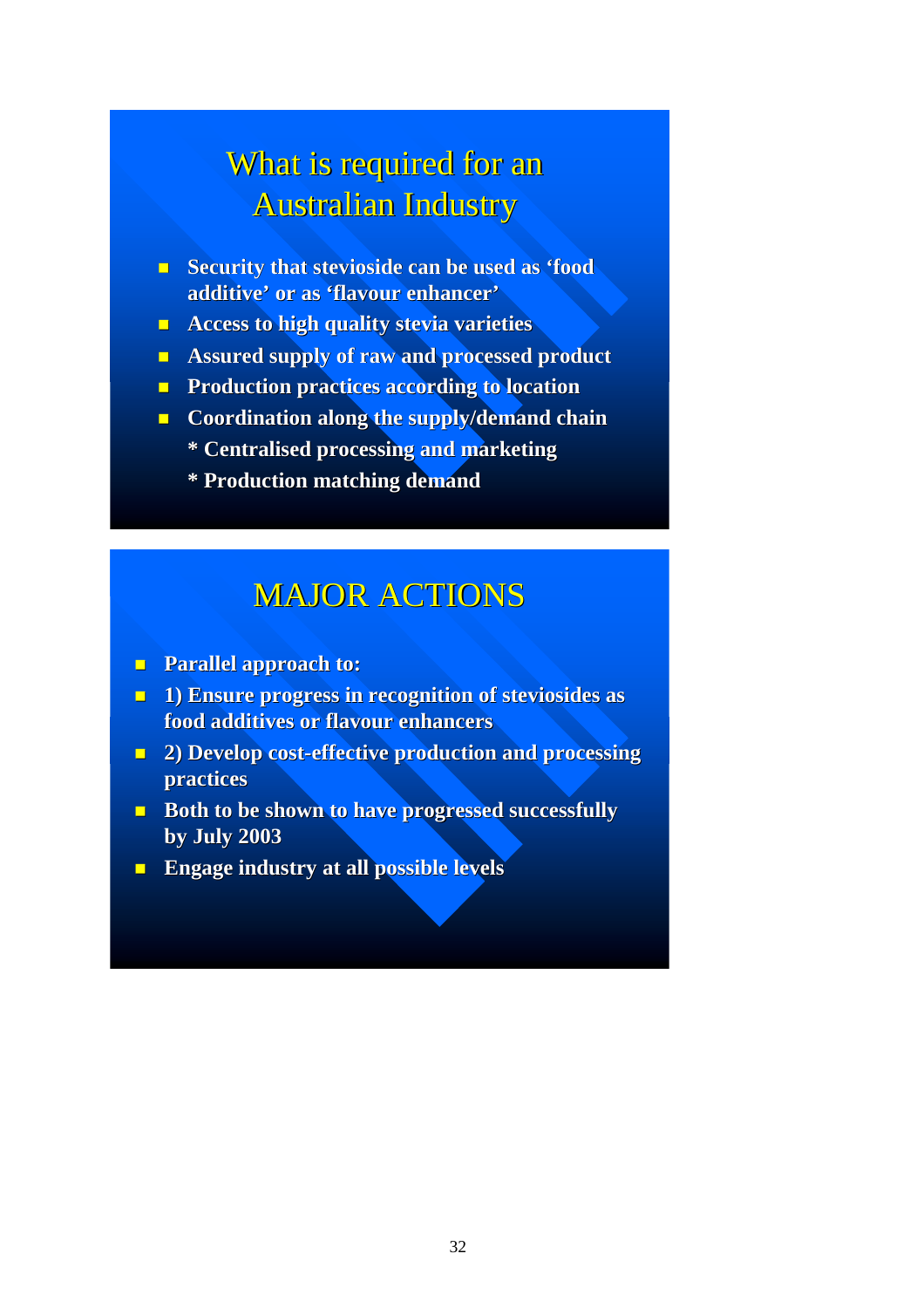# Actions (1)

- **E** Verify requirements by ANZFA for recognition of **steviosides steviosides as food additives as food additives**
- **Example 1 Engage all interested parties to support above action, in their most effective manner action, in most effective manner**
- **E** Verify whether use of stevioside as flavour **enhancer is acceptable is acceptable**
- **If necessary, acquire funds for trials on food safety of steviosides**
- **E** Develop watching briefs for potential users of **steviosides**

# Actions (2)

- ! **Importation of lines for trialing Importation of lines for**
- **u** Growing out of imported lines for initial growth **assessment, and distribution to interested parties**
- **Extrablishment of methodology for qualitative assessment of assessment of steviosides steviosides with HPLC/NIRS with HPLC/NIRS**
- **Propagation procedures to be established, for larger scale trials (seed and vegetative propagation)**
- **Production practices: water management/drying**

**periodic harvests and quality periodic harvests and quality mechanisation mechanisation**

**Processing/extraction: diffusion technology a la sugar**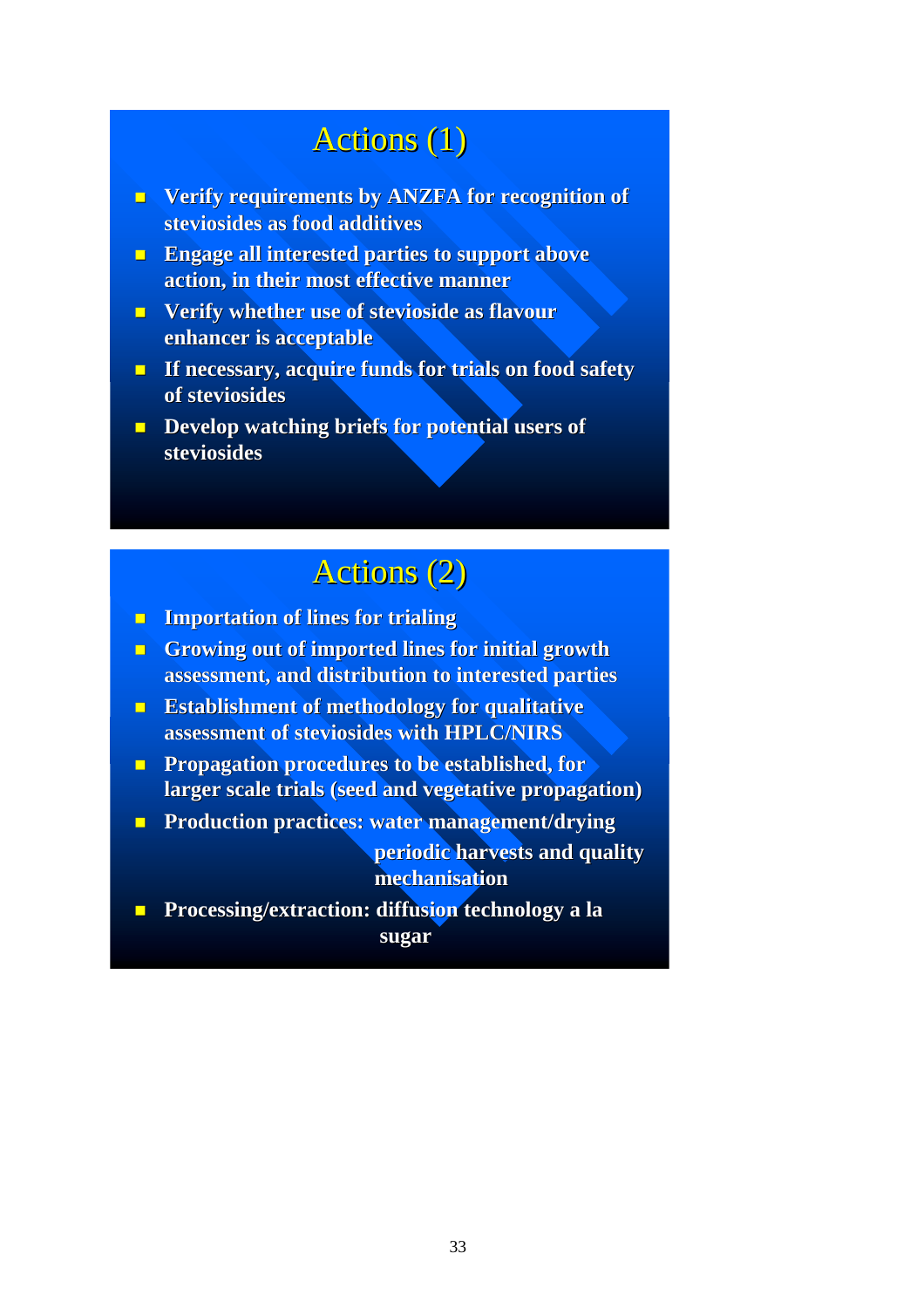## <span id="page-38-0"></span>**3.3 Powerpoint photos from China**

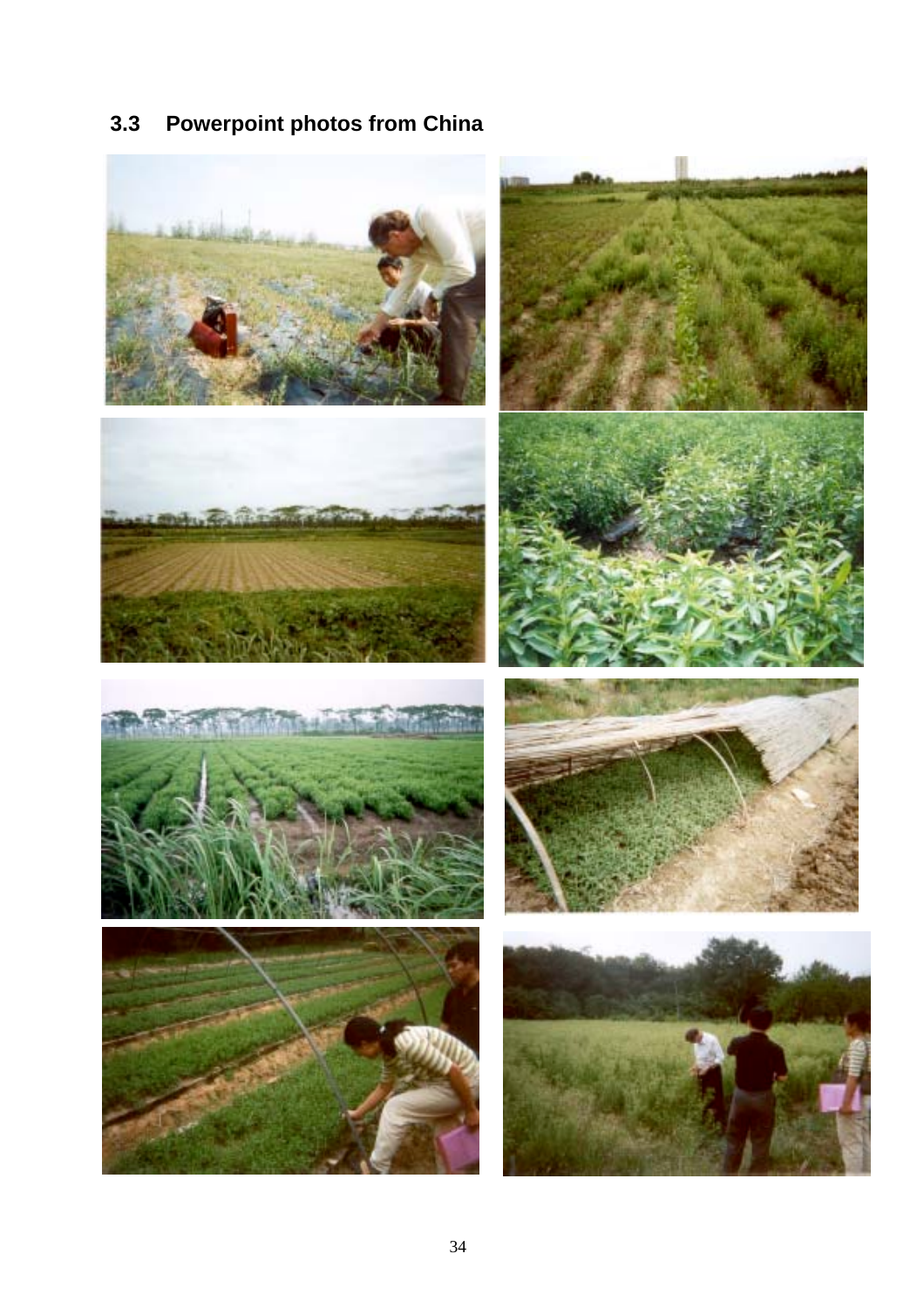

| 1 Stevia stubble, Sep '01 showing<br>plastic mulch, Zhejiang Province. | 2 One & two year old stevia plants –<br>regrowth after second harvest,<br>Nantong. |
|------------------------------------------------------------------------|------------------------------------------------------------------------------------|
| 3 Three year old stevia, harvested $\&$                                | 4 Stevia plants in peak growing                                                    |
| ready for winter mulching, Nantong.                                    | season, Nantong (Midmore).                                                         |
| 5 As photo 3 area, in peak growing                                     | 6 Stevia cuttings freshly planted,                                                 |
| season, Nantong (Midmore).                                             | Nantong.                                                                           |
| 7 New breeding lines of stevia                                         | 8 Breeding lines grown for seed                                                    |
| seedlings, Zhongshan Botanic                                           | viability trials, Zhongshan Botanic                                                |
| Institute.                                                             | Institute.                                                                         |
| 9 Selected stevia plants kept for seed                                 | 10 Stevia seed crop, Zibo Agricultural                                             |
| after leaf harvest, Jining, Shandong.                                  | Research Institute.                                                                |
| 11 Photo 10 crop of seed $-$ some                                      | 12 Specialist's seed crop approaching                                              |
| leaves not harvested, Zibo.                                            | harvest, Zibo.                                                                     |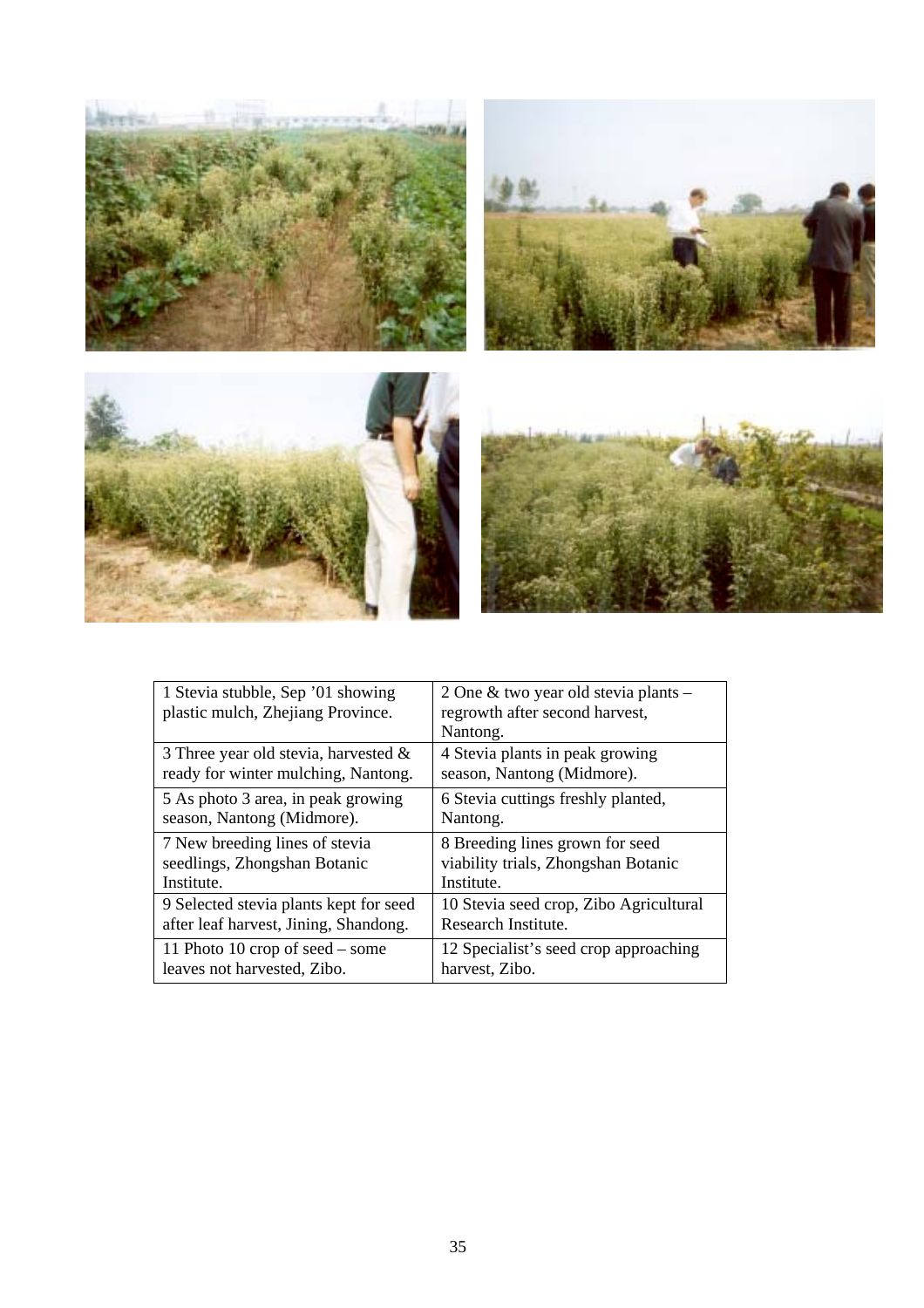# <span id="page-40-0"></span>**4. Other Relevant Information**

### <span id="page-40-1"></span>**4.2 Trip report to China**

VISIT TO STUDY *STEVIA REBAUDIANA*, CHINA, 14 SEPTEMBER – 2 OCTOBER 2001

Arrived at Shanghai airport, Sat 15<sup>th</sup> Sept pm, and travelled directly to Hangzhou by bus, arriving at 7.30 pm.

Sunday  $16<sup>th</sup>$  – contacted Professor Zhujun Zhu of Zhejiang University Horticultural Department, who promptly invited us to lunch and took us to see some of the sights of Hangzhou. He had previously arranged for a visit to see stevia growing east of Hangzhou.

Monday  $17<sup>th</sup>$  – by early taxi, we met Professor Zhu at the bus station and then bused to Hushan (Cixi County) approximately 145 km to the east.

We met staff at the Municipal Agricultural Extension Department and discussed stevia production in the area – Zhu interpreting. Stevia was first grown in this area in 1989 and reached a peak in '91- '95. Production has declined since, due to falling prices making stevia less profitable than vegetables. They often replant each year so as to grow a winter vegetable crop when stevia is not actively growing, even though plants will last 3 or 4 years and yields in the second year can be 50% above the first year's. Varieties grown are a mixture – 'normal' or 'common' varieties of approximately 10% sugar content and improved new varieties of 15%. Varieties are a problem, with quality variable when planted from seed, so cuttings are usually used.

Cuttings or seedlings are planted out in April for a first harvest in August and maybe a second harvest before November, although some varieties stop growing and produce seed heads in September/October. Better quality varieties only produce 100 kg of leaf (dry) per mu (one fifteenth of a hectare), while common varieties may produce 150 – 200 kg. Farmers don't get a premium for higher stevioside content in the leaves. Unless new varieties, more suitable to the area (less photoperiod sensitive), are found production will continue to decline. No factory operates in the area; leaves usually go to Jining? via agents. Agents also arrange for the supply of cuttings to farmers. The department sends some leaf samples to Nanjing for analysis.

After lunch we visited a nearby growing area; plants were very weedy with not much re-growth since the August harvest. In some plots cuttings had been planted into plastic mulch cover.

Returned to Hangzhou by bus.

Tuesday  $18<sup>th</sup>$  - Professor Yu phoned early and apologized for not being able to meet, as he was heavily involved in a major four day conference.

Visited Professor Zhu at the University and discussed his general research activities and also some research papers on stevia. Zhu supervises five post-graduate projects including:

- heavy metal accumulation in vegetables (Ni, Cu & Co) and tolerant vegetables with low uptake; there is potential for good funding if results are encouraging
- N uptake and accumulation in vegetables
- photosynthesis rate and stress in tomatoes
- salt tolerance and management especially in covered 'greenhouse' areas (basic investigations involving plasma ion movement).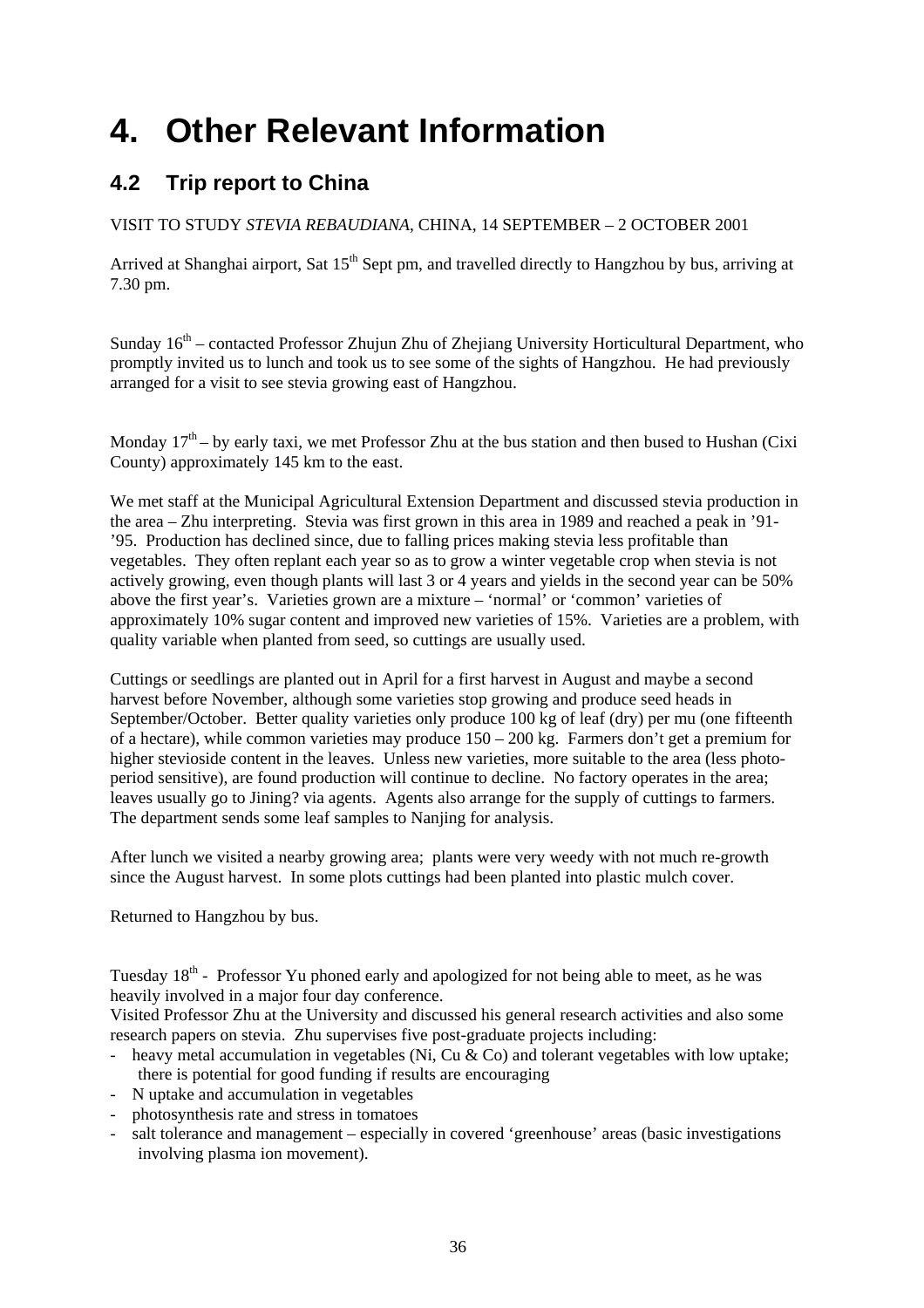Vegetables are a 'National Key Subject' and therefore well funded – last year he received one million Yuan for equipment purchases.

Zhu has some capacity to be involved in stevia if a suitable project emerges; the University has purchased access to major literature data bases (Chinese and others), so he has cheap access to electronic articles if required. Had a short tour of part of the campus. It is very attractive, 240 hectares in the middle of the city area and includes paddy fields, green houses and vegetable plots, large mulberry plantations and ornamental gardens, lakes etc.

Tuesday evening boarded a boat for overnight (230km) to Wuxi via the Grand Canal and Tai Hu (lake).

Wednesday  $19<sup>th</sup>$  – arrived at Wuxi early am and caught a bus to Nantong 110km, via ferry over Yangtze River. At Nantong, met with Dr Xu Gang and a colleague, Dr Yu, who travelled out from Nanjing. Xu Gang spent one year at Rockhampton and is now at the Institute of Vegetable Crops, Jiangsu Academy of Agricultural Sciences. Dr Yu had worked at Nantong Farm previously and knew its location, staff etc. The desire to visit Nantong Farm arose from two papers reporting trials there. In one (a 1989 paper), Nantong had the highest stevia leaf yields for most varieties out of nine locations around China. The other paper (1995) described variety selections at Nantong Farm which had R-A/St ratios over 2:1 and total stevioside up to 17%.

Thursday  $20^{th}$  – drove out to Nantong Farm, approximately 40 km. A large production, research and demonstration farm of 50,000 mu (3,330 ha) owned by the Nantong Municipality. It appears that there is virtually no research being done there now; the researchers have all retired. Stevia has been a major crop in the past, up to 2,000 mu, but there is now only 3-400 mu (20-26 ha), reduced due to lower demand and price from Japan. Stevia grown on this farm is sent to Shanghai and then Japan; there is some processing in Shanghai at a Japan/China joint venture factory. Only a few private farmers grow stevia near the farm using cuttings from the Farm and they must sell their leaves via the Farm to Japan. Only Japanese supplied varieties are grown, all vegetatively propagated, a new variety every three or four years. They say the price for leaves is now very low, 12-14 Yuan/kg(?). They don't do any leaf analysis locally and don't know what stevioside content the crops have. Cuttings are planted and last three or four seasons, with two harvests per year, June-July and September-October (the second was finished this year well before  $20<sup>th</sup>$  September). The plants are usually heavily mulched with straw and then covered with plastic for the winter and uncovered in March (seems a bit excessive for a coastal area 32°N latitude). Yields in the first year are approximately 100 kg/mu (1,500 kg/ha) and 200 kg/mu in the second and third year (they suggested that the Government controlled production levels and prices!). On inspection of the field area saw first, second and third year crops in the process of being cleaned up for winter mulching. The land is very productive and receives high rainfall; drainage is usually a problem but it was unseasonably dry at inspection. Rice yields in the area are 500-700 kg/mu  $(7.5 - 10.5 t/ha)$ . Annual nurseries were being established by local farmers using cuttings from the Farm; the seedlings will be purchased by the Farm and planted out next year and surplus seedlings may be sold to other farmers. Plants were being trimmed and parts not being planted were being dried on the road for sale as leaves.

After the Farm inspection we drove 270km back to Nanjing (3+ hours) and went straight to the Zhongshan Botanical Gardens at Nanjing and met the Director, Mr Huang, who introduced us to Ms Huang Su Zhen, a botanist and plant breeder at the institute. They have had a stevia breeding program since 1976, their current aim is to develop varieties for Eastern and Southern China which can be grown from seed as well as cuttings – even though seed propagation loses purity after three or four generations. The aim is for high R-A types with total steviosides of 18% and with 80% R-A. This hybridization program has two varieties ready for release – Zhongshan 2 and Zhongshan 3, which should set seed in the south but not in the north. Expected leaf yields are 220-250 kg/mu.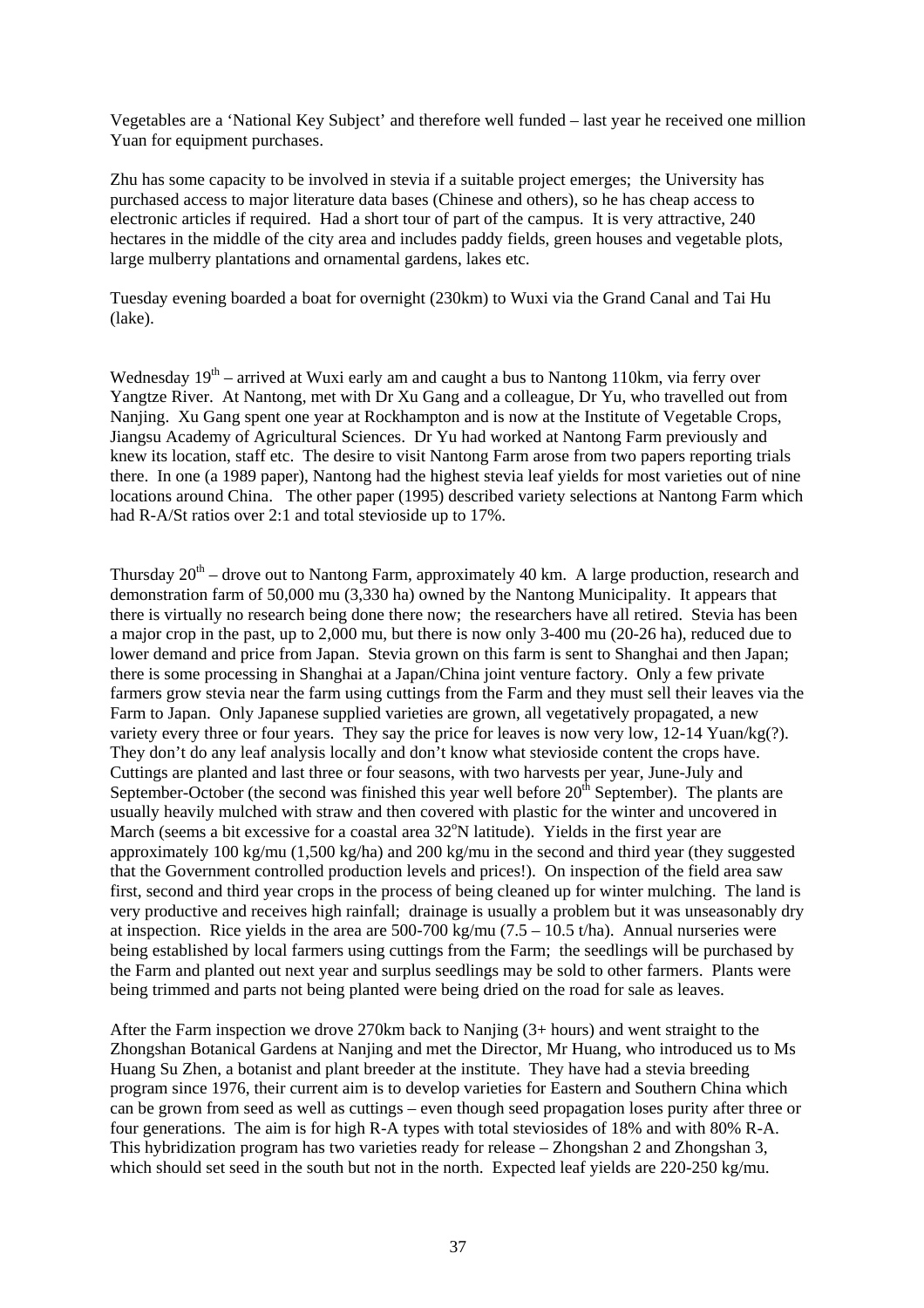Ms Huang speaks Japanese but not English and is collaborating with a Canadian company in her research. We inspected a seedling nursery established from cuttings and a trial seed crop of mixed lines, for seed viability evaluation, which was starting to flower. We were offered seed samples of various lines for evaluation when seed is available (after November). The north of China need seed grown varieties to reduce their costs; southern areas need day neutral lines which will ratoon. (I'm not sure if Southern China means just south of 38°N, Nanjing-32°N or further south). Throughout the visit to Nantong and the Botanical Gardens Xu Gang was interpreter and managed the technicalities of stevia very well indeed.

From Botanical Gardens taken to bus station and travelled 100km to Yangzhou, arriving 8pm.

Friday  $21<sup>st</sup>$  – organized travel and money.

Saturday  $22<sup>nd</sup>$  – travelled by bus through Jiangsu Province and south-west Shandong Province to Qufu. An interesting look at farmlands, including some back roads – 11 hours, 570 km.

Monday 24<sup>th</sup> – short trip (40 km) by bus to Jining. Was met by Zhang Jingong, Trade Department of Shandong Huaxian Stevia Company and drove across town to the company office and factory. Received a very warm welcome from the Chairman (and major shareholder), Zheng Shu Wang, and other senior staff, including Ding Xin Jian (General Manager) and Wang Wei Jun (Marketing Manager). We had a long discussion in the board room with Zhang interpreting (later a second Trade Department Rep also assisted with interpreting and later came to the lunch the Chairman hosted).

Huaxian Stevia is the largest and oldest stevia factory in China and produces about 50% of China's total production, i.e. about 1,000 tonnes out of 2,000 (this might be changing with new factories in the north). The main factory was built in the early '80s but some equipment looks older. Fifty percent of production is sold within China, 40% to Japan, the rest spread around, including Korea, Indonesia and also USA. Sales to USA were twenty tonnes in the last twelve months, for use as dietary supplements; they hope use in foods will occur in the near future and so increase demand.

They are accredited as a 'Green Food' (a national program) and as a Natural Product. They are ISO 9002 Quality Assured and Kosher and Hal-al approved. In discussing health and safety aspects they agreed to provide copies of some of the articles and papers submitted to Chinese authorities to gain natural food status for addition to foods – anything to help open markets. They also referred to an international symposium on stevioside held in Japan on June  $6<sup>th</sup>$ , 1984, as a significant event in obtaining approvals.

They assist farmers in growing new varieties by providing some seed but usually vegetative cuttings. Material usually originates from the National Agricultural Science Institute, Beijing or from Japan. They offered to send us some seed samples for evaluation when available later in the year. Their newest variety has 14% R-A and 17.5% total stevioside. Farmers don't get paid any extra for growing high stevioside content leaves. Incoming leaves are not routinely analysed for content so they do not know the actual leaf contents produced or the factory recovery rate (they assume it to be 90-95%).

The company produces six stevioside sugars, including two high R-A grades. They don't believe a water only extraction process (no methanol) can produce a high quality product. They have recently released a low sweetness product (100 times sugar), being a blend with manitol and dextrose.

We inspected some growing crops of plants kept after a harvest of leaves for seed production – the leaves were stripped and the stems left intact (these seed crops were not as impressive as the crops seen later at Zibo). We also inspected the factory. Dried leaves are stored for year round factory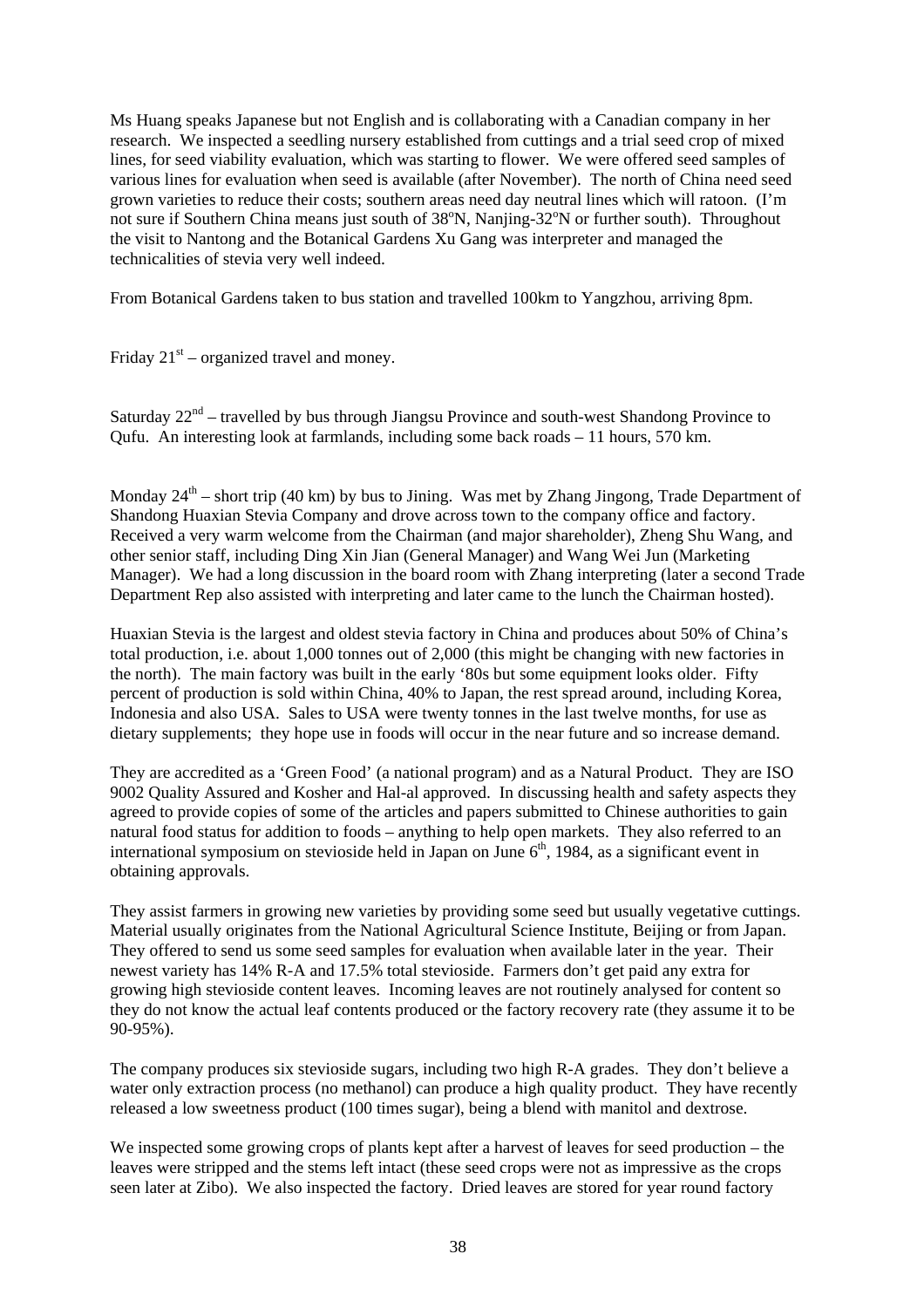production – up to 5,000 tonnes is stored in sheds in mesh wrapped bales like two-thirds sized cotton bales. Initial extraction is in a series of large open steel tanks where the leaves are stirred with warm to hot water with mixing paddles. They undertake about seven washings on a batch (not continuous) process. The crude liquid is then filtered before concentrating in heated vessels. Concentrate is then put through resin extraction and ion exchange before final crystallization. Final product is a powder (ground crystals). They don't sell any liquid products as liquids can only be stored for about 35 days when shipping. The laboratory was quite small with an HPLC unit and little else. All batches (10 per day) of product are analysed for stevioside-A, rebaudioside-A, rebaudioside-C and dulucoside-A as well as ash, moisture, metals etc. For calibrating the HPLC unit they obtain reference samples from UNICOOPJAPAN, Shinichi Shibaskii (e-mail: sibasa-s@unicoop.co.jp) – the last samples were 94.5% St (40 grams) and 95.4% R-A (50 grams).

I discussed NIRS with them as an alternative to HPLC. They were extremely interested. If it can be fairly portable for leaf analysis, the reaction was "when can we have one". They are interested in cooperation to develop this. (Since returning to Australia I have received a phone call and an e-mail reminding me that they want more information on NIRS.)

The price for stevioside is currently very low (under US\$15,000/tonne), pushed down by Japan and the "Asian crisis"; excess production, especially in northern China has contributed. With low prices leaf production is reducing. Prices will go up again, although the past highs of US\$60,000/tonne were excessive. North China produces higher yields of 3-400 kg/mu compared with 2-300 kg/mu in central areas.

They have been involved in two overseas joint venture proposals which fell through – Vietnam and Uruguay. They would consider some involvement in processing in Australia; China make very cheap factories and equipment. They suggested that unless we are involved in the selling of the stevioside we won't make much profit in Australia; growing will be expensive here.

They were not aware of any stevia production at Nantong for the Japanese or of stevia breeding at the Nanjing Botanical Garden. Before leaving I asked if they knew of an Agricultural Science Research Institute/Sweet Chrysanthemum Study Centre at Zibo. They did not think there was any stevia grown there and knew nothing of the organization. Zhang did offer to ring the number I had to find out what they did and if it was worth visiting. He did not get through that day and I rang him next day when he said that I should visit them and gave me a contact etc. It would appear that he also convinced them that they should talk to me.

After this extensive discussion and inspection they (Zhang) drove me back to the hotel in Qufu.

Tuesday  $25<sup>th</sup>$  – travelled to Jinan.

Wednesday  $26<sup>th</sup>$  – contacted Mr Feng Xiao Hong, Zibo in the morning to arrange a visit for Thursday. Afternoon – received a message from Zibo requesting a visit that day. He drove from Zibo (100 km) with an interpreter (Ms Wang Lu Xia, a highschool teacher) to meet me at Jinan and insisted it was important enough to return to Zibo with him that evening! We had a long discussion that evening about stevia.

Thursday  $27<sup>th</sup>$  – met with Mr Feng and the head of the Institute at their office. Also present was Mr Wang Jian Zhong, a very competent officer from the Zibo Municipal Foreign Affairs Office, acting as interpreter. The Zibo Agricultural Science Research Institute is a municipal department of agricultural research and extension covering the main crops of the region. One of their major activities is to produce, on their own land and on farmers' land, high quality seed of improved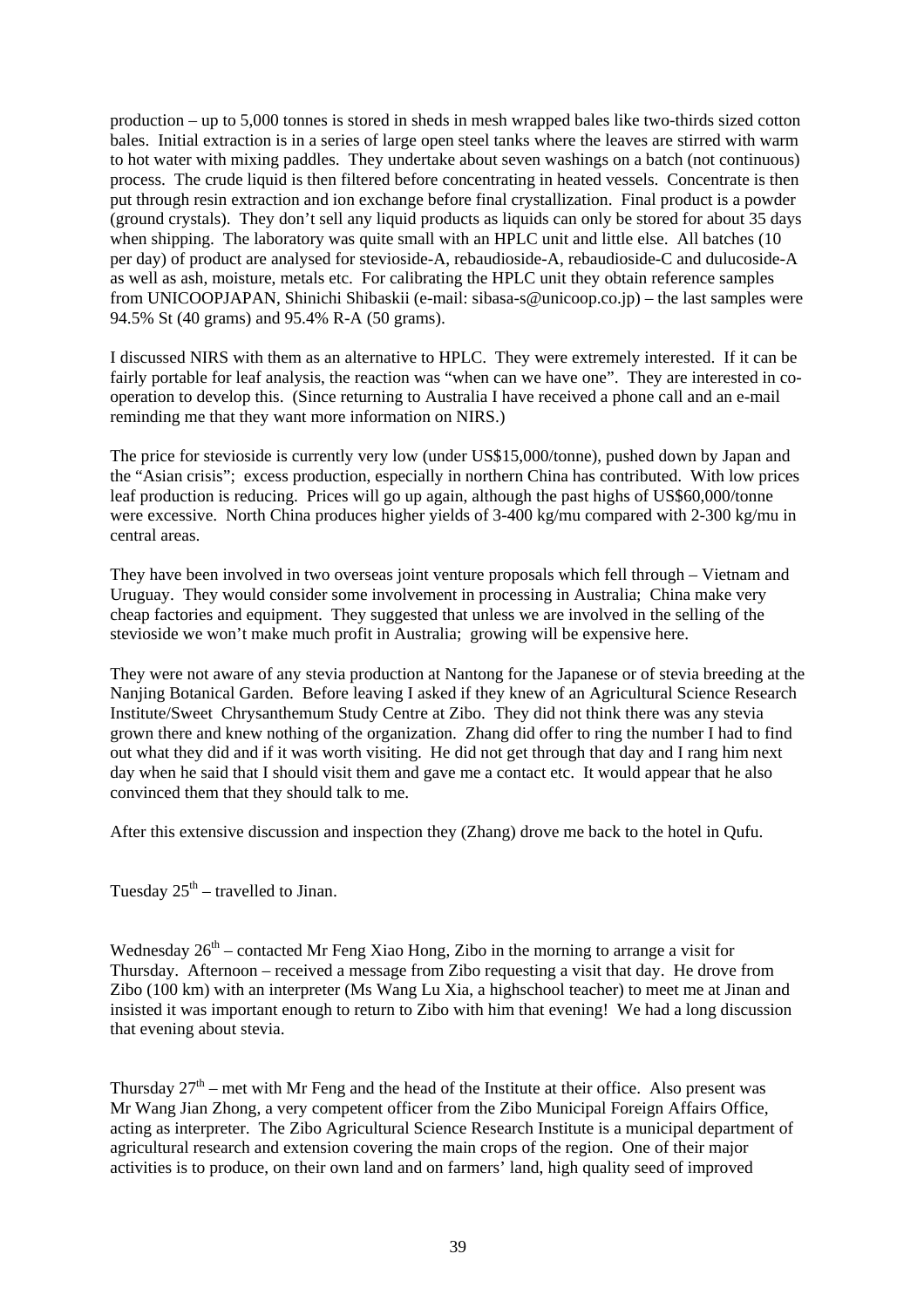varieties for most of their crops, including many vegetables. As well as selling seed to farmers they also sell other inputs such as fertilizers and sprays.

Stevia growing in the area is based on the production of seed for planting elsewhere, especially in North China but also for export markets – recently they sold 100 kg of stevia seed to Spain (enough for planting more than 600 ha). Leaves from the stevia seed crops are also harvested and exported to Korea. More recently (for two years), Korea have also been taking some stevia stems (Zibo suggested it was for stock feed but presumably it is to extract other compounds). The Institute buys the leaves from the farmers and exports them on their own account. For the farmers, seed can be a more important income than the leaves. The latest varieties to be grown for seed originated from Japan but in the past they have also operated their own selection and breeding program. Korea has recently opened a joint venture factory near Harbin with all stevioside output going to Korea (brochure). There is no leaf analysis carried out at Zibo but they are sure the varieties are high R-A types – (presumably their own selection work was mainly based on leaf yield).

Farmers can harvest up to 25 kg of seed per mu (375 kg/ha) – far in excess of any other reported seed yields. We inspected some seed crops approaching harvest and I can believe this yield potential. To harvest, every one or two days the farmers cover the seed heads with a bag and shake off the mature seed. In this area, Zibo are adamant that the second year crops have lower leaf yields and so they don't ratoon any crops (maybe if the plants are let go to seed, this is the case). In one seed crop, there was evidence of a root disease but this was the fourth crop in a row on the same land. If rotated each two to three years, diseases are said not to be a problem. Seed quality is 80% minimum germination up to six months from harvest. After this, germination drops away quickly and eight months is the limit of reasonable performance. This could impose some problems for Australia if we plant out in August. We would need to obtain late harvested seed (December?) to plant in a nursery in June. There is an average of 500,000 seeds per jin (500 gms), i.e. one million per kilogram. Recommended planting density is 10 cm x 20 cm rows or 15,000 per mu.!! Leaf yields can be up to 400 kg per mu (6 tonnes/ha); this may be for their seed planted in North China. Harvest of leaves is by stripping individual leaves two or three times rather than cutting stems.

There are four or five varieties being grown for seed. These include 99-81 and 83-27 from the local selection program (99 and 83 are the years) and Lee and Toyota 2 and Toyota 4 from Japan. Variety differences include height, leaf size, leaf shape and leaf margins. They suggest there is a direct correlation between leaf size and leaf yield.

Amongst other work at the Institute is a large wheat breeding program aimed at improving the performance under moisture stress and lower rainfall (for non-irrigated rising areas). Mr. Feng, the stevia specialist is also a wheat breeder. I commented that in Australia much of the wheat research and breeding is also aimed at improving water use efficiency and tolerating moisture stress. Maybe this is an area where we could exchange notes etc. There is a lot of technical knowledge within the Institute, yet they were totally unheard of at all the other stevia centres visited.

After the farm inspections and lunch, hosted by Zibo Municipality representatives, returned to Jinan by bus.

Friday & Saturday  $28^{th}$ ,  $29^{th}$  – Returned through rural areas by buses to Shanghai via Linyi, Huaiyin and Yangzhou (870 km).

Monday  $1<sup>st</sup> October – early plane to Singapore and Australia.$ 

### <span id="page-44-0"></span>**4.2 Trip report to Japan**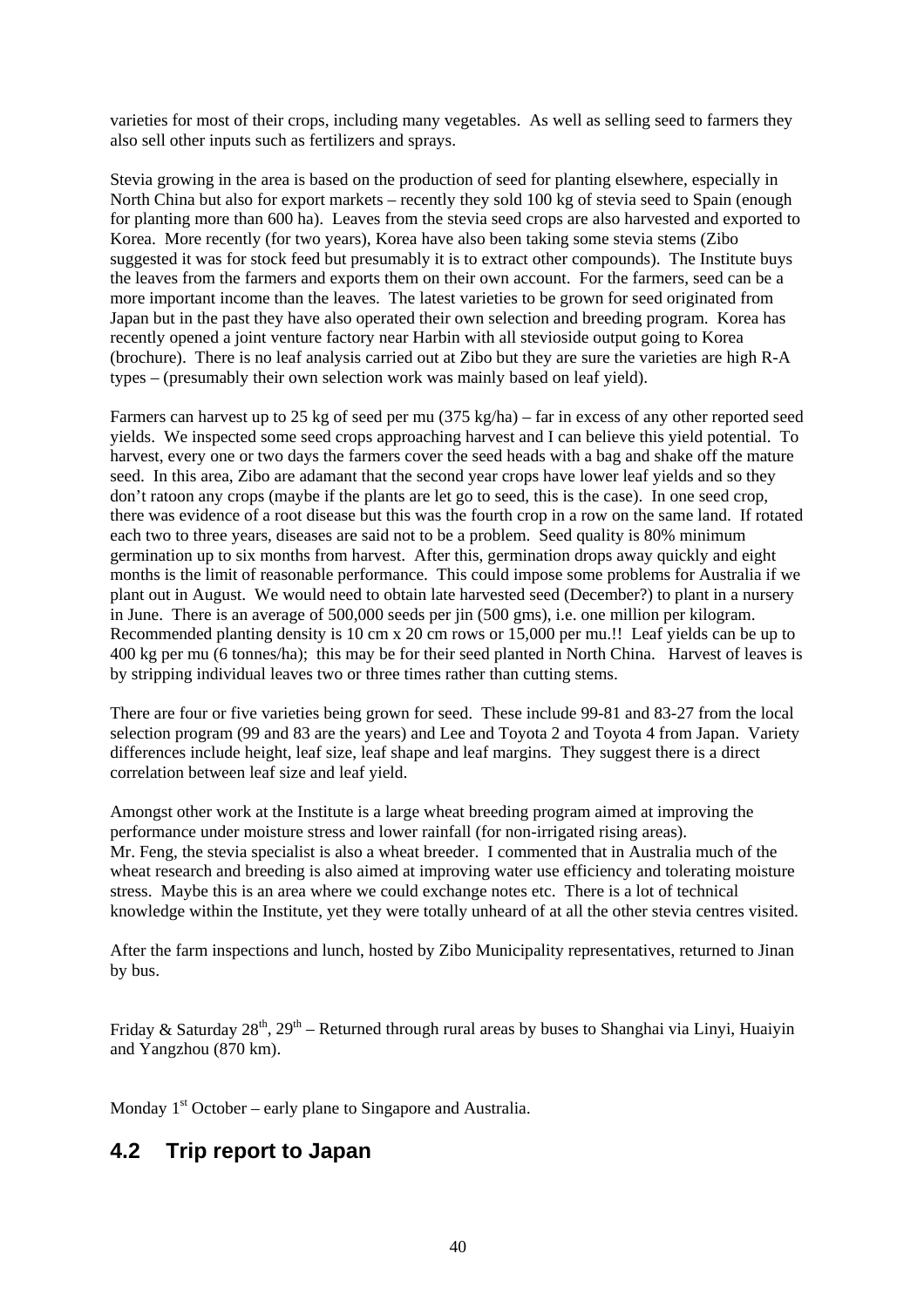#### D.J. MIDMORE TRIP REPORT, 5-26 JULY 2001

After lunch at JICA I met one old friend (Mr Yochiro Eguchi) and three persons with close interest in the stevia industry: Dr Tetsuya Sumida, Consultant from Stevia and Advanced Agricultural Development; Mr Kunio Kakegawa of Maruzen Pharmaceuticals Co Ltd and Dr Tadashi Katabami, Senior Manager, Food Staff Development of Dainippon Ink and Chemicals. Mr Kakegawa gave me a recently published book on stevia, in Japanese, to which Dr Sumida had contributed one long chapter. Between them they offered much information on stevia, although they were reluctant to (a) offer germplasm, (b) let me know about current field sites in Japan. They claimed that all stevia production now takes place in PRC (and that may be true for their companies). Apparently, above a line of approximately 38 N, in Japan stevia used to be replanted every year, and below that line it was planted and then ratooned for 3 or 4 years, with annual sequence of yields of 3, 5, 6, 4 t ha<sup>-1</sup> dried leaf. Vegetative cuttings (no need for rooting hormone, but better if with it) were used as planting materials, making sure that they are kept out of the wind and preferably at 20 C (for an earlier start in the field) and without drought stress (should show no signs of wilting). Dr Katabami talked of the large expansion in PRC, originally in S. China but now largely moved to Manchuria where seedlings are more important than cuttings for a February sowing and May transplanting. Apparently the LD in the N are more desirable, inhibiting flowering of this SD species. Knowledge of likely flowering is important in Australian environments, so that harvest can take place prior to flowering, so that regrowth of vegetative parts can continue. The need to recut through the season limits yield potential, hence the move northwards. Traditional production in the S. island of Okinawa in Japan required x 3 harvests to avoid flowering, and even in Shanghai flowering occurs in August and then 2 months later if plants are not cut back. But, as plants age stevioside concentration declines, so a management dilemma! When asked about day neutral types, they referred me to the Canadian Royal Sweet Technology Company (can't find them on the www) who have such types. In the first crop, plants reach c .1.0 m, and in the second crop c.1.5 m Rainfall/irrigation should provide c. 100 mm month<sup>-1</sup>.

As a diploid species the earliest approach to variety selection is through selection of individuals, and vegetative propagation. Plants are self incompatible (I'm not sure of pollination mechanism, wind? insect?), and in Machuria farmers are collecting segregating populations of seed for replanting in the following year.

Talking about quality, the normal stevioside:rebaudioside ratio is 1.0:0.4 but they have three varieties with reversed ratios that they are applying for PBR with MAFF (but why, if not growing?) They are:

| 1. Hotien  | (1:2)  |
|------------|--------|
| 2. Seiten  | (1:5)  |
| 3. Shyuten | (1:10) |

The higher rebaudioside is favoured because it has less associated taste. I primed them about food safety, and we had a useful and positive discussion. In Japan stevia is considered as a natural product, and under fundamental law it doesn't need toxicological studies to support its use in diets. However, the real responsibility for safe use in now with the manufacturers. Stevia was a member of the GRASS group of compounds in Japan (the Grant Recognised Association… Safety – includes products such as sugar) but recently exposed to a new law which requires the companies using it to prove that it has no toxicological effect.

Stevia containing four major compounds (R-A, R-C) in various proportions (acc to variety – they say they have no data on environment or  $g^*$ e effects on the ratios of compounds – but also mention the use of enzymes to raise rebaudioside content) so it is difficult to examine toxicologically all combinations. Katabami says that the chemical composition issue is now resolved, and they are looking at the four substances/ compounds that are converted to steviosides at the end of the human digestive tract – and checking to see if steviole is carcinogenic.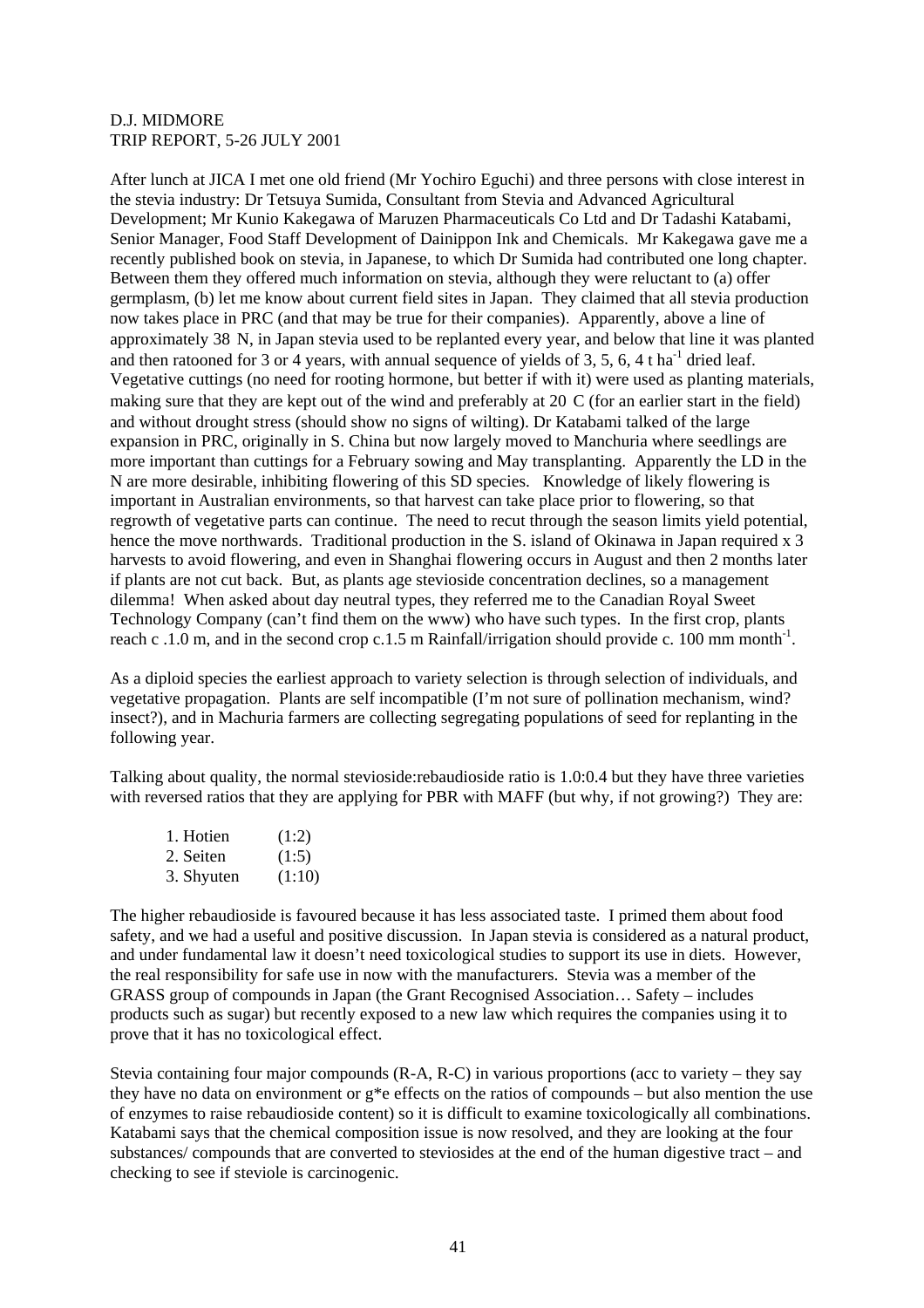They will publish their results in the Public Record in early 2002, and in the Codex Alimentarius [In English, Latin?]. We must check beforehand with FSANZ to see whether acceptable for registration of steviosides in Australia?

On the issue of varieties, they say that "conventional" varieties are kept at the Japanese Genebank (and again said no stevia grown in Japan – my host said that they had privately told him that the station 60 km from Tokyo where I was to have visited had poor growth of stevia, and that they were embarrassed of that). I will apply officially for seed (but not sure of likely outcome) in a couple of weeks.

We changed the conversation to China, to extraction and processing. I asked for contact around Shanghai (for Andrew Rank's visit) but they said they couldn't recommend any because growing is "speculative" and moves around according to opportunity. Approximately 10 companies import crude powder from PRC to Japan. The powder is extracted at 50-60 C (x 2 or x 3 extractions) and refined in Japan, purification using resins that are specific for the main components. The compounds are released from the resins using alcohol (methanol) and 80% are removed in the first extraction. They are then passed along a +ve/-ve ion exchange to clear of colour impurities (as for sugar).

After the ion exchange, through vacuum pumping the concentration is raised to 30-40%. Drying is done with a spray drier, and the water content in final product is 3-<5%.

The leaf product imported should contain <10% moisture, and <5% dead leaf, flowers, stems or petioles. There is no payment based on quality. For harvest, stems/branches are cut and hung to dry, after which they are shaken to remove the leaves. Asked what Australia should do to ensure a viable industry, Dr Sumida said pay attention to the needs of the growers – physiology, nutrient water and photoperiod requirements, while Dr Katabami said we should ensure that production was matched with marketing requirements (and to promote sugar as a biofuel – so more demand for sweetener!) and Dr Kakegawa spoke of the competition with China at US \$20/kg for 80% purity raw product. They emphasised the evolution in reduction of costs, showing how their production base had moved from Korea  $\rightarrow$  Taiwan $\rightarrow$ Indonesia $\rightarrow$  PRC in efforts to reduce the cost of raw materials (and raise their own profits?!)….

### <span id="page-46-0"></span>**4.3 FSANZ Position on Steviosides**

### FSANZ INFORMATION SHEET

### STEVIA AND STEVIOSIDE

*Stevia rebaudiana* is an herb belonging to the chrysanthemum family which grows wild as a small shrub in parts of Paraquay and Brazil. The leaves have traditionally been used as a sweetener. The leaves of *Stevia rebaudiana* contain 8 different steviol glycosides, the major constituent being stevioside (triglucosylated steviol), constituting 5-10% in dry leaves. Besides stevioside, rebuaudiosides A-E and dulcoside A and B are the other sweet components of *Stevia rebaudiana*.

Stevioside which is extracted from *Stevia rebaudiana* is a high intensity sweetener, 250-300 times sweeter than sucrose, which has been used for several years in countries such as Japan as a sweetener in a range of food products.

The stevia herb and the ground-up leaf of the herb can be sold in Australia and in New Zealand as *Stevia rebuadiana* as it is not prohibited under Standard A12-Metals and Contaminants in Food of the Australian Food Standards Code or Standard 1.4.4 – Prohibited and Restricted Plants and Fungi of the Joint Australia New Zealand Food Standards Code.

Public Health and Safety Considerations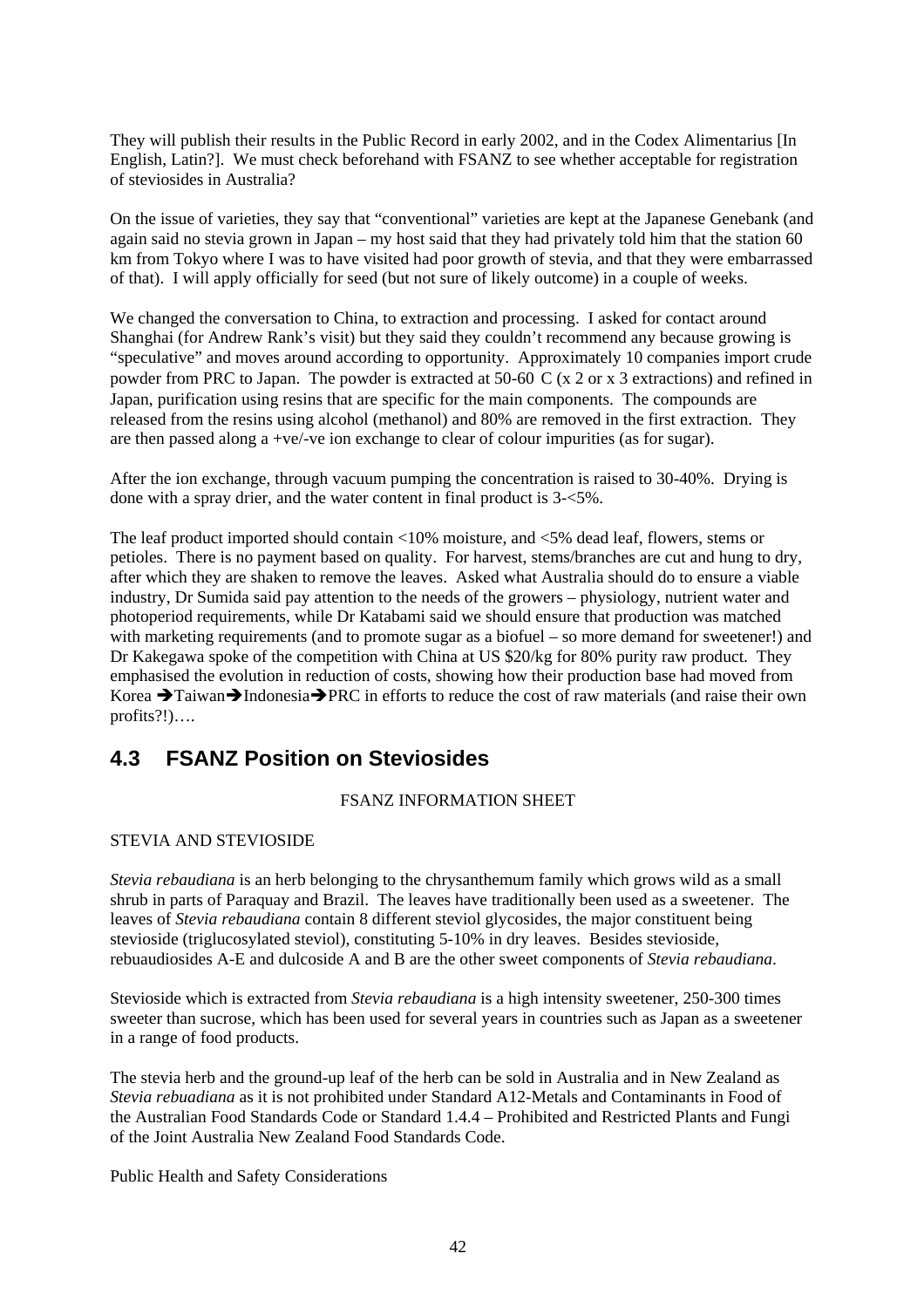#### Stevia

Some published reports have raised concerns about the safety of this herb, specifically in relation to potential reproductive effects. A publication by Planas & Kuc (1968) links stevia use with contraceptive effects in Paraguayan Indian women, and provides the results of a study in female rats which indicates a decrease in fertility following treatment with stevia leaf extract. Subsequent attempts to repeat this result were unsuccessful with both stevia extracts and with highly purified stevioside (reviewed in Nabors and Gelardi 1991).

A more recent study by Melis (1999) has reported that a concentrated aqueous extract of stevia induced changes in the testes and in hormone levels that are consistent with the possibility that stevia may decrease fertility in male rats. On the other hand, reproductive studies in rats and hamsters using relatively pure stevioside did not demonstrate any reproductive effects. Thus, while there are still unanswered concerns regarding the safety of stevia and stevia extract from these aspects, these concerns do not appear to be related to purified stevioside.

#### Stevioside

The toxicity data on stevioside was considered in 1999 by the Joint (FAO/WHO) Expert Technical Committee on Food Additives (JECFA), an international committee established to assess the safety of food additives. JECFA prepared an extensive evaluation report on the available safety data on stevioside but was unable to recommend an acceptable daily intake (ADI) because of some deficiencies in the data. Firstly, there was lack of human metabolism studies on stevioside and steviol. Secondly, the potential mutagenicity of steviol had not been sufficiently tested, particularly in vivo.

FSANZ re-visited the available toxicity data on stevioside following receipt of an application (A397) in August 1999 to permit the use of a 98% pure extract of stevioside as a food additive. In particular, FSANZ examined in detail the issues/critical studies that caused some concern to JECFA. FSANZ supported the conclusions of JECFA that the available data is insufficient to ensure the safe use of stevioside. In order to resolve the outstanding safety issues, FSANZ requested the following studies from the applicant:

Human metabolism data on stevioside and steviol; and In vivo mutagenicity data on steviol.

The Applicant could not supply this data and the application was subsequently withdrawn on 28 June 2000.

Should stevia be considered a novel food?

The new Novel Food Standard (Standard A19 of the Australian Food Standards Code or Standard 1.5.1 of the joint Australia New Zealand Food Standards Code) provides the opportunity for the safety of the herb, *Stevia rebuadiana*, to be re-visited . This question was considered in consultation with the State, Territory and New Zealand Senior Food Officers in September 2000. On the basis that there is no consistent evidence of a health concern in humans, and that the use of ground-up leaves of stevia in food would be self-limiting, it was agreed that Stevia should not be considered a novel food. FSANZ will, however, continue to monitor the safety data on Stevia.

FSANZ's current position on stevia, stevioside and extracts of Stevia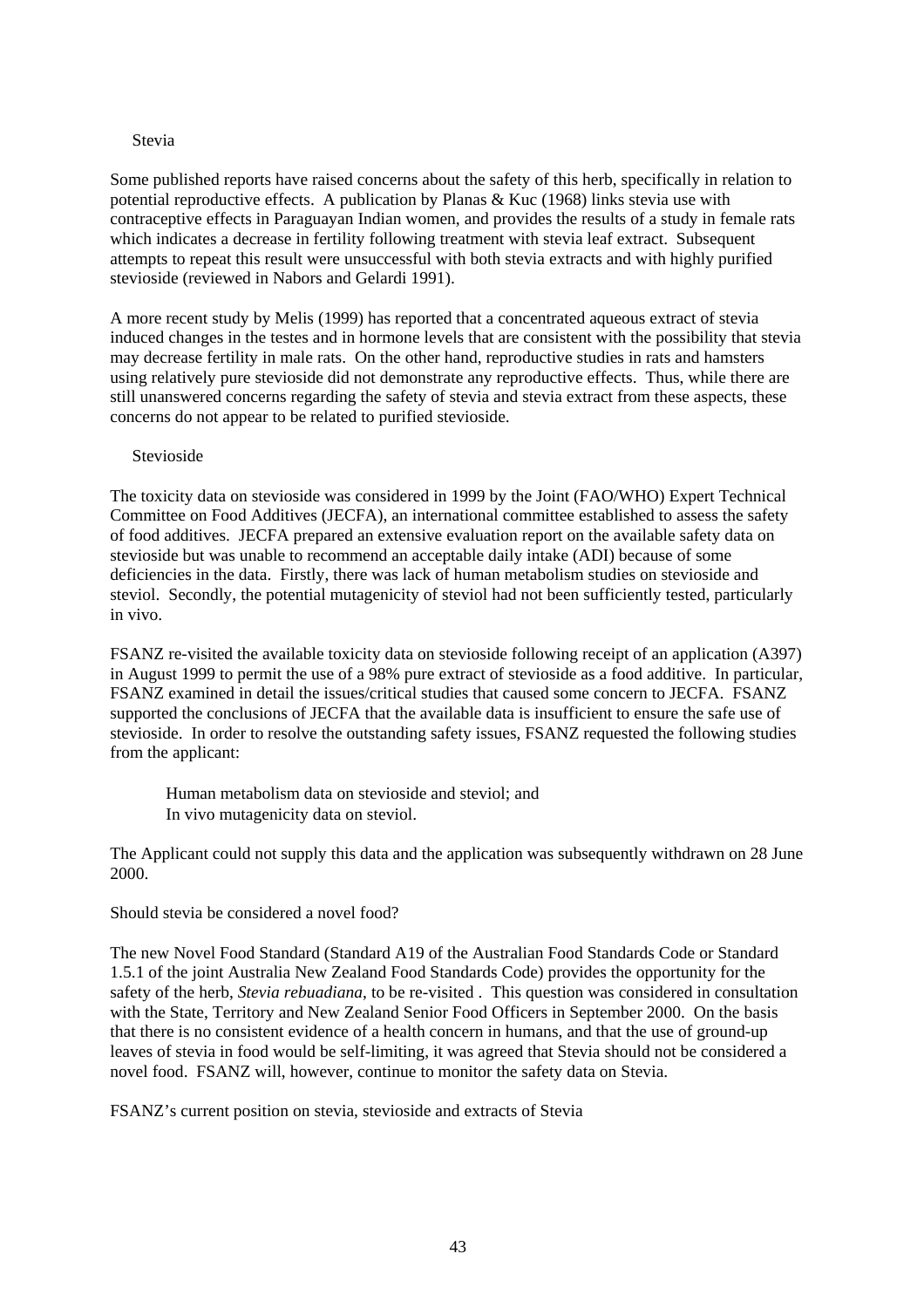Stevia

Stevia (whole leaf, crushed leaf) is considered to be a food and therefore can be legally sold in Australia and New Zealand.

Stevioside and extracts of stevia

Stevioside (or a concentrated extract of stevia) is considered to be an intense sweetener. There is no permission in either Volume 1 (The Australian Food Standards Code) or Volume 2 (the joint Australia New Zealand Food Standards Code) to use or sell stevioside in Australia or New Zealand. A plant extract is considered to be a food additive if it fulfils a technological function normally associated with a food additive, eg, an intense sweetening function.

Prepared 9 August 2001

References

Planas GM and Kuc J (1968) Contraceptive properties of *Stevia rebuaudina*. Science, 162, 1007.

Nabors LO and Gelardi RC (1991) Alternative Sweeteners, Calorie Control Council, Marcel Dekker Inc.2<sup>nd</sup> Edition (pp295-307).

Melis MS (1999) Effects of chronic administration of *Stevia rebaudiana* on fertility in rats. Journal of Ethno pharmacology, 167, 157-161.

### <span id="page-48-0"></span>**4.4 Toxicology**

Guidelines for establishing the toxicological profile of food additives, processing aids, contaminants and packaging material

### **Edition JULY 1998**

The principles the Australia New Zealand Food Authority employs when evaluating toxicological data are in accord with those outlined by the Joint Expert Committee on Food Additives (JECFA). These Guidelines are therefore intended to provide guidance rather than to detail specific requirements.

### **Introduction**

Toxicity testing is a major platform upon which to assess possible public health risks from exposure to chemicals. It is, however, an evolving science. At the earliest stages of its development, test protocols reflected the rudimentary knowledge of the mechanisms by which chemicals could exert harmful effects on living organisms. Research and technological advancements have resulted in a better understanding of the biochemical, physiological and pathological bases underlying these effects. Accordingly, toxicity testing standards and protocols have become more comprehensive and precise, while interpretation of the data has become more sophisticated.

Inevitably, in conjunction with the growing public demand for reassurance, this sophistication has created a demand for more and more extensive testing. Debate over what constitutes an adequate package of chemical safety data for regulatory purposes continues.

While it is recognised that resource limitations and economic factors place some constraint on what may be feasible in a toxicological profile, these should never be allowed to compromise safety. There should always be scope for reasoned debate over the interpretation of a toxicological profile. Toxicity tests should be designed, conducted and interpreted according to acceptable contemporary methods.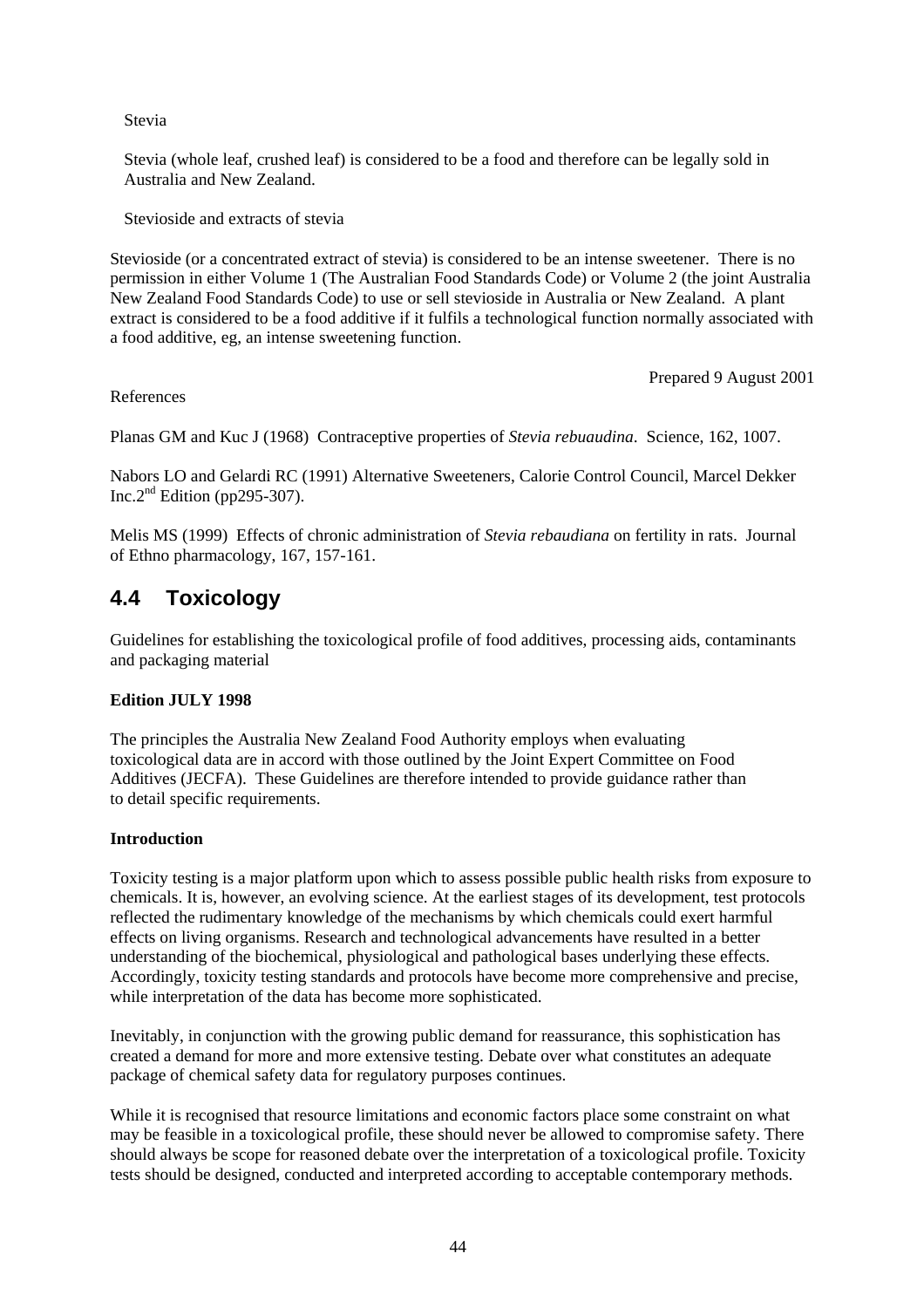To help investigators in this respect and to allow them to fully use their knowledge of the properties of the chemical they are assessing, the toxicological profile and study design are outlined in general rather than specific terms. Investigators are expected to use the consequent freedom to provide a clear insight into the toxicity of a test material.

#### **1. General instructions**

Data should be substantially complete (as at the time of your application) and be well organised. Data should be presented in detail sufficient to allow independent scientific assessment (for example, you should provide individual animal data).

You should supply copies of original reports. Summaries and reprints of published material do not usually contain adequate detail.

You must submit all information in English. Where published material is not originally in English, you should supply the original language version and an English translation.

You should include a complete inventory of available toxicological data. This inventory must indicate any studies which you may have provided with earlier applications or submissions. Details of studies planned or in progress should be disclosed, together with their projected completion dates. If your application includes details of interim studies, the final report, together with any interim reports, should be submitted as soon they become available.

Irrespective of the successful outcome of any application, any additional studies relevant to the safety assessment of the chemical should be provided as soon as they become available.

You should include a summary which concisely deals with every aspect of toxicity studied. Normally, the summary should not extend beyond a few pages. Tables are a good way to condense data. Studies reported in the summary should be cross referenced with reports in the main submission.

You must disclose details of any applications to other regulatory agencies—state the outcome of such applications and whether any of the data was rejected, either in the submission or by notification of the Authority when the outcome is known. Where an application does contain data previously rejected by another agency, an explanation as to why the rejection was not considered valid should be submitted. You must not omit any report which could influence assessment of safety of the substance.

All studies should be conducted in accordance with an acceptable code of good laboratory practice (GLP). All studies conducted in Australia should be in accordance with the *Code of practice for the care and use of animals for experimental purposes.* 2 The report must include certification of compliance in the conduct of each study.

Each study should clearly identify the name and address of the performing laboratory, the names of the responsible scientists, the report code number and the dates the studies were performed. You must specify the purity and batch number of the material used in each test. It may be appropriate to cross reference with data in the chemical profile. Keynote studies, from which a no observable effect level (NOEL) is established, should be undertaken with material of a comparable composition to that intended for food use (that is, commercial grade rather than highly purified material).

Study details should include:

the route of administration;

the dose levels;

the number of animals per dose level;

the animals' origin, sex, weight range and maturity;

the frequency at which observations were made;

the duration of each study;

the relationship between the time of administration and the onset of the effects observed; and all measurements made.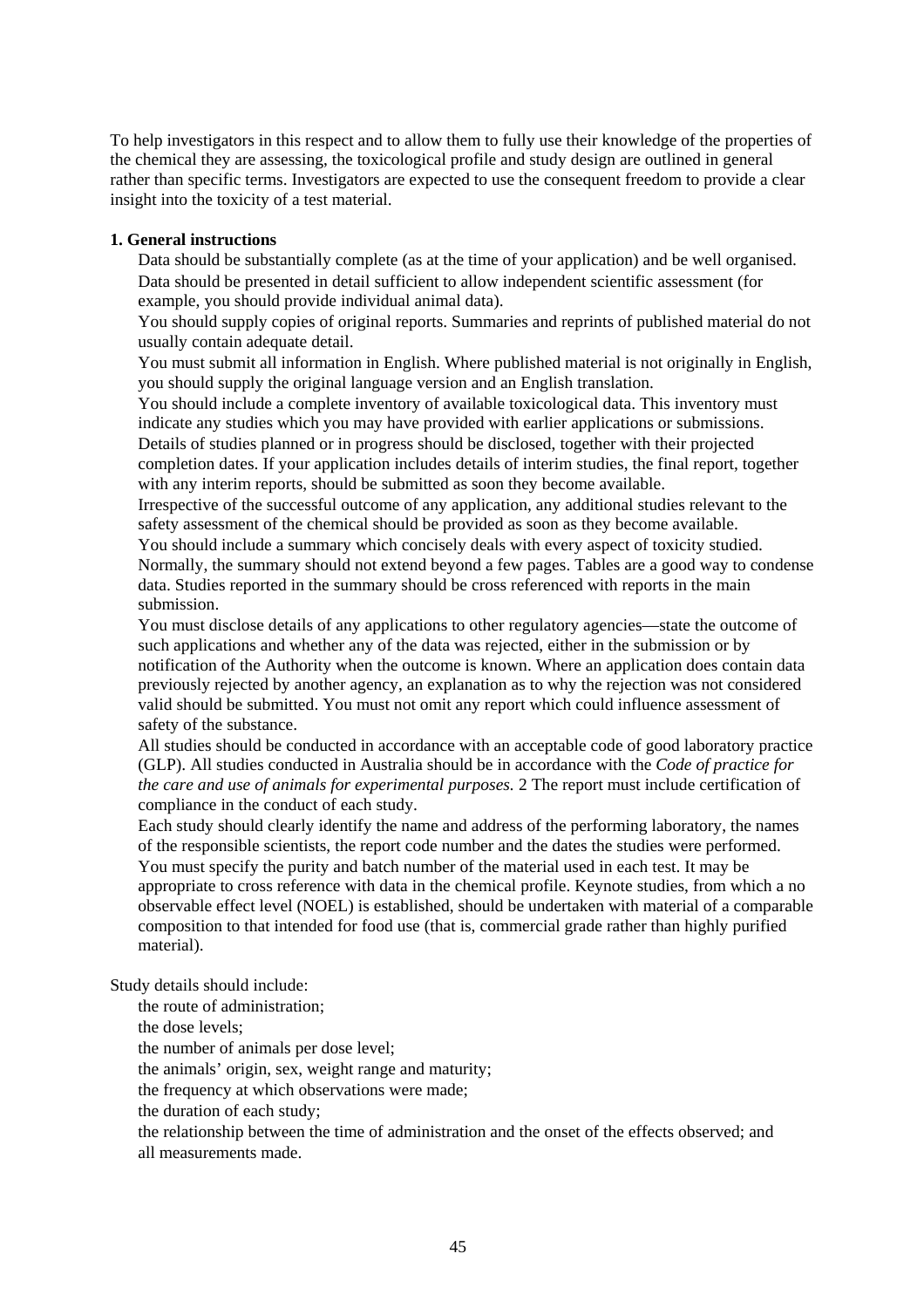In the summary you should identify all compound-related biochemical and physical changes observed in the study with appropriate cross-referencing to the detailed data. Where it is claimed that the manifestations are not toxicologically significant (for example, minor changes in organ weight), evidence of their reversibility may be required. In anticipation of such a possibility, it may be possible to include sub-groups for subsequent recovery assessment from earlier tests.

You should include detailed results from individual animals in prolonged toxicity studies. Where they will help review the data, you should include supplementary tables or diagrams (for example, growth curves, tumour incidence tables). It should be possible to organise tables so that the most appropriate comparisons (for example, control and treated groups) are contained on the same page and results of histopathological observations can be readily evaluated in relation to dose, sex and duration of treatment.

### **2. Toxicity tests**

### *2.1 Acute toxicity studies*

The degree of hazard presented by chemicals depends on many complex factors. The effects of a single large dose of a toxic chemical may not necessarily reflect risks associated with the low levels to which dietary exposure to a food additive or contact material is ordinarily expected. However, acute studies of systemic toxicity do provide insight into bioavailability, potency comparisons with other known toxic agents and an indication of which target organs might be affected.

Acute oral toxicity studies should be performed in both sexes to assess possible gender-related differences in response. The rat is the preferred animal for acute toxicity studies. Studies using other species are important for revealing possible species differences in response. Since the ultimate goal is trans-species extrapolation to man, knowledge of such species differences may be crucial.

Acute dermal, inhalation and parenteral studies may be useful where the bioavailability is markedly influenced by the route of administration, or where assessment of occupational exposure in food handlers may require consideration.

Skin and eye irritation studies and skin sensitisation studies may also be relevant where the nature of the material suggests likely consumer or occupational exposure (for example, powdered enzyme preparations).

Estimates of the LD50 are not normally required and the limit test procedure is acceptable. Of greater importance is the provision of details of the toxic effects observed, cause of death and other data which would enable assessment of acute toxicity to be more comprehensive.

#### *2.2 Sub-chronic toxicity*

Sub-chronic studies of at least 90 days duration are essential to determine the effects of repeated exposure and as a preliminary dose-ranging study before starting chronic studies. Sub-chronic studies should demonstrate a range of activity from the NOEL through to a clearly toxic level. Often this range can be encompassed in a single study using a control and three test groups. The test material is ideally given continuously as an admix in the diet, but unit dosing by gavage or capsule may be appropriate in certain circumstances.

Evidence of the stability of the compound in the feed and the actual dose rates achieved should be given.

Observation on growth, behaviour, food consumption, clinical abnormalities and mortality should be recorded throughout the study. All animals dying during the test should be examined for macroscopic and microscopic changes. At the conclusion of the dosing period, surviving animals (other than those allocated to recovery experiments) should be killed and data recorded on organ weights, gross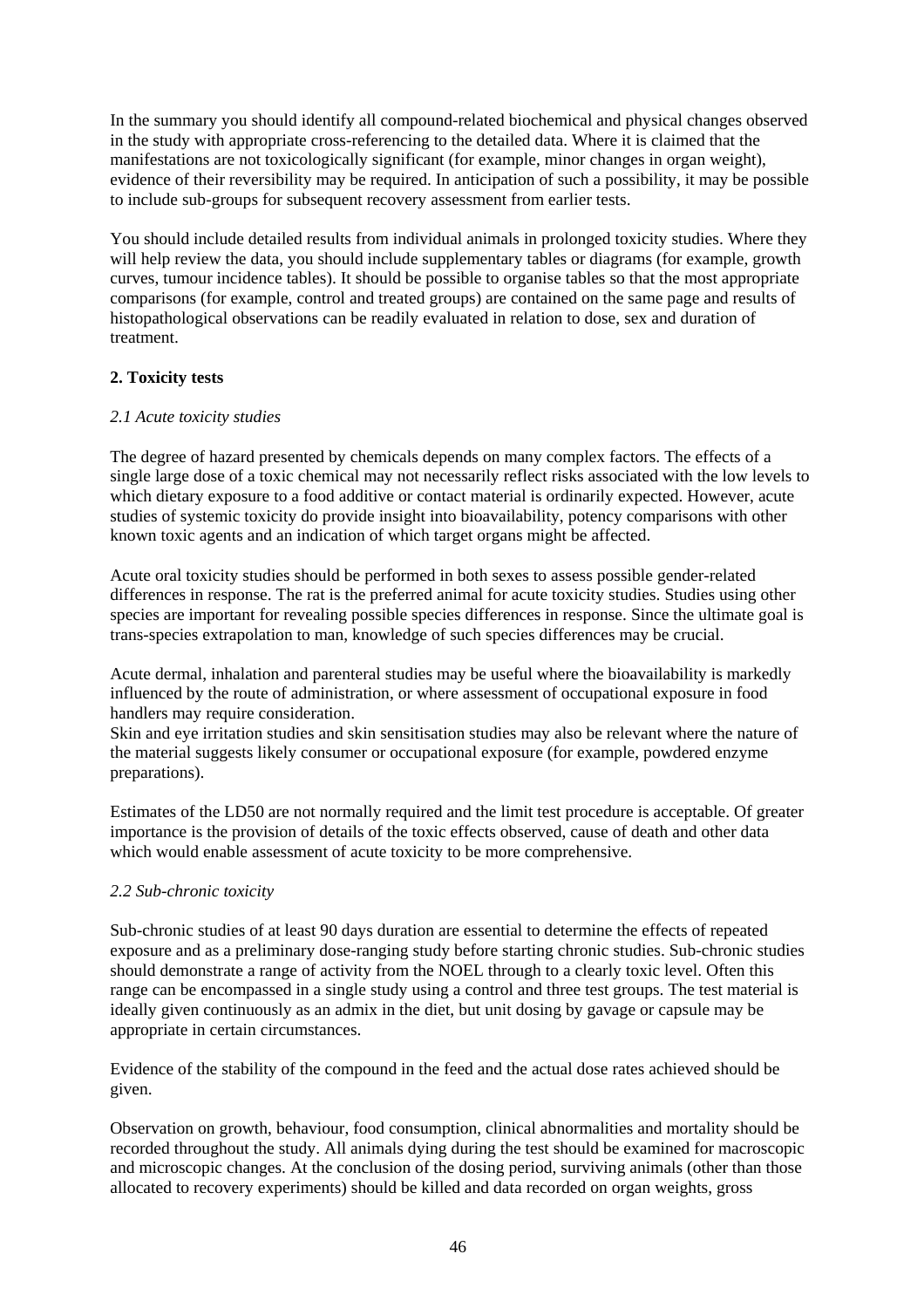morphology and histopathology. Analytical tests such as haematology, blood biochemistry, urinalysis and other biochemical tests should be done, at least at termination, and where sampling would not compromise the study, at earlier intervals. Organs identified as systemic targets in acute toxicity tests should be carefully scrutinised.

Compound-related changes should be clearly stated in the summary with appropriate cross reference to the detailed data. You must bear in mind that the objective of the study is to demonstrate biologically important responses. Where statistical methods are used to support the evaluation of the responses, the validity of the method and the power of the test to establish a compound-related effect should be considered. A statement of the smallest difference which would achieve statistical significance under the conditions of the test would facilitate interpretation.

At the end of the test material exposure period it may be useful to allow some of the test animals to undergo recovery to provide information on the reversibility of the observed changes. The recovery profile is of particular importance if you are claiming that biological responses to the compound are toxicologically insignificant.

### *2.3 Long-term studies*

Long-term studies are particularly important for two reasons:

- i. they simulate the effects of lifetime exposure and may reveal toxic effects which appear later than those which are apparent from subchronic studies; and
- ii. they permit a comprehensive assessment of the oncogenic potential of a compound.

### 2.3.1 Chronic toxicity studies

Chronic toxicity studies normally involve long-term continuous daily exposure to graded amounts of the test material in the diet. The use of a rodent and a non-rodent species is desirable to provide data on inter-species variation. The rat, mouse and dog are the species whose toxicological response profiles are best known. Studies in the dog are generally acceptable when limited to only six months.

Chronic toxicity studies should normally include one control and three test groups. The design is similar to that of 90-day studies and the results of those studies may be of particular importance in determining the range of doses for the chronic studies. The highest exposure level should induce a recognisable response. For materials of low intrinsic toxicity, where a response may be difficult to achieve, the highest level should be the maximum which is practicably achievable. At least one exposure level should result in the NOEL. Survival rates in all groups should be high enough to enable a meaningful statistical analysis of the data.

The interpretation of chronic toxicity studies may be greatly influenced by toxicokinetic considerations, particularly when species differences are apparent. Wherever possible, plasma levels of the test compound (and/or its metabolites) should be measured at steady state.

#### 2.3.2 Oncogenicity

Studies, preferably in two species, will be needed to provide an adequate basis for assessing oncogenic potential when:

- i. the compound's chemical structure has features in common with compounds of established oncogenic activity;
- ii. the compound, or any of it's metabolites, impurities or degradation products, expresses genotoxic activity in an appropriate battery of tests (see section 2.5); and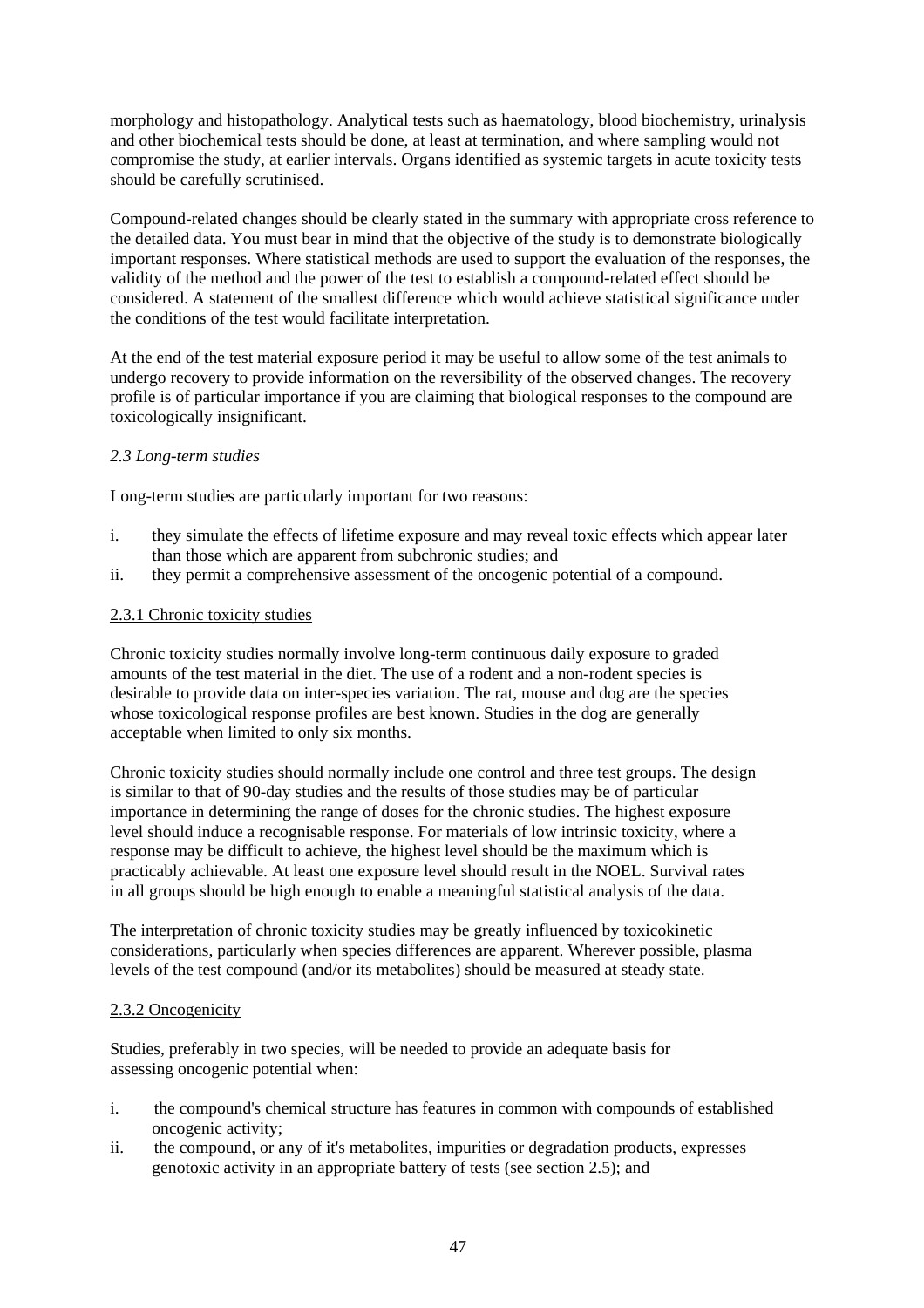iii. projected use patterns of the material in food will result in exposure of a significant proportion of the population and it is considered necessary to establish that the compound does not constitute an oncogenic risk.

The design of an oncogenicity study is similar in many ways to that of a chronic toxicity study, however there are significant differences which may compromise the interpretation of combined studies.

In an oncogenic study, there should be at least two exposure levels, and possibly three, where systemic toxicity is not apparent. The upper acceptable exposure level is the maximum tolerated dose (MTD), which should produce no more than 20 per cent impairment of growth and should not significantly alter survival rates (other than by the induction of fatal cancers).

The choice of species and strain is important. A well-defined and stable incidence of neoplasms in untreated controls may be crucial to the determination of whether a particular lesion is compoundrelated. Historical data describing the normal incidence and variation in tumour rates would be useful, but this will not necessarily resolve conflicts in the assessment. For example, if the control group incidence is below the normal range but the test groups produce an incidence within the historical control range, the strength of any dose-related trend will be of major importance in determining the outcome of the test.

### 2.3.3 Chronic toxicity/oncogenicity studies

A combined chronic toxicity/oncogenicity study may provide adequate data with which to identify major chronic and oncogenic effects. However, careful design is important to ensure that objectives do not conflict, masking potential results. For example, an exposure level high enough to induce a detectable level of chronic toxicity may confound the detection of treatment induced tumours at termination of the study. Conversely, the MTD may not provide unequivocal evidence of chronic toxicity.

#### *2.4 Reproductive and developmental studies*

A well designed multi-generation reproduction study should provide information relevant to the effects of a substance on all aspects of reproduction, including sexual behaviour, gonadal function, spermatogenic and oestrus cycles, fertility, fecundity, parturition, lactation, pre- and post-natal growth, development and maturation of offspring.

The study may also provide preliminary data on teratogenesis and serve as a guide for further studies. The most practical animals in which to conduct these tests are the rat or the mouse and the study would normally be conducted with a control and three test groups.

Developmental studies are intended to provide information on embryotoxicity, teratogenicity, altered growth and the induction of functional deficits (postnatal behaviour). Indications of maternal toxic responses should be reported as an aid to the interpretation of any effects. The rat and the rabbit are the two species in which toxicological responses have been most characterised.

It is recognised that research activity is currently being directed into developing short-term (in vitro) alternatives to these more conventional tests. These tests may be useful for screening purposes, however, they have not, as yet, been validated for regulatory purposes.

#### *2.5 Genotoxicity studies*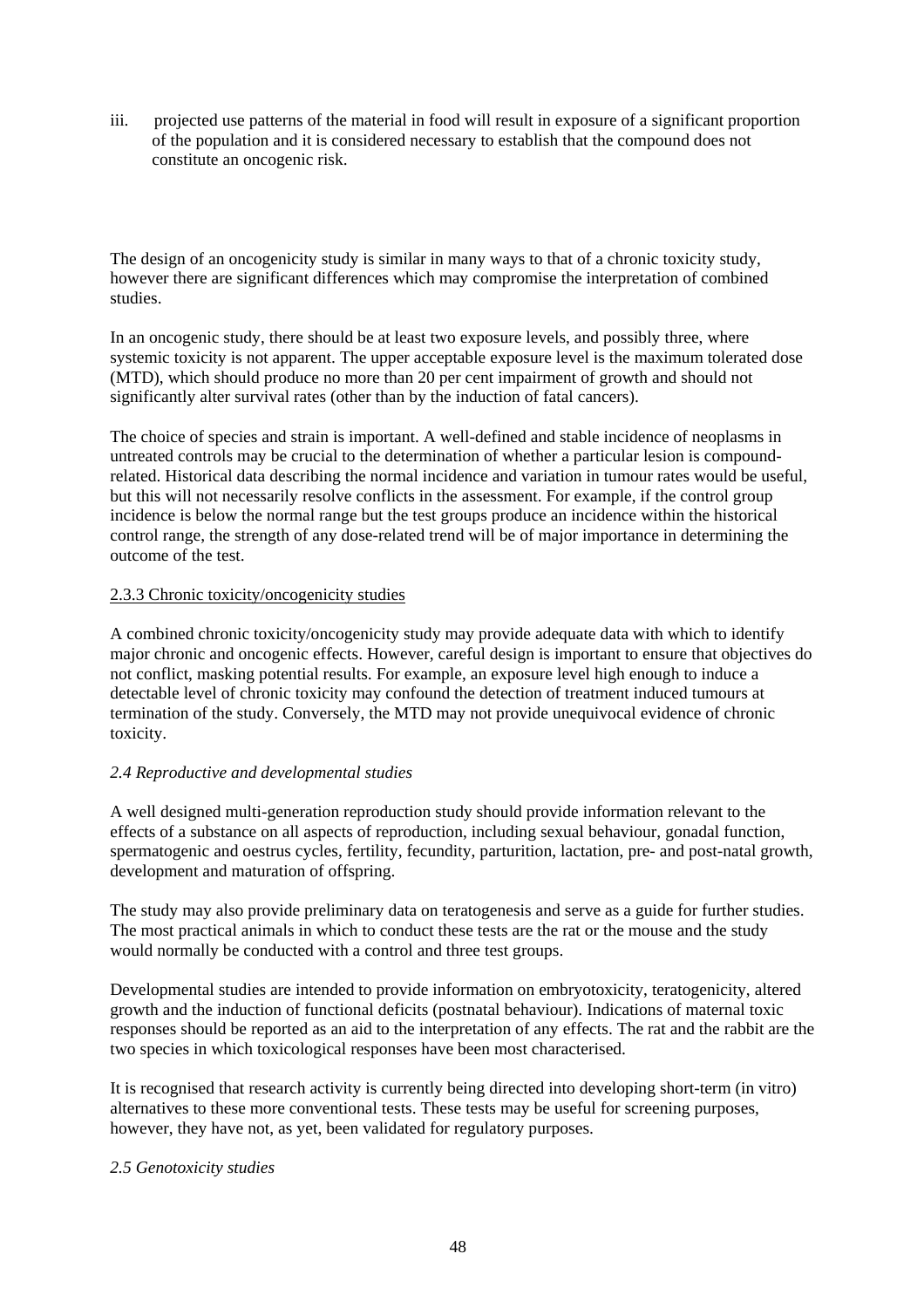To determine the potential for a compound to contribute to genetic damage in humans, it is essential to conduct mutagenicity studies which detect different kinds of genetic endpoints in phylogenetically different organisms.

A basic package of genotoxicity studies will generally comprise:

- i. a test designed to demonstrate the induction of point mutations (base-pair substitution and frame shift) in a microbial assay (for example, salmonella microsome test) with and without the use of appropriate metabolic activation systems;
- ii. a test designed to demonstrate the production of chromosome damage in an in vitro mammalian cell assay (for example, chromosomal aberration assay in Chinese hamster ovary cells) with and without the use of appropriate metabolic activation systems;

If a positive result is returned in either test, the following tests should also be undertaken:

- iii a test designed to demonstrate the production of cytogenetic damage (for example, micronuclei) in the bone marrow or other proliferative cells of intact animals; and
- iv a test designed to demonstrate genotoxic damage involving other than cytogenetic damage (for example, UDS or P32 post-labelling adduct formation) and preferably a suspect or known target tissue for the chemical substance.

Supplementary, tests (for example, sister chromatid exchange, micronucleus test) should also be used to provide clarification of unexpected or equivocal results in the basic test portfolio, or to provide additional evidence. In vitro germ cell tests using laboratory animals (for example, mouse-specific locus tests heritable translocation assay) could be essential for the evaluation of a suspected mammalian mutagen.

Since this is a rapidly developing field, relevant and validated tests representing other genetic endpoints (for example, aneuploidy) should be used to provide supporting information as they become available.

### *2.6 Additional studies*

### 2.6.1 Toxicity of metabolites, degradation products and impurities

Although it is recognised that toxicity tests usually determine the toxicity of the principle compound under evaluation, impurities, degradation products and metabolites may sometimes make an overall contribution to safety assessment. Generally speaking studies using the manufacturing grade of the compound provide an estimate of the potential toxicity of the parent compound as well as the principle metabolites and impurities. However, in certain cases specific toxicological information on the individual components may be useful. When food processing or chemical degradation results in exposure, via food, to derivatives of the chemical under evaluation, their contribution to the toxicological profile may also warrant consideration.

#### 2.6.2 Potential for intolerance and other adverse sensitivity effects

Intolerance to food additives should always be considered a possibility, even though tests for reactions to food additives are not part of the normal data package required for assessment of new substance. Satisfactory animal models to predict food intolerance in humans have not been developed and interpretation from human studies may present difficulties. Where there are grounds to anticipate or suspect food intolerance reactions, reasonable studies might include double blind challenge feeding studies.

#### 2.6.3 Nutritional considerations

The use of a food additive which may significantly alter nutritional intake (for example, in synthetic or novel foods) implies a need for nutritional considerations in the interpretation of toxicological